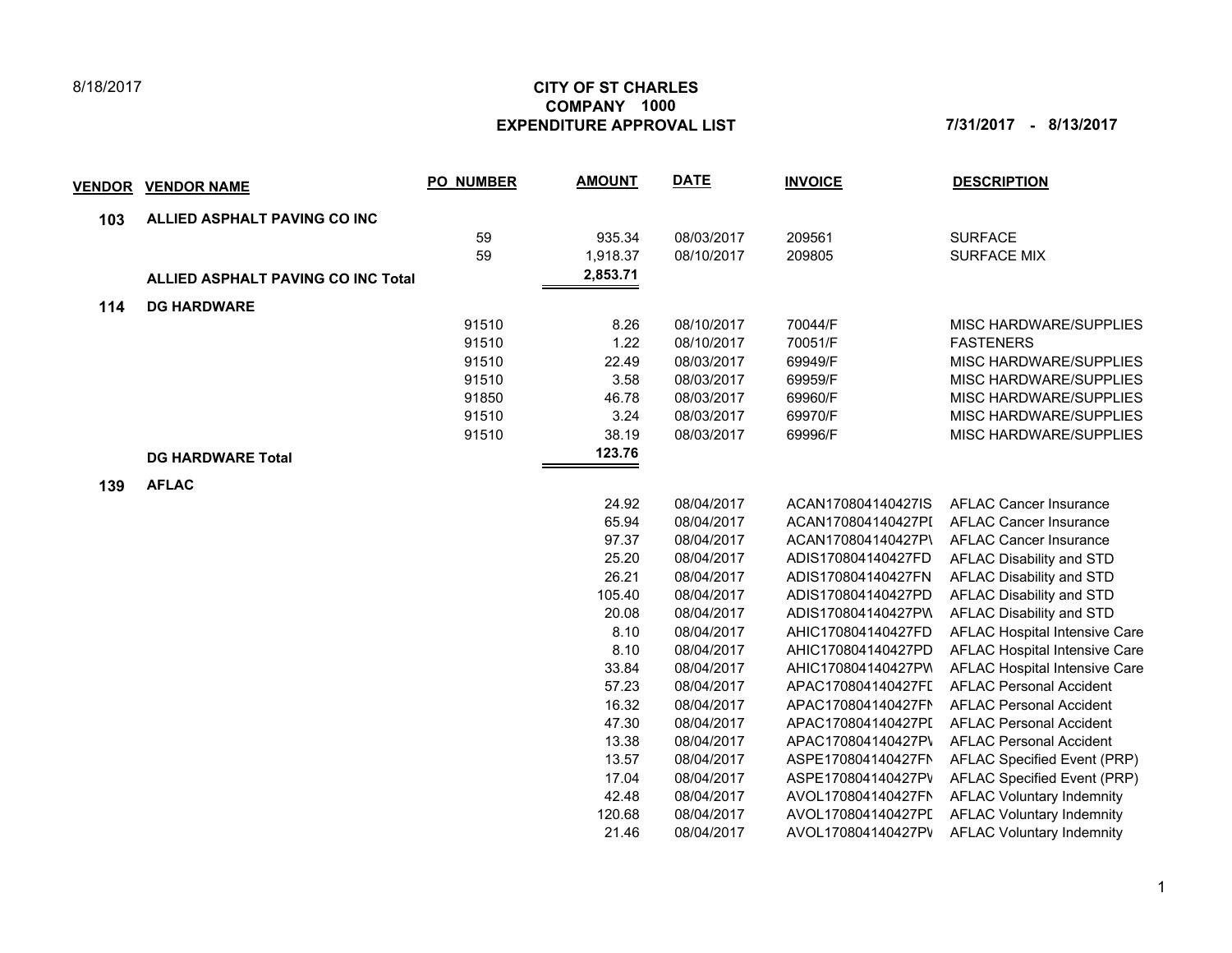| <b>VENDOR</b> | <b>VENDOR NAME</b>                         | <b>PO_NUMBER</b> | <b>AMOUNT</b> | <b>DATE</b> | <b>INVOICE</b> | <b>DESCRIPTION</b>              |
|---------------|--------------------------------------------|------------------|---------------|-------------|----------------|---------------------------------|
|               | <b>AFLAC Total</b>                         |                  | 764.62        |             |                |                                 |
| 140           | <b>CINTAS CORPORATION NO 2</b>             |                  |               |             |                |                                 |
|               |                                            | 92685            | 255.60        | 08/03/2017  | F94513427      | SVC @ 3805 LINCOLN HWY          |
|               |                                            | 92685            | 85.00         | 08/03/2017  | F94513428      | SVC @ OLD IDOT GARAGE           |
|               |                                            | 92685            | 470.85        | 08/03/2017  | F94513429      | SVC @ 10 E STATE                |
|               |                                            | 92685            | 495.95        | 08/03/2017  | F94513430      | SVC @ WL 3,4,7,8,9,11,13        |
|               |                                            | 92685            | 314.60        | 08/03/2017  | F94513431      | SVC @ INVENTORY CONTROL         |
|               |                                            | 92685            | 248.75        | 08/03/2017  | F94513432      | SVC @ WALNUT PARKING GAR        |
|               |                                            | 92685            | 85.00         | 08/03/2017  | F94513533      | SVC @ 215 E MAIN ST             |
|               |                                            | 92685            | 765.85        | 08/03/2017  | F94513535      | SVC @ CITY HALL                 |
|               |                                            | 92259            | 999.48        | 08/03/2017  | OF94010255     | SERVICE REPAIR HISTORY MU       |
|               | <b>CINTAS CORPORATION NO 2 Total</b>       |                  | 3,721.08      |             |                |                                 |
| 145           | AIR ONE EQUIPMENT INC                      |                  |               |             |                |                                 |
|               |                                            | 92496            | 384.00        | 08/03/2017  | 124345         | <b>VP FUELS</b>                 |
|               | AIR ONE EQUIPMENT INC Total                |                  | 384.00        |             |                |                                 |
| 149           | <b>ALARM DETECTION SYSTEMS INC</b>         |                  |               |             |                |                                 |
|               |                                            | 91775            | 607.90        | 08/10/2017  | SI467138       | <b>MONTHLY BILLING</b>          |
|               | <b>ALARM DETECTION SYSTEMS INC Total</b>   |                  | 607.90        |             |                |                                 |
| 159           | <b>ALFRED BENESCH AND COMPANY</b>          |                  |               |             |                |                                 |
|               |                                            | 92236            | 2,923.00      | 08/10/2017  | 108141         | NBIS INSPECT 2 BRIDGES          |
|               | <b>ALFRED BENESCH AND COMPANY Total</b>    |                  | 2,923.00      |             |                |                                 |
| 161           | <b>ARMY TRAIL TIRE &amp; SERVICE</b>       |                  |               |             |                |                                 |
|               |                                            | 92583            | 342.00        | 08/10/2017  | 331820         | <b>INVENTORY ITEMS</b>          |
|               |                                            | 92605            | 577.52        | 08/10/2017  | 331952         | 235/55R18 100V SL               |
|               |                                            | 92528            | 1,105.92      | 08/03/2017  | 331718         | <b>INVENTORY ITEMS</b>          |
|               | <b>ARMY TRAIL TIRE &amp; SERVICE Total</b> |                  | 2,025.44      |             |                |                                 |
| 177           | AL PIEMONTE CADILLAC INC                   |                  |               |             |                |                                 |
|               |                                            | 91725            | 23.56         | 08/03/2017  | 112023         | V#1812 RO#58596                 |
|               | AL PIEMONTE CADILLAC INC Total             |                  | 23.56         |             |                |                                 |
| 187           | <b>OVA AMBURGEY</b>                        |                  |               |             |                |                                 |
|               |                                            |                  | 597.46        | 08/03/2017  | 080117         | <b>OVERPAYMENT OF INSURANCI</b> |
|               | <b>OVA AMBURGEY Total</b>                  |                  | 597.46        |             |                |                                 |
|               |                                            |                  |               |             |                |                                 |

 **221 ANDERSON PEST CONTROL**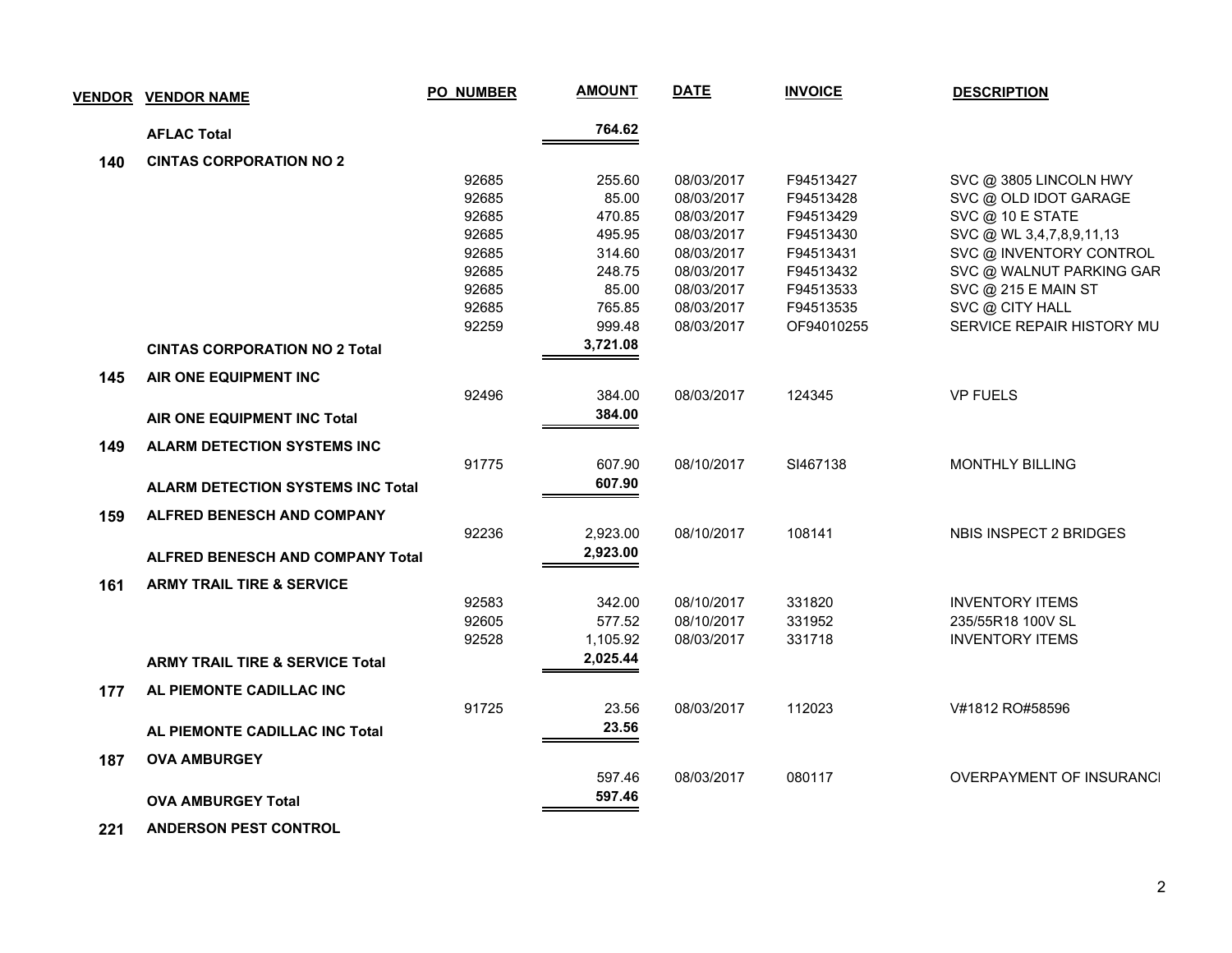|     | <b>VENDOR VENDOR NAME</b>                  | <b>PO_NUMBER</b> | <b>AMOUNT</b> | <b>DATE</b> | <b>INVOICE</b> | <b>DESCRIPTION</b>              |
|-----|--------------------------------------------|------------------|---------------|-------------|----------------|---------------------------------|
|     |                                            |                  | 571.66        | 08/01/2017  | 4395461        | <b>MONTHLY BILLING</b>          |
|     | <b>ANDERSON PEST CONTROL Total</b>         |                  | 571.66        |             |                |                                 |
| 233 | <b>AMERICAN PLANNING ASSOCIATION</b>       |                  |               |             |                |                                 |
|     |                                            |                  | 100.00        | 08/03/2017  | 0682           | JOB AD BCE ENFRCMNT SUP         |
|     | <b>AMERICAN PLANNING ASSOCIATION Total</b> |                  | 100.00        |             |                |                                 |
| 250 | <b>ARCHON CONSTRUCTION CO</b>              |                  |               |             |                |                                 |
|     |                                            | 91728            | 5,371.25      | 08/03/2017  | 17300F         | DIR BORE @ 850 EQUITY DR        |
|     |                                            | 91728            | 1,252.54      | 08/03/2017  | 17301F         | SVC 850 EQUITY STC              |
|     |                                            | 91984            | 11,781.00     | 08/03/2017  | 17339F         | DIRECT BORE @2703 PRAIRIE       |
|     |                                            | 89070            | 375,760.15    | 08/10/2017  | 16-662F        | KIRK RD ELEC DUCT XRSSING       |
|     | <b>ARCHON CONSTRUCTION CO Total</b>        |                  | 394,164.94    |             |                |                                 |
| 255 | <b>ARIES INDUSTRIES INC</b>                |                  |               |             |                |                                 |
|     |                                            | 92469            | 1,956.04      | 08/03/2017  | 369279         | CABLE                           |
|     | <b>ARIES INDUSTRIES INC Total</b>          |                  | 1,956.04      |             |                |                                 |
| 272 | ASK ENTERPRISES & SON INC                  |                  |               |             |                |                                 |
|     |                                            | 92313            | 2,156.00      | 08/10/2017  | 23342          | <b>INVENTORY ITEMS</b>          |
|     | <b>ASK ENTERPRISES &amp; SON INC Total</b> |                  | 2,156.00      |             |                |                                 |
| 275 | <b>ASSOCIATION FOR INDIVIDUAL</b>          |                  |               |             |                |                                 |
|     |                                            |                  | 29,000.00     | 08/03/2017  | FY 2018        | MENTAL HEALTH DISBURSEME        |
|     |                                            |                  | 29,000.00     | 08/03/2017  | FY 2018        | <b>MENTAL HEALTH DISBURSEME</b> |
|     | <b>ASSOCIATION FOR INDIVIDUAL Total</b>    |                  | 58,000.00     |             |                |                                 |
| 282 | <b>ASSOCIATED TECHNICAL SERV LTD</b>       |                  |               |             |                |                                 |
|     |                                            | 92477            | 663.00        | 08/03/2017  | 28956          | SVC @ 1617 JEANETTE AVE         |
|     | <b>ASSOCIATED TECHNICAL SERV LTD Total</b> |                  | 663.00        |             |                |                                 |
| 289 | <b>AURORA AREA SPRINGS</b>                 |                  |               |             |                |                                 |
|     |                                            | 92472            | 1,208.62      | 08/03/2017  | 060244         | V#1744 RO#58592                 |
|     |                                            | 92572            | 1,493.52      | 08/10/2017  | 060292         | V#1969 RO#52591                 |
|     | <b>AURORA AREA SPRINGS Total</b>           |                  | 2,702.14      |             |                |                                 |
| 330 | <b>HEADCO INDUSTRIES INC</b>               |                  |               |             |                |                                 |
|     |                                            | 92480            | 280.29        | 08/03/2017  | 5242641        | E30 ELEMENT                     |
|     | <b>HEADCO INDUSTRIES INC Total</b>         |                  | 280.29        |             |                |                                 |
|     |                                            |                  |               |             |                |                                 |
| 366 | <b>B &amp; L LANDSCAPE CONTRACTORS</b>     |                  |               |             |                |                                 |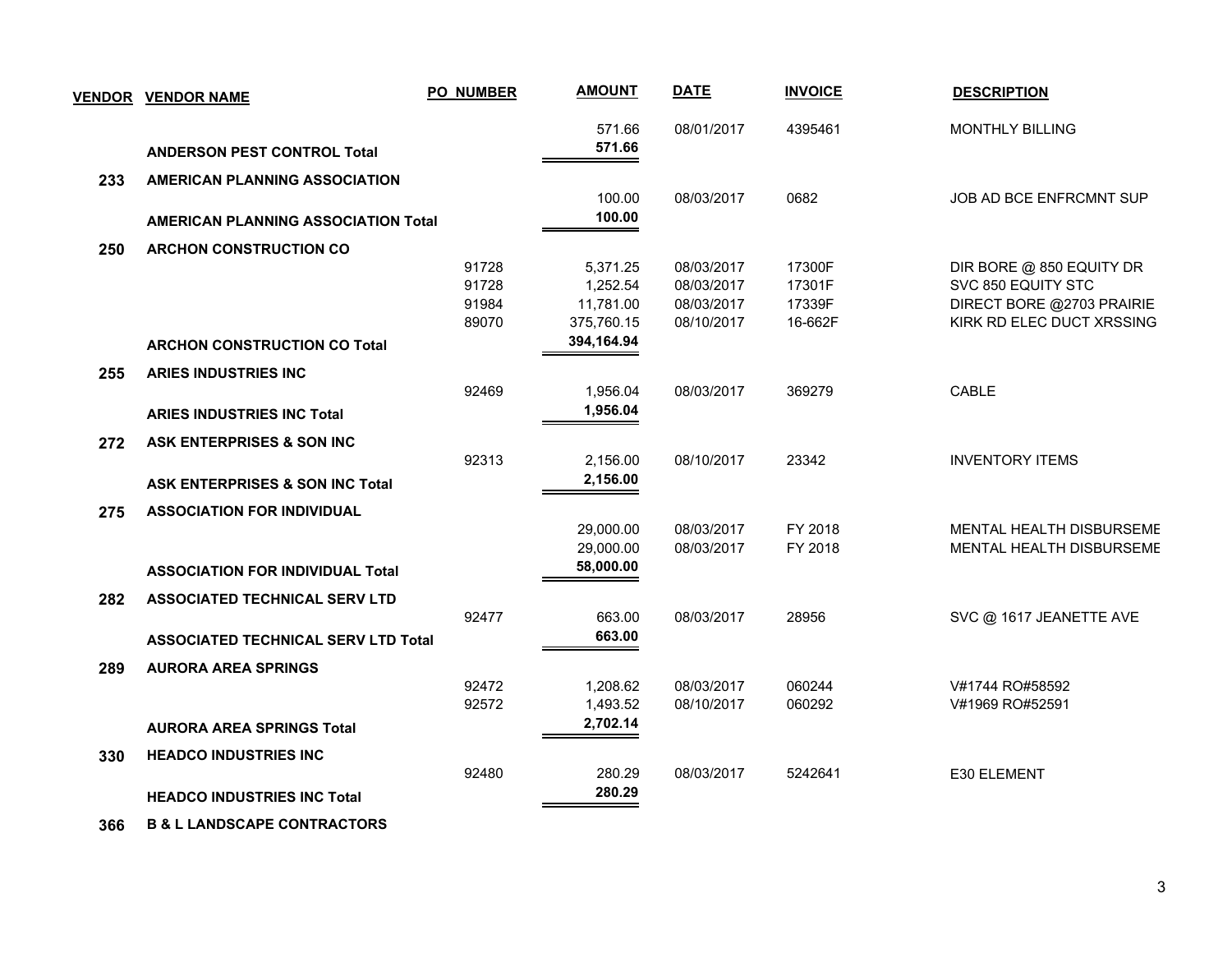| <b>VENDOR</b> | <b>VENDOR NAME</b>                           | <b>PO_NUMBER</b> | <b>AMOUNT</b> | <b>DATE</b> | <b>INVOICE</b>  | <b>DESCRIPTION</b>               |
|---------------|----------------------------------------------|------------------|---------------|-------------|-----------------|----------------------------------|
|               |                                              | 92026            | 308.30        | 08/10/2017  | 5840            | 1126 KIEM TRAIL TO 1309 WINN     |
|               |                                              | 92026            | 450.00        | 08/10/2017  | 5841            | 1290 FOX CHASE TO 918 SECR       |
|               |                                              | 92026            | 350.00        | 08/10/2017  | 5842            | 1290 FOX CHASE TO 909 TALL       |
|               |                                              | 92026            | 826.50        | 08/10/2017  | 5942            | 1624 FORREST BLVD                |
|               |                                              | 92026            | 340.80        | 08/10/2017  | 5943            | STONE DR PRODUCTION DR           |
|               |                                              | 92026            | 219.61        | 08/10/2017  | 5944            | 288 GRAY AND ELM STREET          |
|               |                                              | 92026            | 224.31        | 08/10/2017  | 5945            | 722 ARROWHEAD LANE               |
|               |                                              | 92026            | 1,522.47      | 08/10/2017  | 5946            | 291 N 6TH AVE RESTORATION        |
|               |                                              | 92440            | 463.50        | 08/10/2017  | 6056            | 1319 WINNERS CUP RESTORAT        |
|               |                                              | 92026            | 1,162.50      | 08/10/2017  | 6057            | 1502 ALLEN LANE RESTORATIC       |
|               | <b>B &amp; L LANDSCAPE CONTRACTORS Total</b> |                  | 5,867.99      |             |                 |                                  |
| 369           | BLUE GOOSE SUPER MARKET INC                  |                  |               |             |                 |                                  |
|               |                                              | 91526            | 74.99         | 08/03/2017  | 00240948        | <b>CAKE FOR GATLIN</b>           |
|               | <b>BLUE GOOSE SUPER MARKET INC Total</b>     |                  | 74.99         |             |                 |                                  |
| 382           | <b>BOUND TREE MEDICAL LLC</b>                |                  |               |             |                 |                                  |
|               |                                              | 92535            | 394.00        | 08/10/2017  | 82563886        | MISC SUPPLIES - FD               |
|               | <b>BOUND TREE MEDICAL LLC Total</b>          |                  | 394.00        |             |                 |                                  |
| 387           | <b>BRANIFF COMMUNICATIONS INC</b>            |                  |               |             |                 |                                  |
|               |                                              | 92178            | 1,784.00      | 08/03/2017  | 0031034         | SVC @ DUNHAM/ROYAL ST GE         |
|               | <b>BRANIFF COMMUNICATIONS INC Total</b>      |                  | 1,784.00      |             |                 |                                  |
| 426           | <b>CADA POOLS &amp; SPAS</b>                 |                  |               |             |                 |                                  |
|               |                                              | 92529            | 125.94        | 08/03/2017  | 38074           | <b>INVENTORY ITEMS</b>           |
|               | <b>CADA POOLS &amp; SPAS Total</b>           |                  | 125.94        |             |                 |                                  |
| 428           | <b>CALEA</b>                                 |                  |               |             |                 |                                  |
|               |                                              | 92654            | 4,645.00      | 08/03/2017  | <b>INV25767</b> | <b>CONTINUATION FEE - ANNUAL</b> |
|               | <b>CALEA Total</b>                           |                  | 4,645.00      |             |                 |                                  |
| 429           | <b>SEDGWICK CLAIMS</b>                       |                  |               |             |                 |                                  |
|               |                                              | 91602            | 500.00        | 08/03/2017  | B1094266        | SVCS 8-5 THRU 11-4-17            |
|               | <b>SEDGWICK CLAIMS Total</b>                 |                  | 500.00        |             |                 |                                  |
| 460           | <b>CASA KANE COUNTY</b>                      |                  |               |             |                 |                                  |
|               |                                              |                  | 3,250.00      | 08/03/2017  | FY 2018         | MENTAL HEALTH DISBURSEME         |
|               |                                              |                  | 3,250.00      | 08/03/2017  | FY 2018         | MENTAL HEALTH DISBURSEME         |
|               | <b>CASA KANE COUNTY Total</b>                |                  | 6,500.00      |             |                 |                                  |
|               |                                              |                  |               |             |                 |                                  |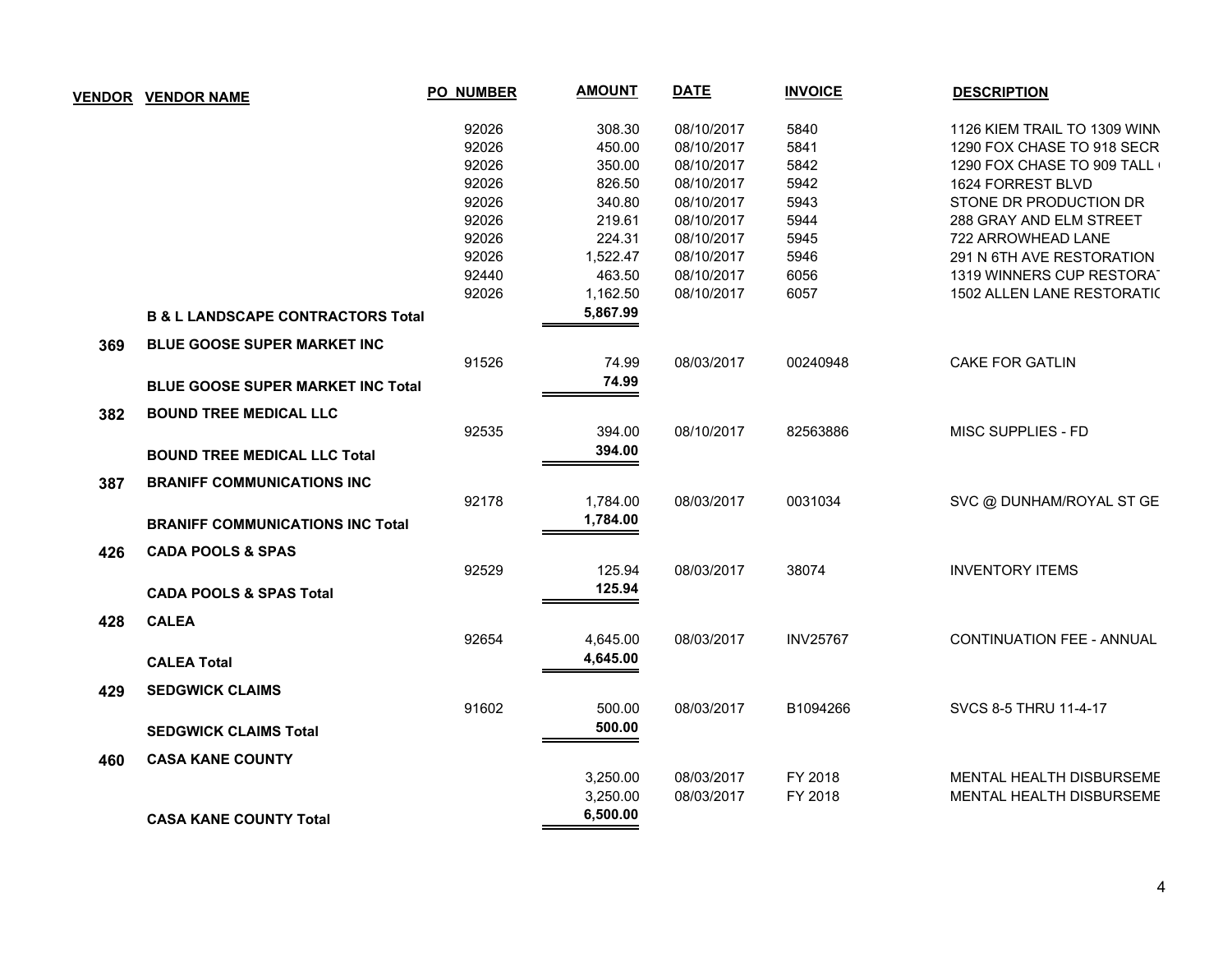| <b>VENDOR</b> | <b>VENDOR NAME</b>                       | <b>PO_NUMBER</b> | <b>AMOUNT</b>            | <b>DATE</b>              | <b>INVOICE</b>     | <b>DESCRIPTION</b>                                   |  |
|---------------|------------------------------------------|------------------|--------------------------|--------------------------|--------------------|------------------------------------------------------|--|
| 466           | <b>CCMSI</b>                             |                  |                          |                          |                    |                                                      |  |
|               |                                          | 91594            | 4,744.50                 | 08/10/2017               | 0107203-IN         | 2ND QTR ADMIN FEE                                    |  |
|               | <b>CCMSI Total</b>                       |                  | 4,744.50                 |                          |                    |                                                      |  |
| 484           | <b>CG POWER SYSTEMS USA INC</b>          |                  |                          |                          |                    |                                                      |  |
|               |                                          | 91351            | 89,272.60<br>89,272.60   | 08/10/2017               | 2252519            | PER QUOTE 495915246                                  |  |
|               | <b>CG POWER SYSTEMS USA INC Total</b>    |                  |                          |                          |                    |                                                      |  |
| 497           | <b>CHICAGO TITLE AND TRUST CO</b>        |                  |                          |                          |                    |                                                      |  |
|               |                                          |                  | 222,375.27<br>222,375.27 | 08/01/2017               | 09-27-478-007      | PROPERTY PURCH 15 S 9TH A                            |  |
|               | <b>CHICAGO TITLE AND TRUST CO Total</b>  |                  |                          |                          |                    |                                                      |  |
| 510           | <b>KEVIN CHRISTENSEN</b>                 |                  | 25.00                    | 08/10/2017               | 080817             | <b>GAS FOR TRIP APPLETON WI</b>                      |  |
|               | <b>KEVIN CHRISTENSEN Total</b>           |                  | 25.00                    |                          |                    |                                                      |  |
|               |                                          |                  |                          |                          |                    |                                                      |  |
| 517           | <b>CINTAS CORPORATION</b>                | 91640            | 112.98                   | 08/10/2017               | 344600126          | <b>UNIFORM SVC - FLEET</b>                           |  |
|               |                                          | 91640            | 112.98                   | 08/03/2017               | 344596820          | <b>UNIFORM SVC - FLEET</b>                           |  |
|               | <b>CINTAS CORPORATION Total</b>          |                  | 225.96                   |                          |                    |                                                      |  |
| 518           | <b>CLERK OF THE 18TH</b>                 |                  |                          |                          |                    |                                                      |  |
|               |                                          |                  | 1,000.00                 | 08/03/2017               | 334991             | <b>BAIL BOND - S D LEE</b>                           |  |
|               | <b>CLERK OF THE 18TH Total</b>           |                  | 1,000.00                 |                          |                    |                                                      |  |
| 558           | <b>COMMUNITY CRISIS CENTER INC</b>       |                  |                          |                          |                    |                                                      |  |
|               |                                          |                  | 8,250.00<br>8,250.00     | 08/03/2017<br>08/03/2017 | FY 2018<br>FY 2018 | MENTAL HEALTH DISBURSEME<br>MENTAL HEALTH DISBURSEME |  |
|               | <b>COMMUNITY CRISIS CENTER INC Total</b> |                  | 16,500.00                |                          |                    |                                                      |  |
|               |                                          |                  |                          |                          |                    |                                                      |  |
| 563           | <b>CDW GOVERNMENT INC</b>                | 92372            | 147.50                   | 08/03/2017               | JMJ9255            | HUMANSCALE QUICKSTAND                                |  |
|               | <b>CDW GOVERNMENT INC Total</b>          |                  | 147.50                   |                          |                    |                                                      |  |
| 564           | <b>COMCAST OF CHICAGO INC</b>            |                  |                          |                          |                    |                                                      |  |
|               |                                          |                  | 13.93                    | 08/03/2017               | 072517CH           | SVC 8-7 THRU 9-6-17                                  |  |
|               |                                          |                  | 57.06                    | 08/03/2017               | 072517FD           | SVC AUG 7 THRU SEP 6 2017                            |  |
|               |                                          |                  | 33.70<br>104.69          | 08/10/2017               | 072717PW           | SVC 8-7 THRU 9-6-17                                  |  |
|               | <b>COMCAST OF CHICAGO INC Total</b>      |                  |                          |                          |                    |                                                      |  |
|               |                                          |                  |                          |                          |                    |                                                      |  |

 **579 COMMUNICATIONS DIRECT INC**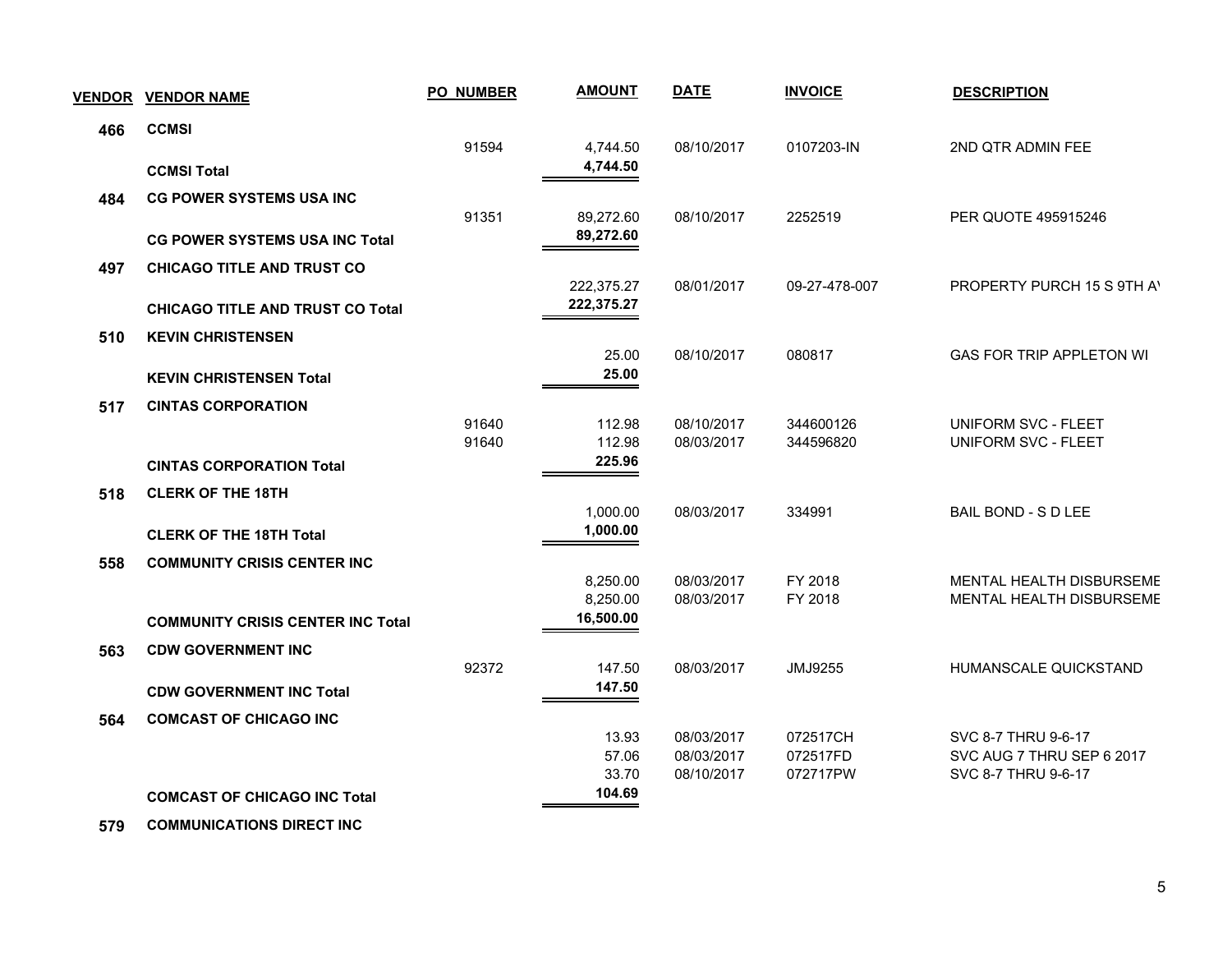|     | <b>VENDOR VENDOR NAME</b>                   | <b>PO_NUMBER</b> | <b>AMOUNT</b>                       | <b>DATE</b>                            | <b>INVOICE</b>                                | <b>DESCRIPTION</b>                                                                 |
|-----|---------------------------------------------|------------------|-------------------------------------|----------------------------------------|-----------------------------------------------|------------------------------------------------------------------------------------|
|     | <b>COMMUNICATIONS DIRECT INC Total</b>      | 92303            | 2,340.00<br>2,340.00                | 08/03/2017                             | IN142226                                      | <b>INVENTORY ITEMS</b>                                                             |
| 642 | <b>CUSTOM WELDING &amp; FAB INC</b>         | 92494            | 1,622.65                            | 08/03/2017                             | 170139                                        | REPAIR V#1724                                                                      |
|     | <b>CUSTOM WELDING &amp; FAB INC Total</b>   |                  | 1,622.65                            |                                        |                                               |                                                                                    |
| 646 | <b>PADDOCK PUBLICATIONS INC</b>             |                  |                                     |                                        |                                               |                                                                                    |
|     |                                             |                  | 69.00<br>40.60<br>266.80            | 08/03/2017<br>08/10/2017<br>08/10/2017 | T4478075<br>012745-0817<br>T4477987-8428-8530 | PUBLIC HEARING NOTICE<br>SERVICES 8-3-17 TO 8-30-17<br><b>CERTS OF PUBLICATION</b> |
|     | <b>PADDOCK PUBLICATIONS INC Total</b>       |                  | 376.40                              |                                        |                                               |                                                                                    |
| 681 | <b>CDH DELNOR HEALTH SYSTEM</b>             |                  |                                     |                                        |                                               |                                                                                    |
|     |                                             | 91851            | 175.90                              | 08/10/2017                             | 080217                                        | FIRE DEPT SUPPLIES                                                                 |
|     | <b>CDH DELNOR HEALTH SYSTEM Total</b>       |                  | 175.90                              |                                        |                                               |                                                                                    |
| 683 | DE MAR TREE & LANDSCAPE SVC                 |                  |                                     |                                        |                                               |                                                                                    |
|     |                                             | 92332            | 1,200.00                            | 08/03/2017                             | 7771                                          | TREE SERVICE NW CORNER 2I                                                          |
|     |                                             | 92444            | 1,700.00                            | 08/03/2017                             | 7774                                          | TREE SERVICE NW CUTLER AN                                                          |
|     | DE MAR TREE & LANDSCAPE SVC Total           |                  | 2,900.00                            |                                        |                                               |                                                                                    |
| 699 | <b>THOMAS DIEHL</b>                         |                  |                                     |                                        |                                               |                                                                                    |
|     |                                             |                  | 135.30                              | 08/03/2017                             | 072717                                        | <b>BOOTS - BLAIN'S 7-27-17</b>                                                     |
|     | <b>THOMAS DIEHL Total</b>                   |                  | 135.30                              |                                        |                                               |                                                                                    |
| 710 | <b>DISCOUNT TIRE</b>                        |                  |                                     |                                        |                                               |                                                                                    |
|     |                                             | 92495<br>92527   | 500.00<br>450.00                    | 08/03/2017<br>08/03/2017               | 135614<br>135694                              | GY WARNGLER HP<br><b>INVENTORY ITEMS</b>                                           |
|     | <b>DISCOUNT TIRE Total</b>                  |                  | 950.00                              |                                        |                                               |                                                                                    |
|     |                                             |                  |                                     |                                        |                                               |                                                                                    |
| 767 | <b>EAGLE ENGRAVING INC</b>                  | 91849            | 26.57                               | 08/10/2017                             | 2017-2236                                     | MISC FIRE DEPT SUPPLIES                                                            |
|     |                                             | 91530            | 750.00                              | 08/10/2017                             | 2017-2497                                     | <b>MISC AWARD - PD</b>                                                             |
|     | <b>EAGLE ENGRAVING INC Total</b>            |                  | 776.57                              |                                        |                                               |                                                                                    |
| 772 | <b>ECKER CENTER FOR MENTAL HEALTH</b>       |                  |                                     |                                        |                                               |                                                                                    |
|     |                                             |                  | 32,000.00<br>32,000.00<br>64,000.00 | 08/03/2017<br>08/03/2017               | FY 2018<br>FY 2018                            | MENTAL HEALTH DISBURSEME<br>MENTAL HEALTH DISBURSEME                               |
|     | <b>ECKER CENTER FOR MENTAL HEALTH Total</b> |                  |                                     |                                        |                                               |                                                                                    |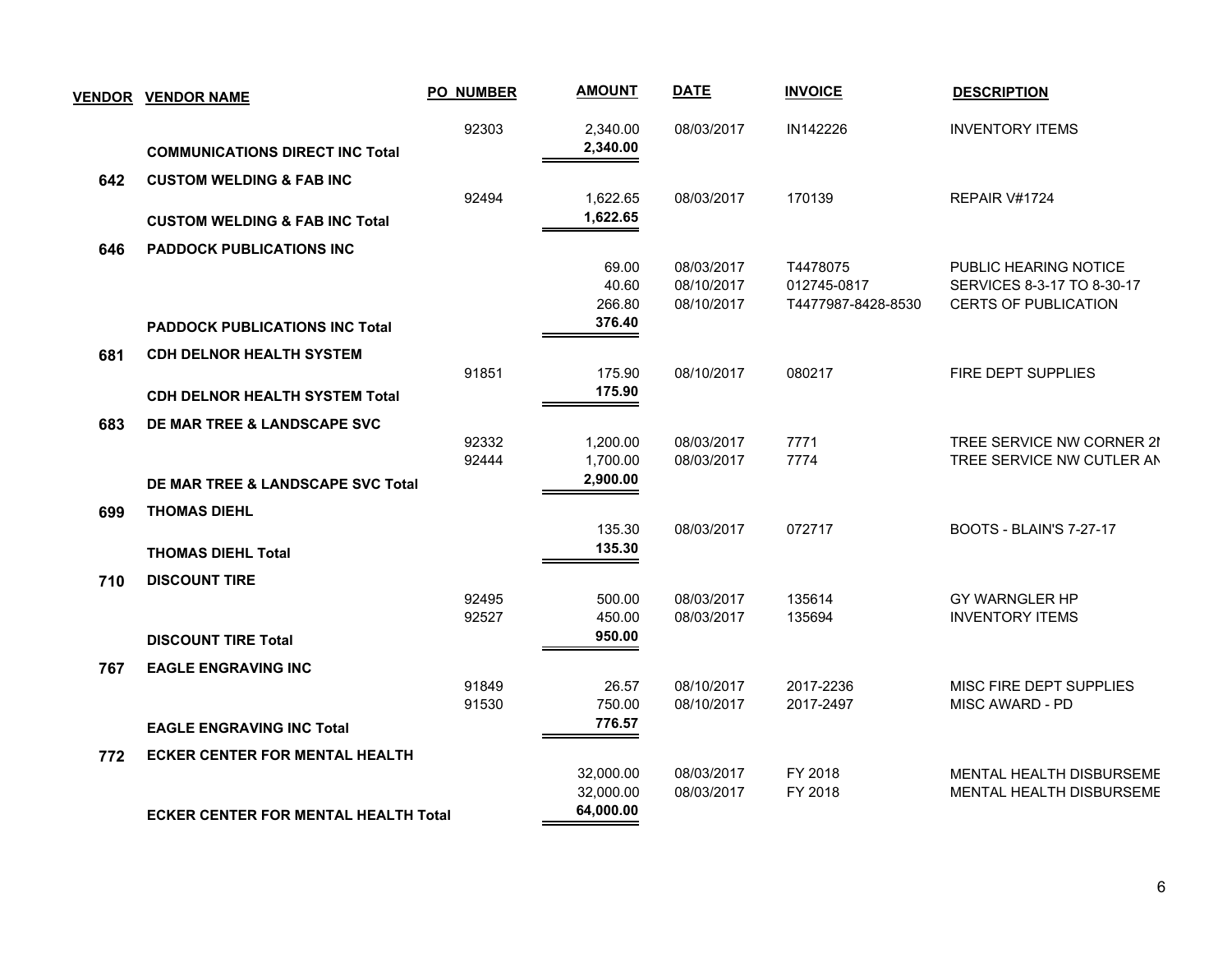| <b>VENDOR</b> | <b>VENDOR NAME</b>                       | <b>PO_NUMBER</b> | <b>AMOUNT</b> | <b>DATE</b> | <b>INVOICE</b>     | <b>DESCRIPTION</b>              |
|---------------|------------------------------------------|------------------|---------------|-------------|--------------------|---------------------------------|
| 776           | <b>HD SUPPLY WATERWORKS</b>              |                  |               |             |                    |                                 |
|               |                                          | 92422            | 15.60         | 08/10/2017  | H499280            | <b>INVENTORY ITEMS</b>          |
|               | <b>HD SUPPLY WATERWORKS Total</b>        |                  | 15.60         |             |                    |                                 |
| 783           | <b>ELDERDAY CENTER INC</b>               |                  |               |             |                    |                                 |
|               |                                          |                  | 8,000.00      | 08/03/2017  | FY 2018            | MENTAL HEALTH DISBURSEME        |
|               |                                          |                  | 8,000.00      | 08/03/2017  | FY 2018            | <b>MENTAL HEALTH DISBURSEME</b> |
|               | <b>ELDERDAY CENTER INC Total</b>         |                  | 16,000.00     |             |                    |                                 |
| 789           | <b>ANIXTER INC</b>                       |                  |               |             |                    |                                 |
|               |                                          | 92003            | 141.25        | 08/03/2017  | 3584194-02         | <b>INVENTORY ITEMS</b>          |
|               |                                          | 92317            | 371.25        | 08/03/2017  | 3608704-03         | <b>INVENTORY ITEMS</b>          |
|               |                                          | 92374            | 5,810.40      | 08/03/2017  | 3614262-00         | <b>INVENTORY ITEMS</b>          |
|               |                                          | 92424            | 29.75         | 08/03/2017  | 3617275-01         | <b>INVENTORY ITEMS</b>          |
|               |                                          | 92003            | 211.54        | 08/10/2017  | 3584194-03         | <b>INVENTORY ITEMS</b>          |
|               |                                          | 92416            | 680.00        | 08/10/2017  | 3616613-00         | <b>INVENTORY ITEMS</b>          |
|               | <b>ANIXTER INC Total</b>                 |                  | 7,244.19      |             |                    |                                 |
| 826           | <b>BORDER STATES</b>                     |                  |               |             |                    |                                 |
|               |                                          | 92004            | 46.44         | 08/10/2017  | 913148940ADJ       | ADJ FOR FREE ITEM LINE 5        |
|               |                                          |                  | $-46.44$      | 08/10/2017  | 913148940ADJ-1     | ADJ FOR ITEM ON LINE 5          |
|               | <b>BORDER STATES Total</b>               |                  | 0.00          |             |                    |                                 |
| 870           | <b>FIRE PENSION FUND</b>                 |                  |               |             |                    |                                 |
|               |                                          |                  | 455.28        | 08/04/2017  | FP1%170804140427FI | Fire Pension 1% Fee             |
|               |                                          |                  | 45.59         | 08/04/2017  | FRP2170721143954FL | Fire Pension Tier 2             |
|               |                                          |                  | 2,262.46      | 08/04/2017  | FRP2170804140427FC | Fire Pension Tier 2             |
|               |                                          |                  | 15,982.27     | 08/04/2017  | FRPN170804140427FI | Fire Pension                    |
|               | <b>FIRE PENSION FUND Total</b>           |                  | 18,745.60     |             |                    |                                 |
| 876           | <b>FIRST ENVIRONMENTAL LAB INC</b>       |                  |               |             |                    |                                 |
|               |                                          | 91681            | 54.00         | 08/10/2017  | 135674             | <b>MSTP EFFLUENT MONITORING</b> |
|               | <b>FIRST ENVIRONMENTAL LAB INC Total</b> |                  | 54.00         |             |                    |                                 |
| 884           | <b>FISHER SCIENTIFIC</b>                 |                  |               |             |                    |                                 |
|               |                                          | 92468            | 122.92        | 08/03/2017  | 3641690            | ETHYLALCO ASSLU 200 P 500N      |
|               | <b>FISHER SCIENTIFIC Total</b>           |                  | 122.92        |             |                    |                                 |
| 885           | <b>THE FITNESS CONNECTION CO</b>         |                  |               |             |                    |                                 |
|               |                                          | 92514            | 145.00        | 08/03/2017  | 07171704           | <b>PREV MAINT</b>               |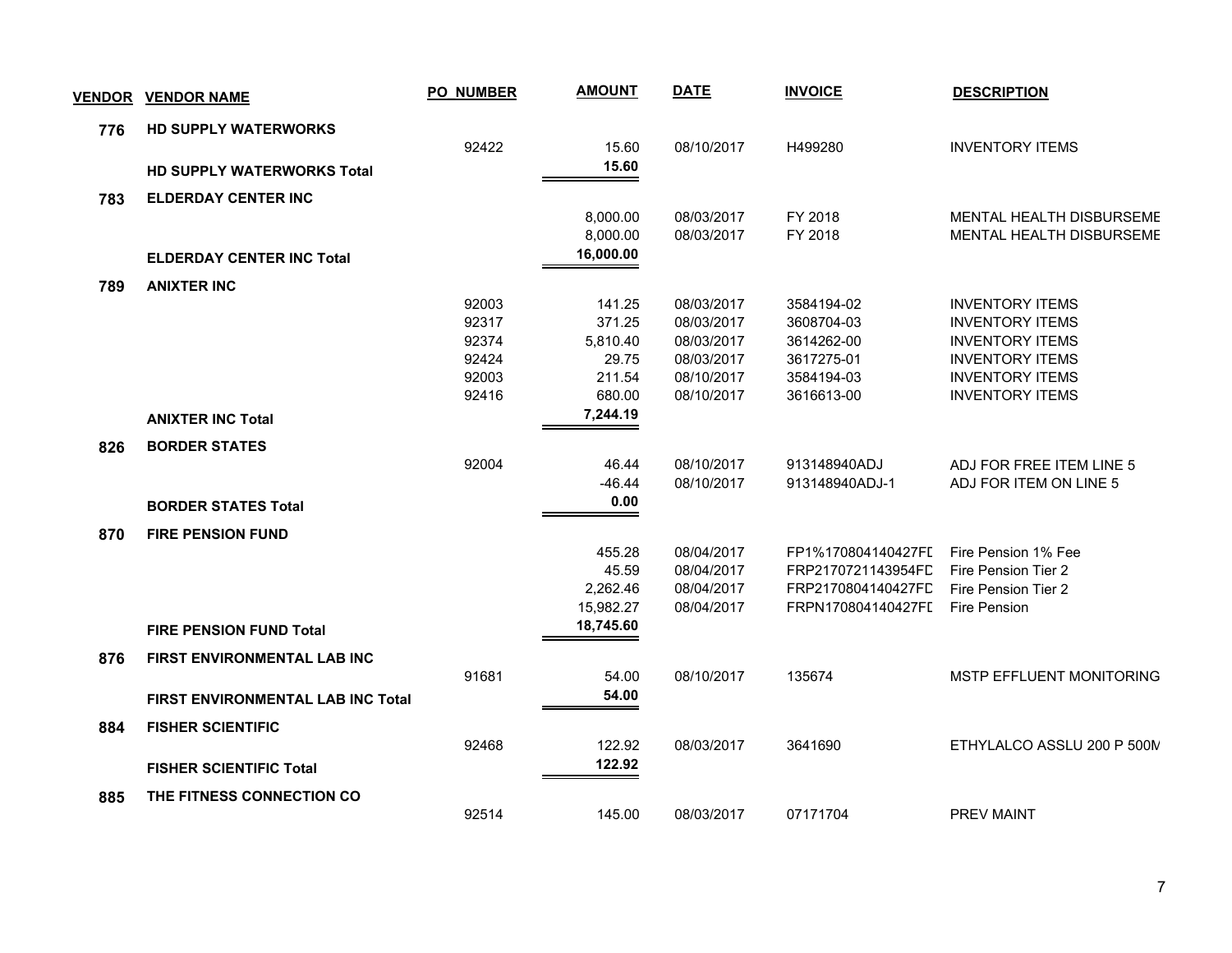| <b>VENDOR</b> | <b>VENDOR NAME</b>                            | <b>PO_NUMBER</b> | <b>AMOUNT</b>         | <b>DATE</b>              | <b>INVOICE</b>           | <b>DESCRIPTION</b>              |
|---------------|-----------------------------------------------|------------------|-----------------------|--------------------------|--------------------------|---------------------------------|
|               | THE FITNESS CONNECTION CO Total               |                  | 145.00                |                          |                          |                                 |
| 891           | <b>FLEET SAFETY SUPPLY</b>                    |                  |                       |                          |                          |                                 |
|               |                                               | 91642            | 125.37                | 08/10/2017               | 68334                    | <b>VEH 1775 MISC PARTS</b>      |
|               | <b>FLEET SAFETY SUPPLY Total</b>              |                  | 125.37                |                          |                          |                                 |
| 906           | <b>FORESTRY SUPPLIERS INC</b>                 |                  |                       |                          |                          |                                 |
|               |                                               | 92375            | 155.90                | 08/10/2017               | 219345-01                | NARROCADE/TREE WORK AHE         |
|               | <b>FORESTRY SUPPLIERS INC Total</b>           |                  | 155.90                |                          |                          |                                 |
| 912           | <b>FOX VALLEY SPECIAL RECREATION</b>          |                  |                       |                          |                          |                                 |
|               |                                               |                  | 1,750.00              | 08/03/2017               | FY 2018                  | MENTAL HEALTH DISBURSEME        |
|               |                                               |                  | 1,750.00              | 08/03/2017               | FY 2018                  | <b>MENTAL HEALTH DISBURSEME</b> |
|               | FOX VALLEY SPECIAL RECREATION Total           |                  | 3,500.00              |                          |                          |                                 |
| 916           | FOX VALLEY FIRE & SAFETY INC                  |                  |                       |                          |                          |                                 |
|               |                                               | 91781            | 114.00                | 08/03/2017               | IN00101324               | QRTRLY SVC                      |
|               |                                               | 91781            | 114.00                | 08/03/2017               | IN00101325               | <b>QRTRLY SVC</b>               |
|               |                                               | 91781            | 114.00                | 08/03/2017               | IN00101326               | <b>QRTRLY SVC</b>               |
|               |                                               | 91781<br>91781   | 114.00                | 08/03/2017               | IN00101327               | QRTRLY SVC<br>QRTRLY SVC        |
|               |                                               | 92709            | 114.00<br>79.50       | 08/03/2017<br>08/10/2017 | IN00101328<br>IN00103474 | SVC CALL FS#1                   |
|               |                                               |                  | 649.50                |                          |                          |                                 |
|               | <b>FOX VALLEY FIRE &amp; SAFETY INC Total</b> |                  |                       |                          |                          |                                 |
| 917           | <b>FOX VALLEY HOSPICE</b>                     |                  |                       |                          |                          |                                 |
|               |                                               |                  | 9,000.00              | 08/03/2017               | FY 2018                  | MENTAL HEALTH DISBURSEME        |
|               |                                               |                  | 9,000.00<br>18,000.00 | 08/03/2017               | FY 2018                  | MENTAL HEALTH DISBURSEME        |
|               | <b>FOX VALLEY HOSPICE Total</b>               |                  |                       |                          |                          |                                 |
| 928           | <b>FRANKS EMPLOYMENT INC</b>                  |                  |                       |                          |                          |                                 |
|               |                                               | 92115            | 432.00                | 08/03/2017               | 87741                    | SVCS 7-10 THRU 7-13-17          |
|               |                                               | 92115            | 516.00<br>948.00      | 08/10/2017               | 87756                    | SERVICES 7-17-17 TO 7-20-17     |
|               | <b>FRANKS EMPLOYMENT INC Total</b>            |                  |                       |                          |                          |                                 |
| 956           | <b>CITY OF GENEVA</b>                         |                  |                       |                          |                          |                                 |
|               |                                               | 91782            | 128,959.25            | 08/10/2017               | 2018-00060016            | TRI COM DISPATCH                |
|               | <b>CITY OF GENEVA Total</b>                   |                  | 128,959.25            |                          |                          |                                 |
| 989           | <b>GORDON FLESCH CO INC</b>                   |                  |                       |                          |                          |                                 |
|               |                                               |                  | 76.26                 | 08/03/2017               | IN11967106               | SVC 6-9 THRU 7-11-17            |
|               |                                               |                  | 82.11                 | 08/03/2017               | IN11968076               | SVC 6-10 THRU 7-13-17           |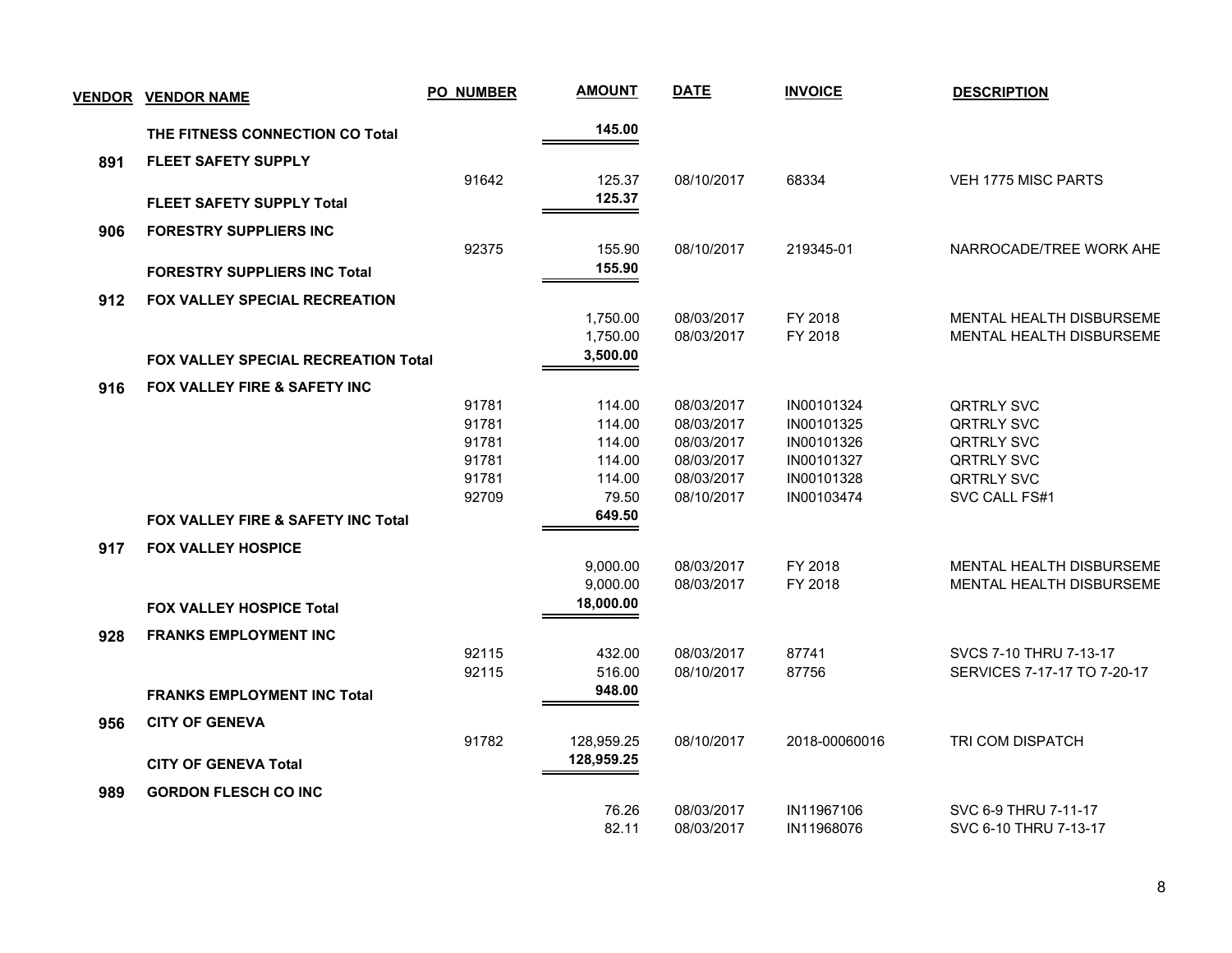|      | <u>VENDOR VENDOR NAME</u>               | <b>PO_NUMBER</b> | <b>AMOUNT</b> | <b>DATE</b> | <b>INVOICE</b>     | <b>DESCRIPTION</b>         |
|------|-----------------------------------------|------------------|---------------|-------------|--------------------|----------------------------|
|      | <b>GORDON FLESCH CO INC Total</b>       |                  | 158.37        |             |                    |                            |
| 1006 | <b>ST CHARLES CONVENTION</b>            |                  |               |             |                    |                            |
|      |                                         | 92561            | 43,875.00     | 08/10/2017  | VCCRGRE-0617       | HTL TX DSBRSMNT JUNE 2017  |
|      | <b>ST CHARLES CONVENTION Total</b>      |                  | 43,875.00     |             |                    |                            |
| 1036 | <b>HARRIS BANK NA</b>                   |                  |               |             |                    |                            |
|      |                                         |                  | 1,480.00      | 08/04/2017  | UNF 170804140427FD | Union Dues - IAFF          |
|      | <b>HARRIS BANK NA Total</b>             |                  | 1,480.00      |             |                    |                            |
|      |                                         |                  |               |             |                    |                            |
| 1089 | <b>ARENDS HOGAN WALKER LLC</b>          | 92500            | 677.57        | 08/10/2017  | 1500280            | MISC SUPPLIES - FLEET      |
|      |                                         |                  | 677.57        |             |                    |                            |
|      | <b>ARENDS HOGAN WALKER LLC Total</b>    |                  |               |             |                    |                            |
| 1106 | <b>CAPITAL ONE NATIONAL ASSOC</b>       |                  |               |             |                    |                            |
|      |                                         | 92629            | 299.99        | 08/03/2017  | 720200007400       | TV MONITER RPLC - FS#2     |
|      | <b>CAPITAL ONE NATIONAL ASSOC Total</b> |                  | 299.99        |             |                    |                            |
| 1113 | <b>HUFF &amp; HUFF INC</b>              |                  |               |             |                    |                            |
|      |                                         | 85810            | 30.97         | 08/03/2017  | 0740972            | STC FIRST ST BLDG 1        |
|      |                                         | 89483            | 1,066.50      | 08/03/2017  | 0740983            | STC FIRST ST BLDG 3        |
|      | <b>HUFF &amp; HUFF INC Total</b>        |                  | 1,097.47      |             |                    |                            |
| 1133 | <b>IBEW LOCAL 196</b>                   |                  |               |             |                    |                            |
|      |                                         |                  | 144.00        | 08/04/2017  | UNE 170804140427PW | Union Due - IBEW           |
|      |                                         |                  | 609.95        | 08/04/2017  | UNEW170804140427P  | Union Due - IBEW - percent |
|      | <b>IBEW LOCAL 196 Total</b>             |                  | 753.95        |             |                    |                            |
|      | <b>ICMA RETIREMENT CORP</b>             |                  |               |             |                    |                            |
| 1136 |                                         |                  | 200.32        | 08/04/2017  | C401170804140427CA | 401A Savings Plan Company  |
|      |                                         |                  | 554.05        | 08/04/2017  | C401170804140427CD | 401A Savings Plan Company  |
|      |                                         |                  | 445.02        | 08/04/2017  | C401170804140427FD | 401A Savings Plan Company  |
|      |                                         |                  | 571.20        | 08/04/2017  | C401170804140427FN | 401A Savings Plan Company  |
|      |                                         |                  | 231.99        | 08/04/2017  | C401170804140427HR | 401A Savings Plan Company  |
|      |                                         |                  | 329.21        | 08/04/2017  | C401170804140427IS | 401A Savings Plan Company  |
|      |                                         |                  | 584.77        | 08/04/2017  | C401170804140427PD | 401A Savings Plan Company  |
|      |                                         |                  | 831.58        | 08/04/2017  | C401170804140427PV | 401A Savings Plan Company  |
|      |                                         |                  | 200.32        | 08/04/2017  | E401170804140427CA | 401A Savings Plan Employee |
|      |                                         |                  | 554.05        | 08/04/2017  | E401170804140427CD | 401A Savings Plan Employee |
|      |                                         |                  | 445.02        | 08/04/2017  | E401170804140427FD | 401A Savings Plan Employee |
|      |                                         |                  | 571.20        | 08/04/2017  | E401170804140427FN | 401A Savings Plan Employee |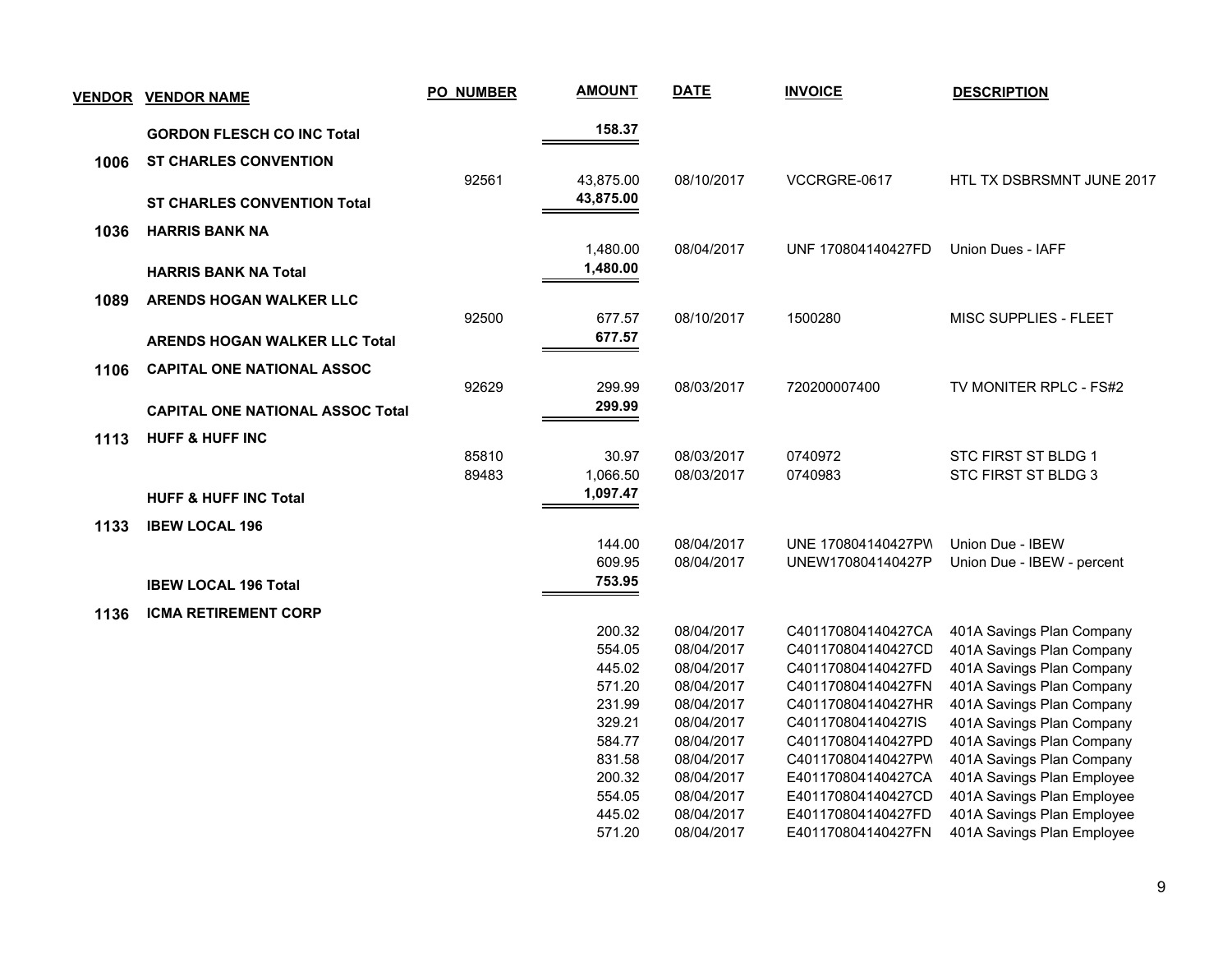|      | <u>VENDOR VENDOR NAME</u>         | PO_NUMBER | <b>AMOUNT</b> | <b>DATE</b> | <b>INVOICE</b>     | <b>DESCRIPTION</b>                  |
|------|-----------------------------------|-----------|---------------|-------------|--------------------|-------------------------------------|
|      |                                   |           | 231.99        | 08/04/2017  | E401170804140427HR | 401A Savings Plan Employee          |
|      |                                   |           | 329.21        | 08/04/2017  | E401170804140427IS | 401A Savings Plan Employee          |
|      |                                   |           | 584.77        | 08/04/2017  | E401170804140427PD | 401A Savings Plan Employee          |
|      |                                   |           | 831.58        | 08/04/2017  | E401170804140427PW | 401A Savings Plan Employee          |
|      |                                   |           | 923.07        | 08/04/2017  | ICMA170804140427CA | ICMA Deductions - Dollar Amt        |
|      |                                   |           | 2,045.00      | 08/04/2017  | ICMA170804140427CL | ICMA Deductions - Dollar Amt        |
|      |                                   |           | 1,675.00      | 08/04/2017  | ICMA170804140427FD | ICMA Deductions - Dollar Amt        |
|      |                                   |           | 767.31        | 08/04/2017  | ICMA170804140427FN | ICMA Deductions - Dollar Amt        |
|      |                                   |           | 480.00        | 08/04/2017  | ICMA170804140427HF | ICMA Deductions - Dollar Amt        |
|      |                                   |           | 875.00        | 08/04/2017  | ICMA170804140427IS | ICMA Deductions - Dollar Amt        |
|      |                                   |           | 8,770.07      | 08/04/2017  | ICMA170804140427PD | ICMA Deductions - Dollar Amt        |
|      |                                   |           | 6,200.07      | 08/04/2017  | ICMA170804140427PV | <b>ICMA Deductions - Dollar Amt</b> |
|      |                                   |           | 57.51         | 08/04/2017  | ICMP170804140427CA | ICMA Deductions - Percent           |
|      |                                   |           | 1,236.02      | 08/04/2017  | ICMP170804140427CL | ICMA Deductions - Percent           |
|      |                                   |           | 2,734.76      | 08/04/2017  | ICMP170804140427FD | ICMA Deductions - Percent           |
|      |                                   |           | 1,569.83      | 08/04/2017  | ICMP170804140427FN | ICMA Deductions - Percent           |
|      |                                   |           | 395.77        | 08/04/2017  | ICMP170804140427HF | ICMA Deductions - Percent           |
|      |                                   |           | 1,065.67      | 08/04/2017  | ICMP170804140427IS | ICMA Deductions - Percent           |
|      |                                   |           | 2,021.07      | 08/04/2017  | ICMP170804140427PD | ICMA Deductions - Percent           |
|      |                                   |           | 1,030.45      | 08/04/2017  | ICMP170804140427PV | ICMA Deductions - Percent           |
|      |                                   |           | 236.53        | 08/04/2017  | ROTH170804140427FI | Roth IRA Deduction                  |
|      |                                   |           | 85.00         | 08/04/2017  | ROTH170804140427FI | Roth IRA Deduction                  |
|      |                                   |           | 292.30        | 08/04/2017  | ROTH170804140427HI | Roth IRA Deduction                  |
|      |                                   |           | 266.50        | 08/04/2017  | ROTH170804140427IS | Roth IRA Deduction                  |
|      |                                   |           | 995.00        | 08/04/2017  | ROTH170804140427PI | Roth IRA Deduction                  |
|      |                                   |           | 295.00        | 08/04/2017  | ROTH170804140427P\ | Roth IRA Deduction                  |
|      |                                   |           | 90.00         | 08/04/2017  | RTHA170804140427CI | Roth 457 - Dollar Amount            |
|      |                                   |           | 307.00        | 08/04/2017  | RTHA170804140427FI | Roth 457 - Dollar Amount            |
|      |                                   |           | 35.00         | 08/04/2017  | RTHA170804140427HI | Roth 457 - Dollar Amount            |
|      |                                   |           | 25.00         | 08/04/2017  | RTHA170804140427IS | Roth 457 - Dollar Amount            |
|      |                                   |           | 311.54        | 08/04/2017  | RTHA170804140427PI | Roth 457 - Dollar Amount            |
|      |                                   |           | 752.31        | 08/04/2017  | RTHA170804140427P\ | Roth 457 - Dollar Amount            |
|      |                                   |           | 311.24        | 08/04/2017  | RTHP170804140427FI | Roth 457 - Percent                  |
|      |                                   |           | 222.20        | 08/04/2017  | RTHP170804140427PI | Roth 457 - Percent                  |
|      |                                   |           | 33.14         | 08/04/2017  | RTHP170804140427P\ | Roth 457 - Percent                  |
|      | <b>ICMA RETIREMENT CORP Total</b> |           | 43,600.64     |             |                    |                                     |
| 1149 | <b>ILLINOIS ENVIRONMENTAL</b>     |           |               |             |                    |                                     |
|      |                                   |           | 174,210.57    | 08/10/2017  | L172344-12         | DEBT SVC PROJ #L17-2344             |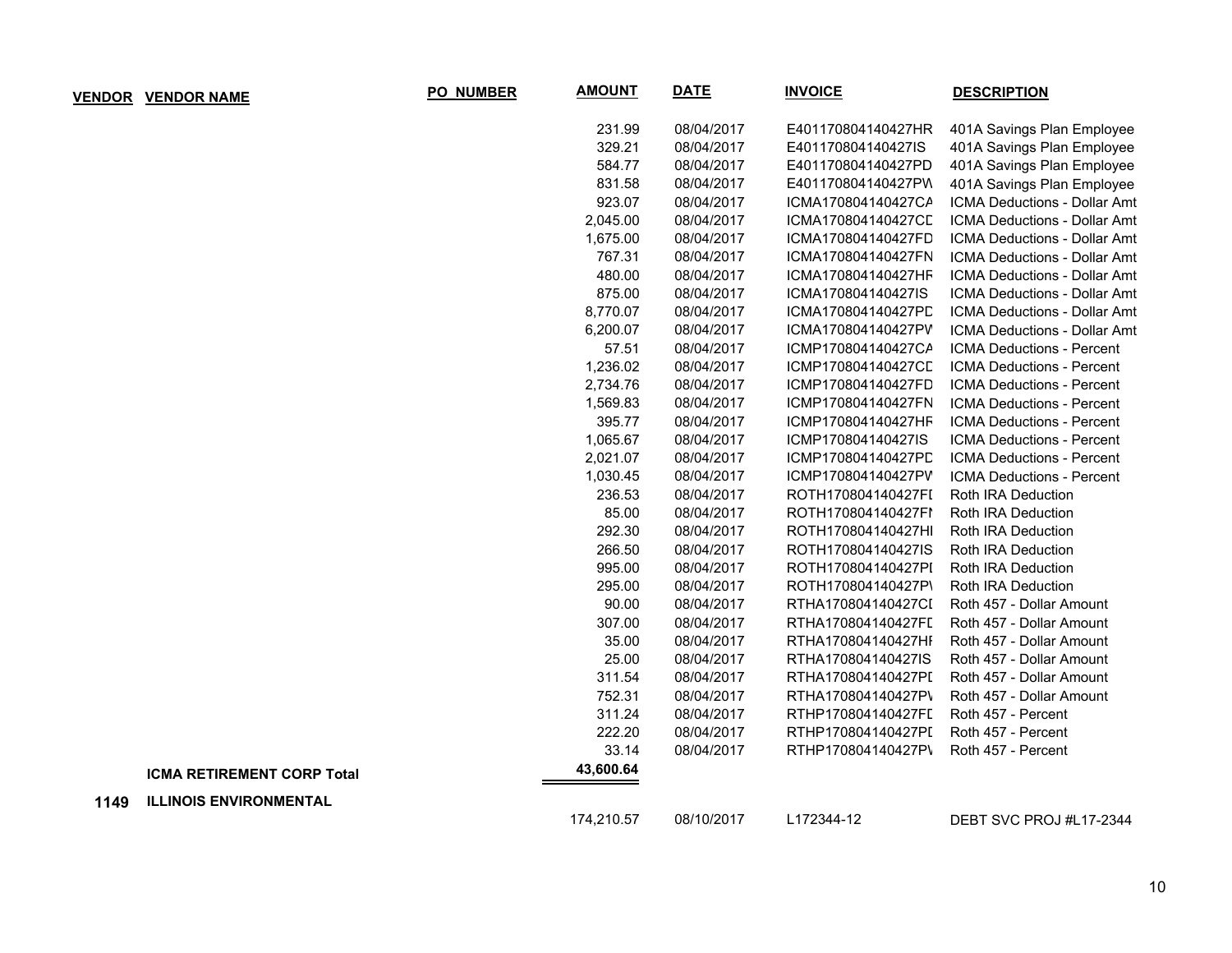|      | <b>VENDOR VENDOR NAME</b>                                                        | <b>PO_NUMBER</b> | <b>AMOUNT</b>            | <b>DATE</b> | <b>INVOICE</b> | <b>DESCRIPTION</b>              |
|------|----------------------------------------------------------------------------------|------------------|--------------------------|-------------|----------------|---------------------------------|
|      | <b>ILLINOIS ENVIRONMENTAL Total</b>                                              |                  | 307,098.91<br>481,309.48 | 08/10/2017  | L174716-6      | DEBT SVC PROJ #L17-4716         |
| 1153 | <b>ILCMA</b><br><b>ILCMA Total</b>                                               |                  | 50.00<br>50.00           | 08/03/2017  | 926            | JOB AD BCE ENFRCMNT SUP         |
| 1154 | <b>ILLINOIS LAW ENFORCEMENT</b>                                                  |                  | 240.00                   | 08/10/2017  | 080317         | 2017 ANNUAL MEMBERSHIP DL       |
|      | <b>ILLINOIS LAW ENFORCEMENT Total</b>                                            |                  | 240.00                   |             |                |                                 |
| 1185 | <b>ILLINOIS MUNICIPAL LEAGUE</b><br><b>ILLINOIS MUNICIPAL LEAGUE Total</b>       |                  | 35.00<br>35.00           | 08/03/2017  | 0028245-IN     | JOB AD BCE ENFRCMNT SUP         |
| 1215 | <b>ILLINOIS MUNICIPAL UTILITIES</b>                                              |                  | 3,994,499.71             | 08/08/2017  | 080817         | JULY 2017 ELEC BILL             |
|      | <b>ILLINOIS MUNICIPAL UTILITIES Total</b>                                        |                  | 3,994,499.71             |             |                |                                 |
| 1240 | <b>INTERSTATE BATTERY SYSTEM OF</b><br><b>INTERSTATE BATTERY SYSTEM OF Total</b> | 92487            | 807.65<br>807.65         | 08/10/2017  | 60341016       | <b>INVENTORY ITEMS</b>          |
| 1249 | <b>INTOXIMETERS INC</b>                                                          | 92562            | 449.00                   | 08/10/2017  | 570145         | MISC SUPPLIES - PD              |
|      | <b>INTOXIMETERS INC Total</b>                                                    |                  | 449.00                   |             |                |                                 |
| 1267 | IT SOLUTIONS GROUP INC<br><b>IT SOLUTIONS GROUP INC Total</b>                    | 92204            | 1,800.00<br>1,800.00     | 08/03/2017  | 3962           | SUPPORT SVCS 7-8 THRU 10-8      |
| 1278 | <b>EASTER SEALS DUPAGE AND</b>                                                   |                  | 1,750.00                 | 08/03/2017  | FY 2018        | MENTAL HEALTH DISBURSEME        |
|      | <b>EASTER SEALS DUPAGE AND Total</b>                                             |                  | 1,750.00<br>3,500.00     | 08/03/2017  | FY 2018        | <b>MENTAL HEALTH DISBURSEME</b> |
| 1286 | <b>JG UNIFORMS INC</b>                                                           | 91823            | 180.06                   | 08/10/2017  | 22688          | DREW LAMELA UNIFORMS            |
|      | <b>JG UNIFORMS INC Total</b>                                                     |                  | 180.06                   |             |                |                                 |

 **1288 J J KELLER & ASSOCIATES INC**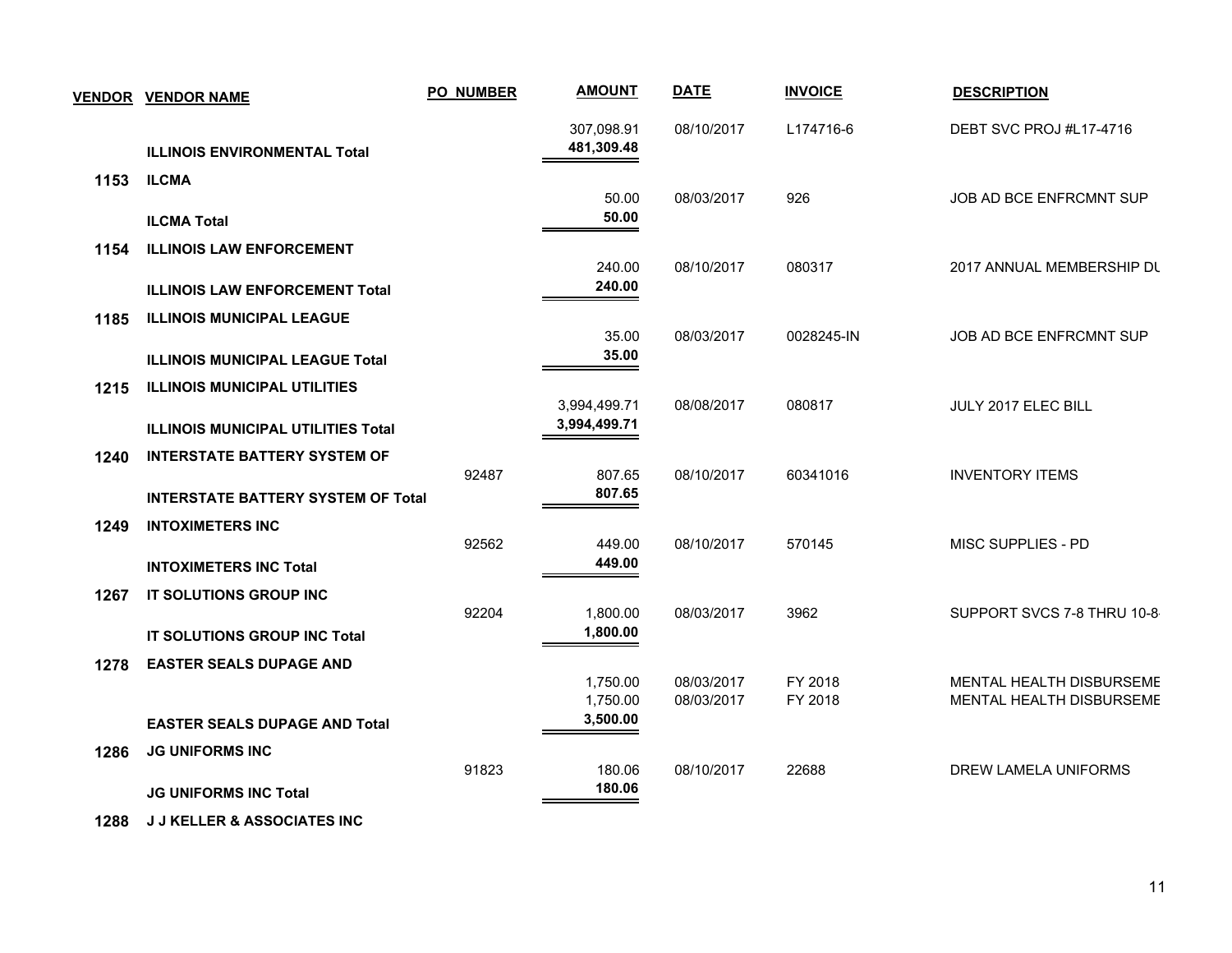| <b>VENDOR</b> | <b>VENDOR NAME</b>                            | <b>PO NUMBER</b> | <b>AMOUNT</b>    | <b>DATE</b>              | <b>INVOICE</b>           | <b>DESCRIPTION</b>                                        |
|---------------|-----------------------------------------------|------------------|------------------|--------------------------|--------------------------|-----------------------------------------------------------|
|               |                                               | 92682<br>92682   | 945.00<br>945.00 | 08/10/2017<br>08/10/2017 | 9102225303<br>9102228416 | KELLERONLINE LICENCE 1 YEA<br>KELLERONLINE PROF LIC 1 YE. |
|               | <b>J J KELLER &amp; ASSOCIATES INC Total</b>  |                  | 1,890.00         |                          |                          |                                                           |
| 1303          | <b>JOHN M WARREN INC</b>                      |                  |                  |                          |                          |                                                           |
|               |                                               | 92412            | 159.15           | 08/10/2017               | 0079617-IN               | <b>INVENTORY ITEMS</b>                                    |
|               | <b>JOHN M WARREN INC Total</b>                |                  | 159.15           |                          |                          |                                                           |
| 1309          | <b>J&amp;S NEWPORT ENT LP</b>                 |                  |                  |                          |                          |                                                           |
|               |                                               |                  | 6.87             | 08/03/2017               | 080117                   | <b>MEALS FOR POLICE PRISONEF</b>                          |
|               | <b>J&amp;S NEWPORT ENT LP Total</b>           |                  | 6.87             |                          |                          |                                                           |
| 1317          | <b>COUNTY OF KANE</b>                         |                  |                  |                          |                          |                                                           |
|               |                                               | 89916            | 291.00           | 08/03/2017               | 2017-00000017            | 2ND QRTR 2017                                             |
|               | <b>COUNTY OF KANE Total</b>                   |                  | 291.00           |                          |                          |                                                           |
| 1330          | DAY ONE NETWORK INC                           |                  |                  |                          |                          |                                                           |
|               |                                               |                  | 2,250.00         | 08/03/2017               | FY 2018                  | <b>MENTAL HEALTH DISBURSEME</b>                           |
|               |                                               |                  | 2,250.00         | 08/03/2017               | FY 2018                  | <b>MENTAL HEALTH DISBURSEME</b>                           |
|               | DAY ONE NETWORK INC Total                     |                  | 4,500.00         |                          |                          |                                                           |
| 1363          | KIESLER POLICE SUPPLY INC                     |                  |                  |                          |                          |                                                           |
|               |                                               | 92249            | 387.00           | 08/03/2017               | 0828702                  | <b>MISC PD SUPPLIES</b>                                   |
|               |                                               | 92249            | 253.00           | 08/03/2017               | 0828702A                 | <b>MISC PD SUPPLIES</b>                                   |
|               | <b>KIESLER POLICE SUPPLY INC Total</b>        |                  | 640.00           |                          |                          |                                                           |
| 1387          | <b>KONICA MINOLTA BUS SOLUTIONS</b>           |                  |                  |                          |                          |                                                           |
|               |                                               |                  | 202.70           | 08/03/2017               | 9003694330               | <b>MONTHLY BILLING THRU 7/18/1</b>                        |
|               |                                               |                  | 58.78            | 08/03/2017               | 9003694331               | MONTHLY BILLING THRU 7/18/1                               |
|               |                                               |                  | 696.52<br>958.00 | 08/10/2017               | 9003708229               | PERIOD 6/24/17-7/23/17                                    |
|               | <b>KONICA MINOLTA BUS SOLUTIONS Total</b>     |                  |                  |                          |                          |                                                           |
| 1392          | <b>ESI CONSULTANTS LTD</b>                    |                  |                  |                          |                          |                                                           |
|               |                                               | 91908            | 595.00           | 08/03/2017               | 170248                   | <b>SUB 9 ADDTL SURVEY ITEMS</b>                           |
|               | <b>ESI CONSULTANTS LTD Total</b>              |                  | 595.00           |                          |                          |                                                           |
| 1403          | <b>WEST VALLEY GRAPHICS &amp; PRINT</b>       |                  |                  |                          |                          |                                                           |
|               |                                               | 91541            | 76.50            | 08/03/2017               | 15435                    | <b>BSNS CRDS = D CHURNEY</b>                              |
|               |                                               | 92479            | 99.50<br>176.00  | 08/03/2017               | 15442                    | <b>BSNS CRDS = J ANDERSON</b>                             |
|               | <b>WEST VALLEY GRAPHICS &amp; PRINT Total</b> |                  |                  |                          |                          |                                                           |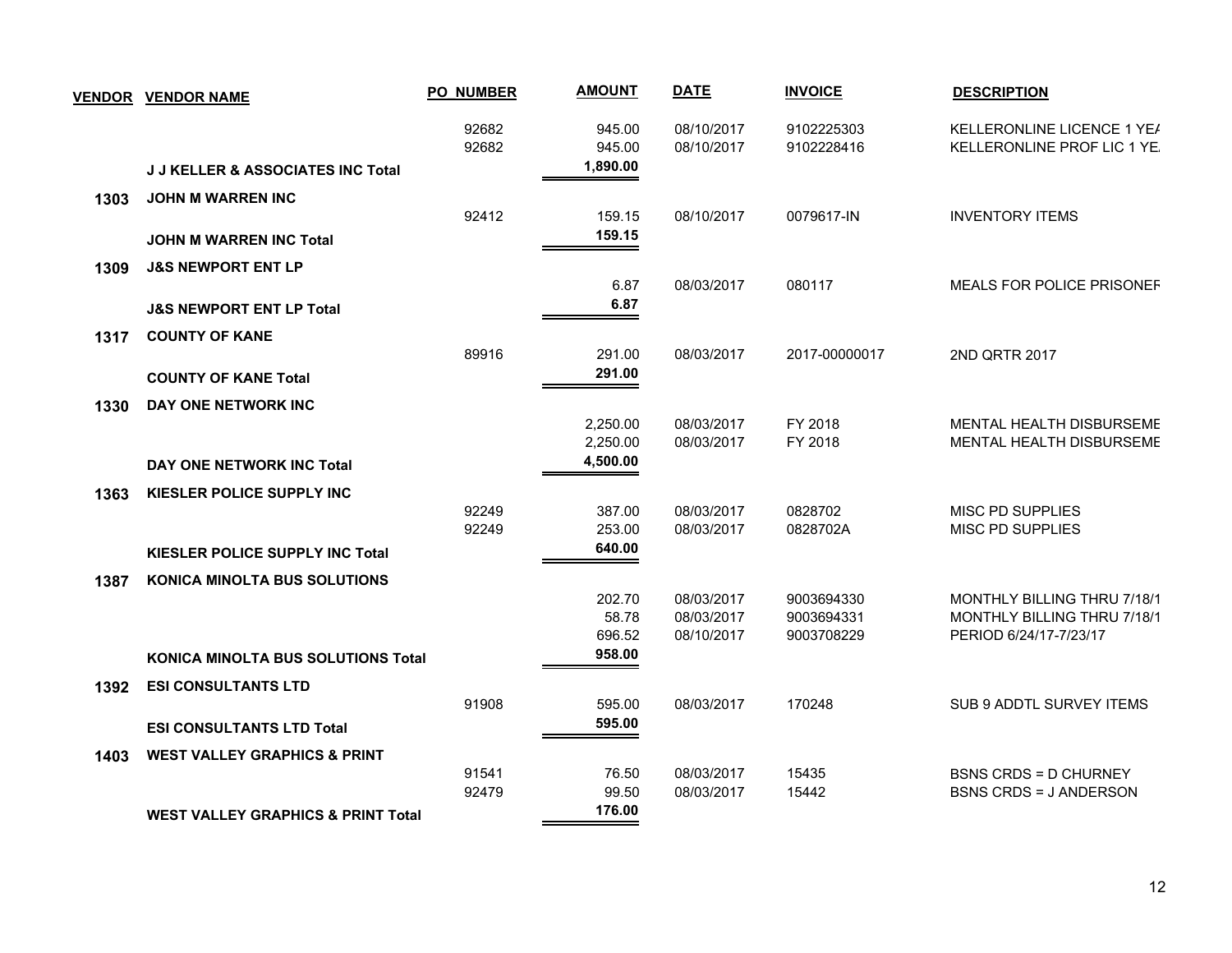| <b>VENDOR</b> | <b>VENDOR NAME</b>                       | <b>PO_NUMBER</b> | <b>AMOUNT</b> | <b>DATE</b> | <b>INVOICE</b> | <b>DESCRIPTION</b>         |
|---------------|------------------------------------------|------------------|---------------|-------------|----------------|----------------------------|
| 1442          | <b>LAZARUS HOUSE</b>                     |                  |               |             |                |                            |
|               |                                          |                  | 21,505.00     | 08/03/2017  | FY 2018        | MENTAL HEALTH DISBURSEME   |
|               |                                          |                  | 21,505.00     | 08/03/2017  | FY 2018        | MENTAL HEALTH DISBURSEME   |
|               | <b>LAZARUS HOUSE Total</b>               |                  | 43,010.00     |             |                |                            |
| 1472          | <b>LIVING WELL CANCER RES CTR</b>        |                  |               |             |                |                            |
|               |                                          |                  | 6,250.00      | 08/03/2017  | FY 2018        | MENTAL HEALTH DISBURSEME   |
|               |                                          |                  | 6,250.00      | 08/03/2017  | FY 2018        | MENTAL HEALTH DISBURSEME   |
|               | <b>LIVING WELL CANCER RES CTR Total</b>  |                  | 12,500.00     |             |                |                            |
| 1489          | <b>LOWES</b>                             |                  |               |             |                |                            |
|               |                                          | 91848            | 14.24         | 08/03/2017  | 015255         | MISC HARDWARE/SUPPLIES     |
|               |                                          | 91515            | 23.09         | 08/03/2017  | 02159/07-18-17 | MISC HARDWARE/SUPPLIES     |
|               |                                          | 91910            | 5.12          | 08/03/2017  | 02296/07-12-17 | MISC HARDWARE/SUPPLIES     |
|               |                                          | 91848            | 40.70         | 08/03/2017  | 09932/07-13-17 | MISC HARDWARE/SUPPLIES     |
|               |                                          | 92611            | 51.26         | 08/03/2017  | 1927           | <b>INVENTORY ITEMS</b>     |
|               |                                          | 91515            | 21.51         | 08/03/2017  | 902788         | MISC HARDWARE/SUPPLIES     |
|               |                                          | 91515            | 31.34         | 08/03/2017  | 910833         | MISC HARDWARE/SUPPLIES     |
|               |                                          | 91910            | 47.50         | 08/10/2017  | 02423/07-20-17 | MISC HARDWARE/SUPPLIES     |
|               |                                          | 91910            | 13.28         | 08/10/2017  | 02476/07-20-17 | MISC HARDWARE/SUPPLIES     |
|               |                                          | 91684            | 12.06         | 08/10/2017  | 02632/07-21-17 | MISC HARDWARE/SUPPLIES     |
|               |                                          | 91515            | 116.44        | 08/10/2017  | 02998/07-24-17 | FINANCE DEPT BATHROOM SU   |
|               |                                          | 91848            | 4.54          | 08/10/2017  | 15047          | MISC HARDWARE/SUPPLIES     |
|               |                                          | 92447            | 150.68        | 08/10/2017  | 1614           | <b>EXTENSION CORD</b>      |
|               |                                          | 92365            | 15.38         | 08/10/2017  | 1862           | PORTABLE FAN               |
|               |                                          | 92518            | 516.65        | 08/10/2017  | 70534          | <b>INVENTORY ITEMS</b>     |
|               | <b>LOWES Total</b>                       |                  | 1,063.79      |             |                |                            |
| 1494          | <b>LYNN PEAVEY COMPANY</b>               |                  |               |             |                |                            |
|               |                                          | 91950            | 137.60        | 08/03/2017  | 333425         | MISC SUPPLIES - PD         |
|               | <b>LYNN PEAVEY COMPANY Total</b>         |                  | 137.60        |             |                |                            |
| 1510          | <b>ERIC MAJEWSKI</b>                     |                  |               |             |                |                            |
|               |                                          |                  | 24.00         | 08/10/2017  | 082417         | PER DIEM 8-24 THRU 8-25-17 |
|               | <b>ERIC MAJEWSKI Total</b>               |                  | 24.00         |             |                |                            |
| 1530          | <b>MARTAM CONSTRUCTION COMPANY</b>       |                  |               |             |                |                            |
|               |                                          |                  | 10,000.00     | 08/03/2017  | 27110169       | ESCROW N 5TH AVE WATERM/   |
|               | <b>MARTAM CONSTRUCTION COMPANY Total</b> |                  | 10,000.00     |             |                |                            |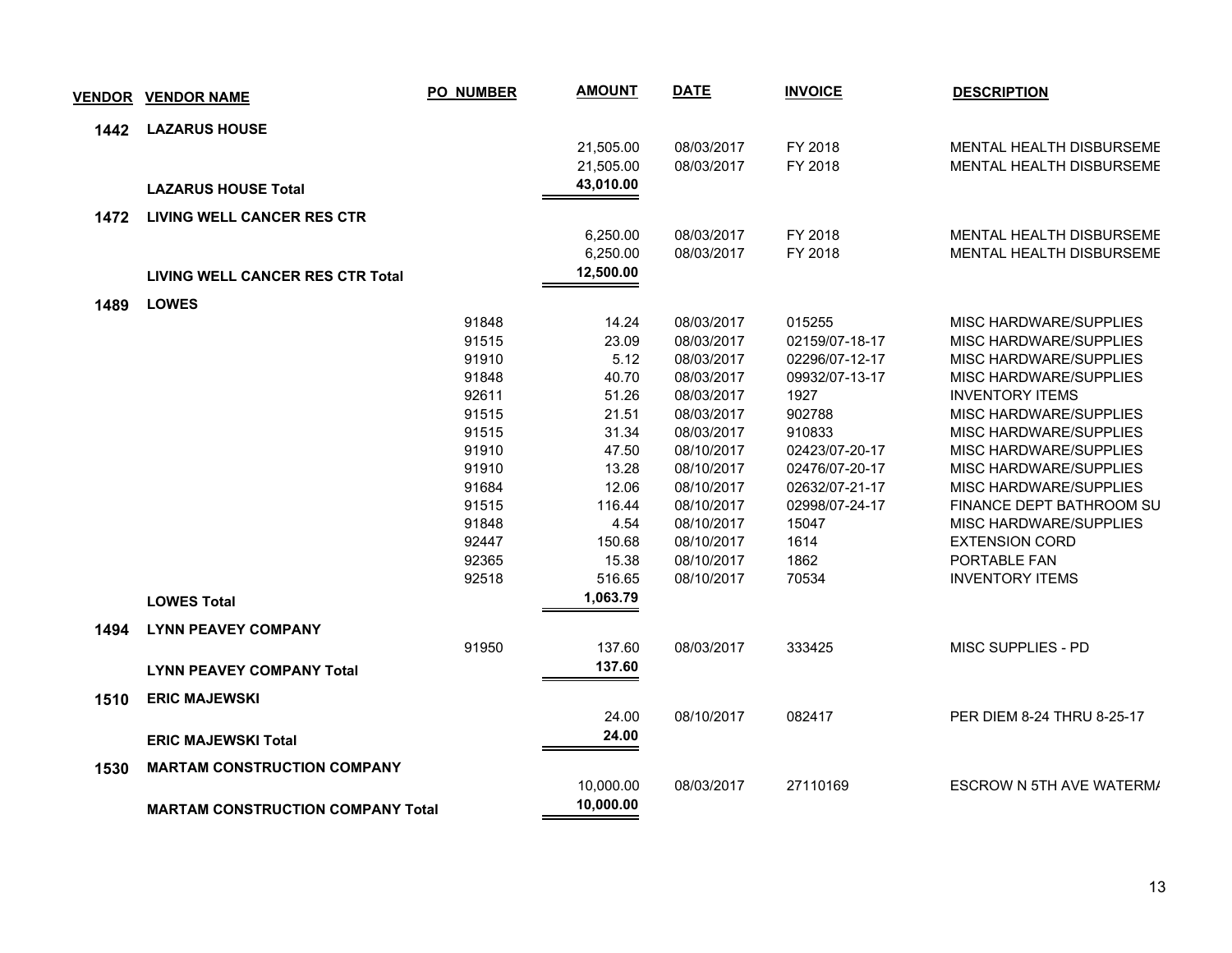| <b>VENDOR</b> | <b>VENDOR NAME</b>                           | <b>PO NUMBER</b> | <b>AMOUNT</b> | <b>DATE</b> | <b>INVOICE</b>     | <b>DESCRIPTION</b>            |
|---------------|----------------------------------------------|------------------|---------------|-------------|--------------------|-------------------------------|
| 1532          | <b>MARSHALLS TOWING &amp; RECOVERY</b>       |                  |               |             |                    |                               |
|               |                                              | 91544            | 145.00        | 08/10/2017  | 21648              | POLICE DEPT TOWING SERVIC     |
|               | <b>MARSHALLS TOWING &amp; RECOVERY Total</b> |                  | 145.00        |             |                    |                               |
| 1556          | <b>NIKOS TOOLS LLC</b>                       |                  |               |             |                    |                               |
|               |                                              | 92360            | 205.95        | 08/03/2017  | 109498             | V#5299                        |
|               | <b>NIKOS TOOLS LLC Total</b>                 |                  | 205.95        |             |                    |                               |
| 1582          | <b>MCMASTER CARR SUPPLY CO</b>               |                  |               |             |                    |                               |
|               |                                              | 92710            | 90.32         | 08/10/2017  | 42626920           | <b>HEATER/MOUNT</b>           |
|               | <b>MCMASTER CARR SUPPLY CO Total</b>         |                  | 90.32         |             |                    |                               |
| 1598          | <b>MENARDS INC</b>                           |                  |               |             |                    |                               |
|               |                                              | 91523            | 306.47        | 08/10/2017  | 64510              | MISC HARDWARE/SUPPLIES        |
|               |                                              | 91523            | 748.10        | 08/10/2017  | 64521              | MISC HARDWARE/SUPPLIES        |
|               |                                              | 91523            | 127.80        | 08/10/2017  | 64525              | MISC HARDWARE/SUPPLIES        |
|               | <b>MENARDS INC Total</b>                     |                  | 1,182.37      |             |                    |                               |
| 1603          | <b>METRO WEST COG</b>                        |                  |               |             |                    |                               |
|               |                                              |                  | 150.00        | 08/03/2017  | 3133               | 2017 LEGISLATIVE MIXER 7-27-  |
|               | <b>METRO WEST COG Total</b>                  |                  | 150.00        |             |                    |                               |
| 1606          | <b>METROPOLITAN MAYORS CAUCUS</b>            |                  |               |             |                    |                               |
|               |                                              | 92752            | 1,483.83      | 08/10/2017  | 2017-223           | 2016-2017 CAUCUS DUES         |
|               | <b>METROPOLITAN MAYORS CAUCUS Total</b>      |                  | 1,483.83      |             |                    |                               |
| 1613          | <b>METROPOLITAN ALLIANCE OF POL</b>          |                  |               |             |                    |                               |
|               |                                              |                  | 945.00        | 08/04/2017  | UNP 170804140427PD | <b>Union Dues - IMAP</b>      |
|               |                                              |                  | 119.00        | 08/04/2017  | UNPS170804140427PI | Union Dues-Police Sergeants   |
|               | <b>METROPOLITAN ALLIANCE OF POL Total</b>    |                  | 1,064.00      |             |                    |                               |
| 1651          | <b>MNJ TECHNOLOGIES DIRECT INC</b>           |                  |               |             |                    |                               |
|               |                                              | 92462            | 69.85         | 08/03/2017  | 0003544148         | <b>CLAM CASE PRO KEYBOARD</b> |
|               |                                              | 92569            | 13.80         | 08/10/2017  | 0003546325         | <b>EAR CUSHION</b>            |
|               |                                              | 92566            | 278.00        | 08/10/2017  | 0003546326         | <b>LCD MONITORS</b>           |
|               | <b>MNJ TECHNOLOGIES DIRECT INC Total</b>     |                  | 361.65        |             |                    |                               |
| 1704          | <b>NCPERS IL IMRF</b>                        |                  |               |             |                    |                               |
|               |                                              |                  | 8.00          | 08/04/2017  | NCP2170804140427PI | <b>NCPERS 2</b>               |
|               |                                              |                  | 16.00         | 08/04/2017  | NCP2170804140427PV | <b>NCPERS 2</b>               |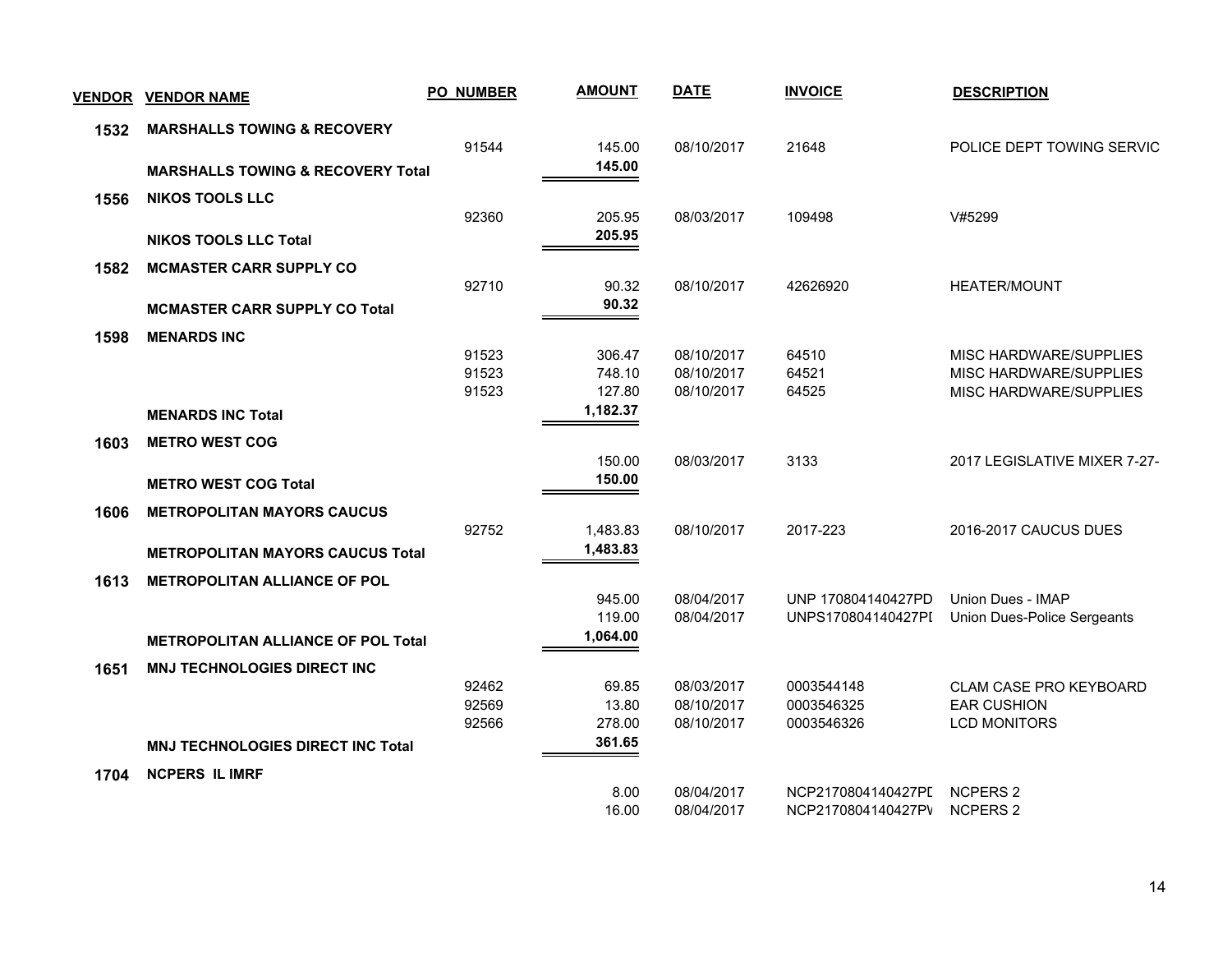| <b>VENDOR</b> | <b>VENDOR NAME</b>                       | <b>PO_NUMBER</b> | <b>AMOUNT</b> | <b>DATE</b> | <b>INVOICE</b>        | <b>DESCRIPTION</b>         |
|---------------|------------------------------------------|------------------|---------------|-------------|-----------------------|----------------------------|
|               | <b>NCPERS IL IMRF Total</b>              |                  | 24.00         |             |                       |                            |
| 1705          | <b>NEENAH FOUNDRY COMPANY CORP</b>       |                  |               |             |                       |                            |
|               |                                          | 92396            | 2,520.00      | 08/03/2017  | 225824                | <b>INVENTORY ITEMS</b>     |
|               |                                          | 92618            | 1,582.00      | 08/03/2017  | 229424                | <b>INVENTORY ITEMS</b>     |
|               | <b>NEENAH FOUNDRY COMPANY CORP Total</b> |                  | 4,102.00      |             |                       |                            |
| 1711          | <b>NESTLE WATERS NORTH AMERICA</b>       |                  |               |             |                       |                            |
|               |                                          | 91954            | 624.60        | 08/03/2017  | 07G0122067317         | <b>WATER DELIVERY JULY</b> |
|               | <b>NESTLE WATERS NORTH AMERICA Total</b> |                  | 624.60        |             |                       |                            |
| 1714          | <b>MICHAEL NEUMAIER</b>                  |                  |               |             |                       |                            |
|               |                                          |                  | 103.83        | 08/03/2017  | 072617                | BOOTS - RED WING JULY 2017 |
|               | <b>MICHAEL NEUMAIER Total</b>            |                  | 103.83        |             |                       |                            |
|               |                                          |                  |               |             |                       |                            |
| 1745          | <b>NICOR</b>                             |                  |               |             |                       |                            |
|               |                                          |                  | 36.24         | 08/03/2017  | 0000 6 PW JUL 26 201  | SVC 6-23 THRU 7-25-17      |
|               |                                          |                  | 108.58        | 08/03/2017  | 0000 7 JUL 28 2017    | SVC 6-27 THRU 7-27-17      |
|               |                                          |                  | 2,764.16      | 08/03/2017  | 0929 6 JUL 29 2017    | SVC 6-23 THRU 7-25-17      |
|               |                                          |                  | 93.54         | 08/03/2017  | 1000 0 JUL 28 2017    | SVC 6-27 THRU 7-27-17      |
|               |                                          |                  | 28.88         | 08/03/2017  | 1000 1 RA JUL 28 2011 | SVC 6-27 THRU 7-27-17      |
|               |                                          |                  | 32.55         | 08/03/2017  | 1000 2 JUL 24 2017    | BILLING THRU 7-21-17       |
|               |                                          |                  | 55.74         | 08/03/2017  | 1000 2 PW JUL 26 201  | SVC 6-23 THRU 7-25-17      |
|               |                                          |                  | 30.58         | 08/03/2017  | 1000 4 CH JUL 27 201  | SVC 6-27 THRU 7-26-17      |
|               |                                          |                  | 38.62         | 08/03/2017  | 1000 4 JUL 28 2017    | SVC 6-27 THRU 7-27-17      |
|               |                                          |                  | 60.14         | 08/03/2017  | 1000 5 JUL 26 2017    | SVC 6-23 THRU 7-25-17      |
|               |                                          |                  | 107.53        | 08/03/2017  | 1000 6 JUL 27 2017    | SVC 6-27 THRU 7-26-17      |
|               |                                          |                  | 30.35         | 08/03/2017  | 1000 8 JUL 28 3017    | SVC 6-27 THRU 7-27-17      |
|               |                                          |                  | 29.28         | 08/03/2017  | 1000 9 JUL 28 2017    | SVC 6-27 THRU 7-27-17      |
|               |                                          |                  | 29.47         | 08/03/2017  | 1000 9-12 JUL 27 2017 | SVC 6-26 THRU 7-26-17      |
|               |                                          |                  | 30.05         | 08/03/2017  | 1000 9-NS JUL 26 201. | SVC 6-23 THRU 7-25-17      |
|               |                                          |                  | 28.63         | 08/03/2017  | 1968 1 JUL 28 2017    | SVC 6-27 THRU 7-27-17      |
|               |                                          |                  | 29.19         | 08/03/2017  | 4625 3 JUL 28 2017    | SVC 6-27 THRU 7-27-17      |
|               |                                          |                  | 29.19         | 08/03/2017  | 5425 2 JUL 28 2017    | SVC 6-27 THRU 7-27-17      |
|               |                                          |                  | 28.62         | 08/03/2017  | 7497 2 JUL 26 2017    | SVC 6-23 THRU 7-25-17      |
|               |                                          |                  | 645.83        | 08/03/2017  | 7652 0 JUL 27 2017    | SVC 6-27 THRU 7-26-17      |
|               |                                          |                  | 1,585.40      | 08/03/2017  | 8317 9 JUL 27 2017    | SVC 6-23 THRU 7-25-17      |
|               |                                          |                  | 2.86          | 08/03/2017  | 8774 9 JUL 17 2017    | FINAL FOR 904 FERN AVE     |
|               |                                          |                  | 95.91         | 08/03/2017  | 9226 2 JUL 26 2017    | SVC 6-26 THRU 7-25-17      |
|               |                                          |                  | 28.62         | 08/03/2017  | 9676 7 JUL 26 2017    | SVC 6-23 THRU 7-25-17      |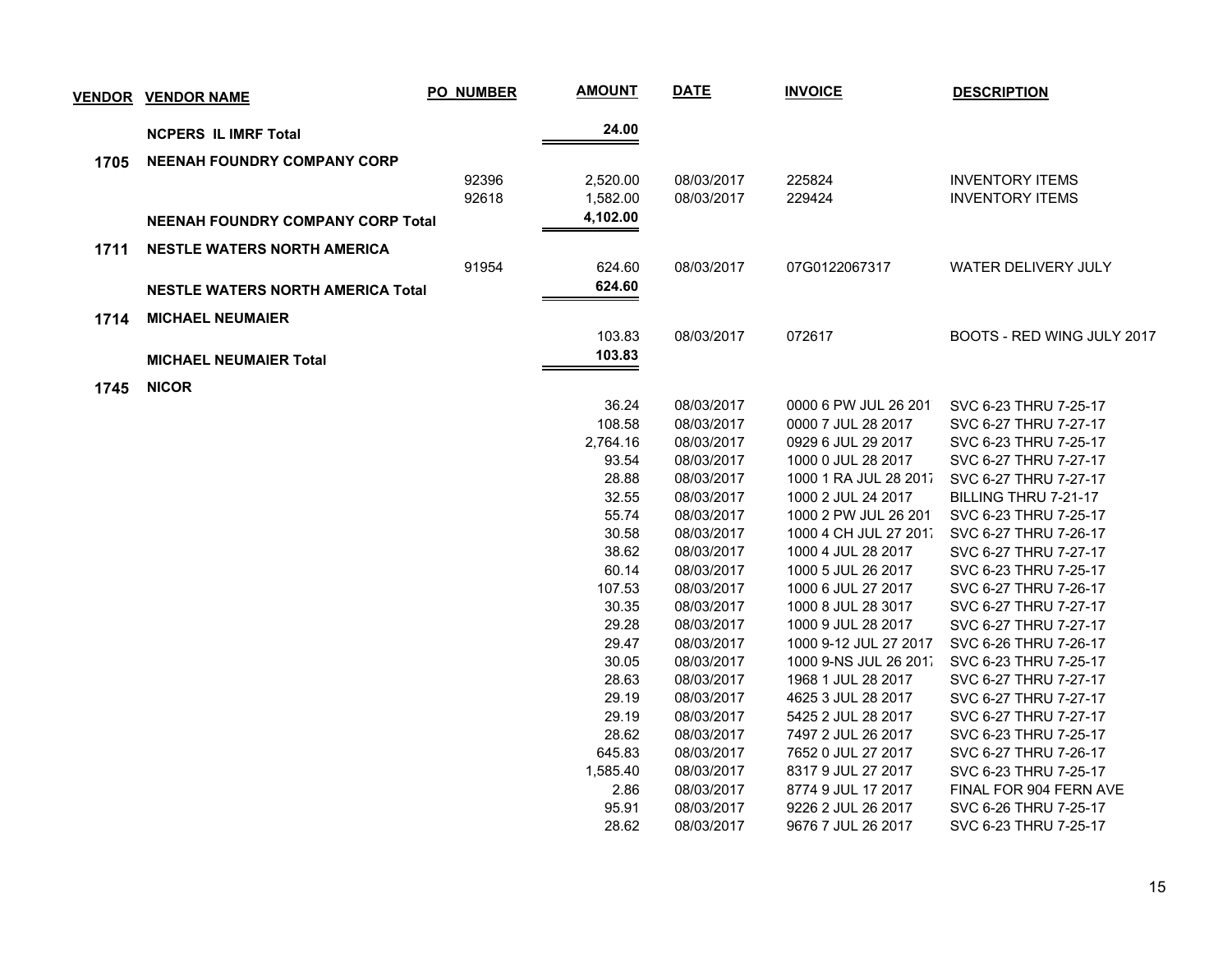| <b>VENDOR</b> | <b>VENDOR NAME</b>                        | <b>PO_NUMBER</b> | <b>AMOUNT</b> | <b>DATE</b> | <b>INVOICE</b>       | <b>DESCRIPTION</b>                 |
|---------------|-------------------------------------------|------------------|---------------|-------------|----------------------|------------------------------------|
|               |                                           |                  | 91.38         | 08/10/2017  | 0000 6 AUG 1 2017    | <b>MONTHLY BILLING THRU 7/31/1</b> |
|               |                                           |                  | 30.25         | 08/10/2017  | 0847 6 AUG 1 2017    | MONTHLY BILLING THRU 7/31/1        |
|               |                                           |                  | 29.28         | 08/10/2017  | 1000 1 AUG 4 2017    | SVC 7-3 THRU 8-3-17                |
|               |                                           |                  | 29.40         | 08/10/2017  | 1000 3 JUL 31 2017   | SVC 6-29 THRU 7-28-17              |
|               |                                           |                  | 28.88         | 08/10/2017  | 1000 6 MA AUG 4 2017 | SVC 7-5 THRU 8-3-17                |
|               |                                           |                  | 111.08        | 08/10/2017  | 1000 7 PR AUG 4 2017 | SVC7-3 THRU 8-3-17                 |
|               |                                           |                  | 89.42         | 08/10/2017  | 1000 8 AUG 1 2017    | MONTHLY BILLING THRU 7/31/1        |
|               |                                           |                  | 29.09         | 08/10/2017  | 1000 9 WR JUL 31 201 | SVC 6-28 THRU 7-28-17              |
|               |                                           |                  | 42.35         | 08/10/2017  | 2485 8 AUG 4 2017    | SVC 7-5 THRU 8-3-17                |
|               |                                           |                  | 29.79         | 08/10/2017  | 4606 2 AUG 1 2017    | MONTHLY BILLING THRU 7/31/1        |
|               |                                           |                  | 94.77         | 08/10/2017  | 8642 6 AUG 1 2017    | MONTHLY BILLING THRU 7/31/1        |
|               |                                           |                  | 2.86          | 08/10/2017  | 9780 0 JUL 31 2017   | FINAL BILLING 718 INDIANA AVI      |
|               | <b>NICOR Total</b>                        |                  | 6,558.51      |             |                      |                                    |
| 1747          | <b>COMPASS MINERALS AMERICA INC</b>       |                  |               |             |                      |                                    |
|               |                                           | 65               | 3,038.96      | 08/10/2017  | 62920                | <b>BULK COARSE ROCK SALT</b>       |
|               | <b>COMPASS MINERALS AMERICA INC Total</b> |                  | 3,038.96      |             |                      |                                    |
| 1756          | <b>NORTH CENTRAL LABORATORIES</b>         |                  |               |             |                      |                                    |
|               |                                           | 92543            | 766.04        | 08/10/2017  | 393048               | <b>INVENTORY ITEMS</b>             |
|               |                                           | 91683            | 1,244.35      | 08/10/2017  | 393108               | <b>MISC LAB SUPPLIES</b>           |
|               | <b>NORTH CENTRAL LABORATORIES Total</b>   |                  | 2,010.39      |             |                      |                                    |
| 1763          | <b>VAISALA INC</b>                        |                  |               |             |                      |                                    |
|               |                                           |                  | 285.00        | 08/10/2017  | 080817               | APWA SNOW ICE SEMINAR              |
|               | <b>VAISALA INC Total</b>                  |                  | 285.00        |             |                      |                                    |
| 1769          | <b>OEI PRODUCTS INC</b>                   |                  |               |             |                      |                                    |
|               |                                           | 92544            | 1,142.40      | 08/10/2017  | 5472                 | <b>INVENTORY ITEMS</b>             |
|               | <b>OEI PRODUCTS INC Total</b>             |                  | 1,142.40      |             |                      |                                    |
| 1775          | <b>RAY O'HERRON CO</b>                    |                  |               |             |                      |                                    |
|               |                                           | 91821            | 1,735.14      | 08/03/2017  | 01-60174PD-0717      | <b>JULY POLICE DEPT UNIFORMS</b>   |
|               | <b>RAY O'HERRON CO Total</b>              |                  | 1,735.14      |             |                      |                                    |
| 1783          | ON TIME EMBROIDERY INC                    |                  |               |             |                      |                                    |
|               |                                           | 91847            | 445.00        | 08/10/2017  | 42879                | FIRE DEPT UNIFORMS                 |
|               |                                           | 91847            | 192.00        | 08/10/2017  | 42992                | FIRE DEPT UNIFORMS                 |
|               |                                           | 91847            | 72.00         | 08/10/2017  | 43167                | FIRE DEPT UNIFORMS                 |
|               |                                           | 92067            | 228.00        | 08/10/2017  | 43562                | NAMEPLATE FIRE DEPT                |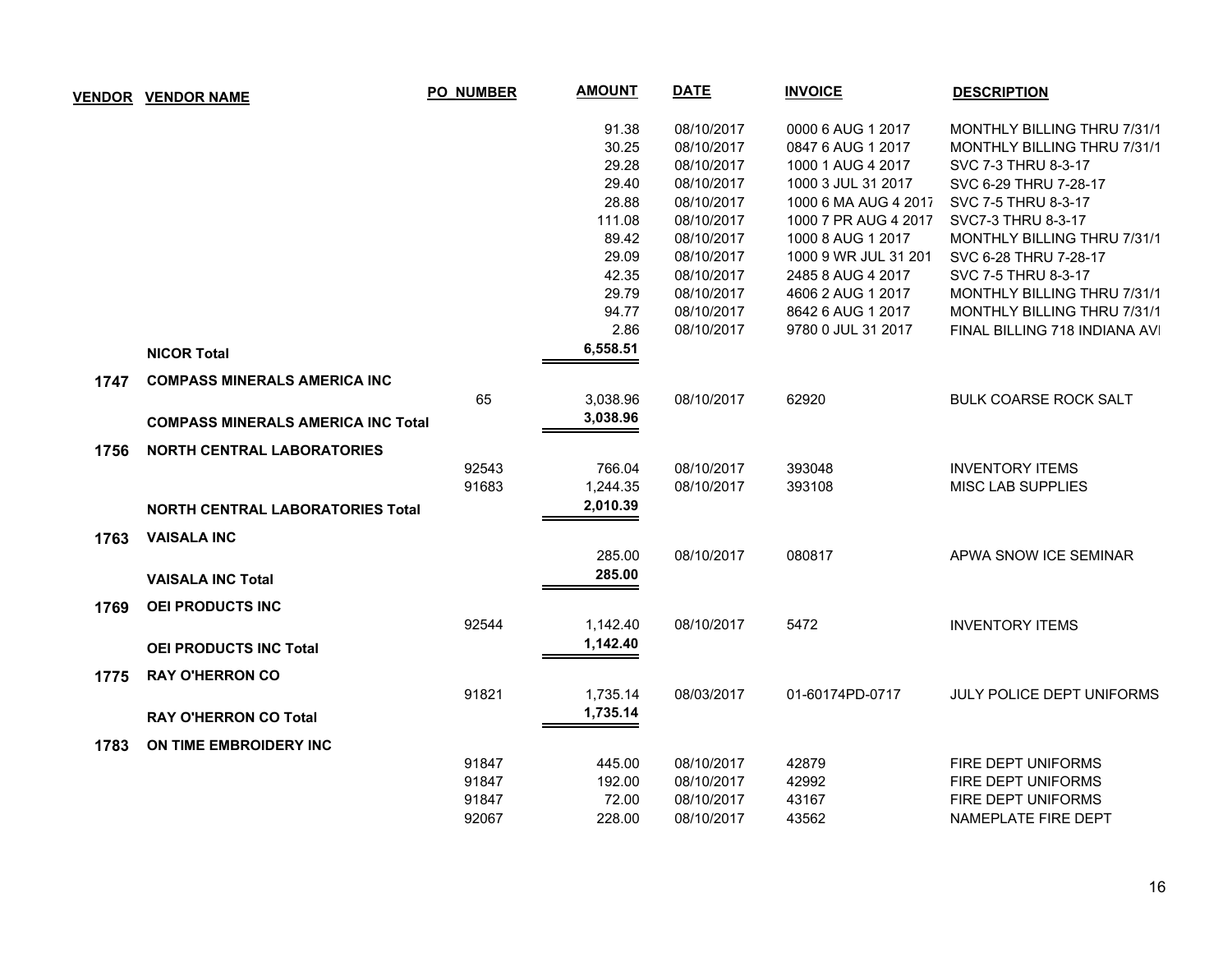|      | <b>VENDOR VENDOR NAME</b>                  | PO_NUMBER | <b>AMOUNT</b> | <b>DATE</b> | <b>INVOICE</b>     | <b>DESCRIPTION</b>               |
|------|--------------------------------------------|-----------|---------------|-------------|--------------------|----------------------------------|
|      | ON TIME EMBROIDERY INC Total               |           | 937.00        |             |                    |                                  |
| 1795 | <b>P&amp;M SEWER AND WATER INC</b>         |           |               |             |                    |                                  |
|      |                                            | 92476     | 40,191.68     | 08/03/2017  | 92476              | 71 COMPLETE - BOLT REPLACE       |
|      | <b>P&amp;M SEWER AND WATER INC Total</b>   |           | 40,191.68     |             |                    |                                  |
| 1822 | <b>PDC LABORATORIES INC</b>                |           |               |             |                    |                                  |
|      |                                            | 92691     | 75.00         | 08/03/2017  | 869996             | <b>FLOURIDE TESTING SERVICES</b> |
|      | <b>PDC LABORATORIES INC Total</b>          |           | 75.00         |             |                    |                                  |
| 1827 | PEERLESS ENTERPRISES INC                   |           |               |             |                    |                                  |
|      |                                            | 92294     | 1,590.00      | 08/10/2017  | 70845              | REPAIR FENCE - WELL 7 & 13       |
|      | <b>PEERLESS ENTERPRISES INC Total</b>      |           | 1,590.00      |             |                    |                                  |
| 1861 | <b>POLICE PENSION FUND</b>                 |           |               |             |                    |                                  |
|      |                                            |           | 4,783.87      | 08/04/2017  | PLP2170804140427PD | Police Pension Tier 2            |
|      |                                            |           | 14,853.49     | 08/04/2017  | PLPN170804140427PL | Police Pension                   |
|      |                                            |           | 469.66        | 08/04/2017  | POLP170804140427PL | Police Pension - non deferred    |
|      | <b>POLICE PENSION FUND Total</b>           |           | 20,107.02     |             |                    |                                  |
| 1890 | <b>LEGAL SHIELD</b>                        |           |               |             |                    |                                  |
|      |                                            |           | 14.26         | 08/04/2017  | PPLS170804140427FC | Pre-Paid Legal Services          |
|      |                                            |           | 8.75          | 08/04/2017  | PPLS170804140427FN | Pre-Paid Legal Services          |
|      |                                            |           | 8.75          | 08/04/2017  | PPLS170804140427HF | Pre-Paid Legal Services          |
|      |                                            |           | 136.09        | 08/04/2017  | PPLS170804140427PD | Pre-Paid Legal Services          |
|      |                                            |           | 8.75          | 08/04/2017  | PPLS170804140427PV | Pre-Paid Legal Services          |
|      | <b>LEGAL SHIELD Total</b>                  |           | 176.60        |             |                    |                                  |
| 1898 | PRIORITY PRODUCTS INC                      |           |               |             |                    |                                  |
|      |                                            | 91729     | 117.84        | 08/03/2017  | 910744             | MISC SUPPLIES - FLEET            |
|      |                                            | 91729     | 39.03         | 08/03/2017  | 910870             | MISC SUPPLIES - FLEET            |
|      |                                            | 91729     | 138.59        | 08/10/2017  | 911077             | MISC SUPPLIES - FLEET            |
|      | <b>PRIORITY PRODUCTS INC Total</b>         |           | 295.46        |             |                    |                                  |
| 1900 | <b>PROVIDENT LIFE &amp; ACCIDENT</b>       |           |               |             |                    |                                  |
|      |                                            |           | 26.76         | 08/04/2017  | POPT170804140427FI | Provident Optional Life          |
|      | <b>PROVIDENT LIFE &amp; ACCIDENT Total</b> |           | 26.76         |             |                    |                                  |
| 1925 | <b>QUALITY FASTENERS INC</b>               |           |               |             |                    |                                  |
|      |                                            | 92537     | 970.00        | 08/10/2017  | 18947              | <b>INVENTORY ITEMS</b>           |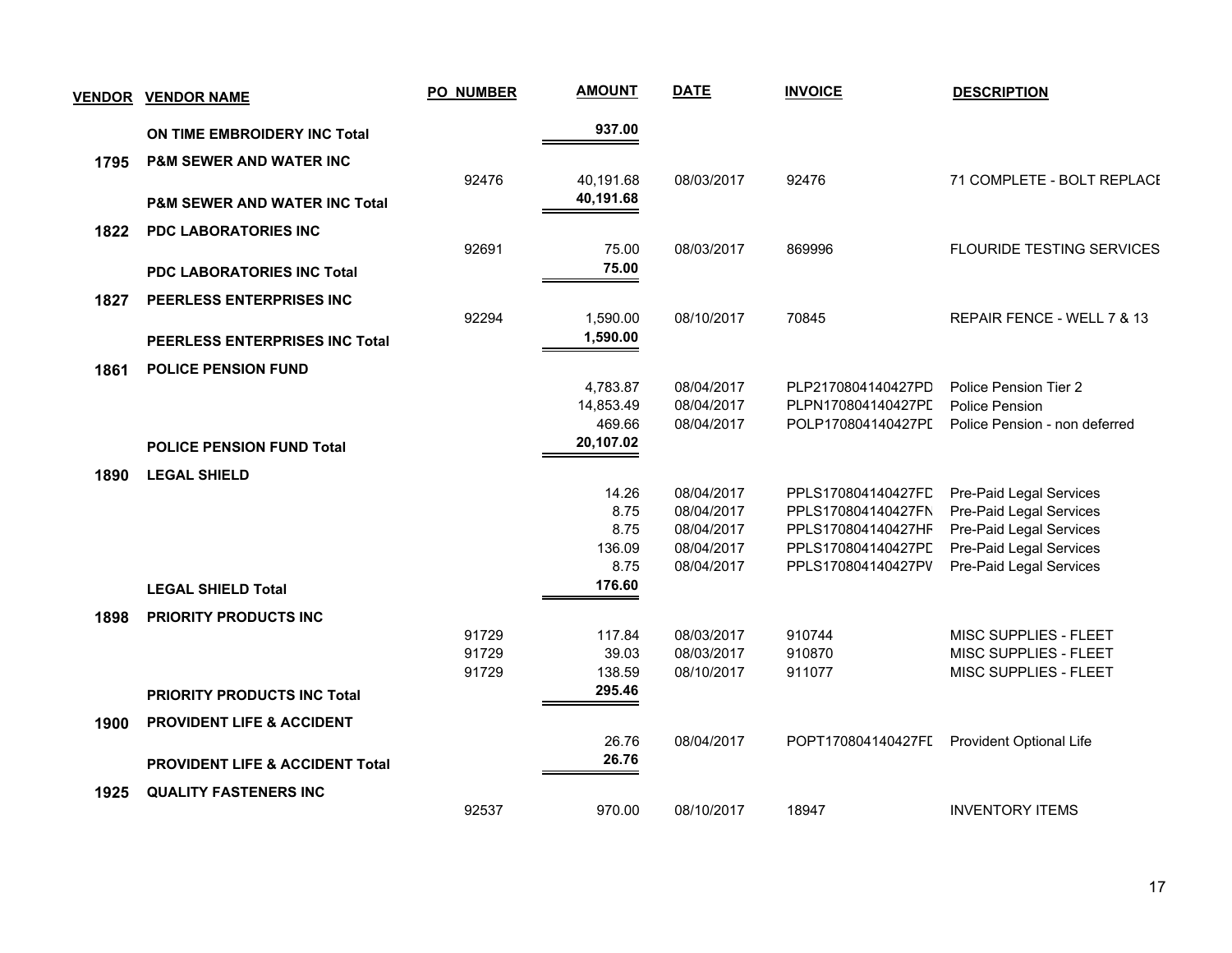| <b>VENDOR</b> | <b>VENDOR NAME</b>                         | <b>PO_NUMBER</b> | <b>AMOUNT</b>        | <b>DATE</b>              | <b>INVOICE</b>         | <b>DESCRIPTION</b>                                   |
|---------------|--------------------------------------------|------------------|----------------------|--------------------------|------------------------|------------------------------------------------------|
|               | <b>QUALITY FASTENERS INC Total</b>         |                  | 970.00               |                          |                        |                                                      |
| 1943          | <b>RAINMAKERS IRRIGATION INC</b>           |                  |                      |                          |                        |                                                      |
|               |                                            | 91611            | 1,766.20             | 08/10/2017               | RC52629                | FY 2018 MAINTENANCE                                  |
|               |                                            | 92460            | 130.00               | 08/03/2017               | 139909                 | REPAIRS @ 3125 CHARLEMAGI                            |
|               | <b>RAINMAKERS IRRIGATION INC Total</b>     |                  | 1,896.20             |                          |                        |                                                      |
| 1946          | <b>RANDALL PRESSURE SYSTEMS INC</b>        |                  |                      |                          |                        |                                                      |
|               |                                            | 91720            | 25.02                | 08/03/2017               | I-12373-0              | MISC SUPPLIES - FLEET                                |
|               |                                            | 91548            | 116.79               | 08/10/2017               | $I-12502-0$            | MISC HARDWARE/SUPPLIES - F                           |
|               |                                            | 91676            | 48.11<br>189.92      | 08/10/2017               | $I-12702-0$            | MISC HARDWARE/SUPPLIES                               |
|               | <b>RANDALL PRESSURE SYSTEMS INC Total</b>  |                  |                      |                          |                        |                                                      |
| 1992          | <b>RENZ ADDICTION COUNSELING CTR</b>       |                  |                      |                          |                        |                                                      |
|               |                                            |                  | 32,500.00            | 08/03/2017               | FY 2018                | MENTAL HEALTH DISBURSEME                             |
|               |                                            |                  | 32,500.00            | 08/03/2017               | FY 2018                | MENTAL HEALTH DISBURSEME                             |
|               | <b>RENZ ADDICTION COUNSELING CTR Total</b> |                  | 65,000.00            |                          |                        |                                                      |
| 2032          | <b>POMPS TIRE SERVICE INC</b>              |                  |                      |                          |                        |                                                      |
|               |                                            | 92478            | 1,235.42             | 08/10/2017               | 640053189              | <b>INVENTORY ITEMS</b>                               |
|               |                                            | 92570<br>91638   | 3,242.40<br>49.00    | 08/10/2017<br>08/10/2017 | 640053395<br>640053424 | <b>INVENTORY ITEMS</b><br><b>SCRAP DISPOSAL FEES</b> |
|               | <b>POMPS TIRE SERVICE INC Total</b>        |                  | 4,526.82             |                          |                        |                                                      |
|               |                                            |                  |                      |                          |                        |                                                      |
| 2046          | <b>RUSSO POWER EQUIPMENT INC</b>           |                  |                      |                          |                        |                                                      |
|               |                                            | 91732<br>91732   | 1,669.24<br>1,039.99 | 08/03/2017<br>08/03/2017 | 4247386<br>4264768     | MISC HARDWARE/SUPPLIES<br><b>TOOLS</b>               |
|               | <b>RUSSO POWER EQUIPMENT INC Total</b>     |                  | 2,709.23             |                          |                        |                                                      |
|               |                                            |                  |                      |                          |                        |                                                      |
| 2059          | <b>SCOTT R SANDERS</b>                     |                  | 199.97               | 08/03/2017               | 062017                 | REIMB PETCO PURCHASE                                 |
|               |                                            |                  | 199.97               |                          |                        |                                                      |
|               | <b>SCOTT R SANDERS Total</b>               |                  |                      |                          |                        |                                                      |
| 2076          | <b>ST CHARLES HISTORY MUSEUM</b>           |                  |                      |                          |                        |                                                      |
|               |                                            | 92393            | 2,625.00<br>2,625.00 | 08/10/2017               | VCCHSM0617             | HTL TX DSBRSMNT JUNE 2017                            |
|               | <b>ST CHARLES HISTORY MUSEUM Total</b>     |                  |                      |                          |                        |                                                      |
| 2079          | <b>SCHROEDER CRANE RENTAL</b>              |                  |                      |                          |                        |                                                      |
|               |                                            | 92470            | 1,900.00             | 08/03/2017               | 3474                   | <b>RENTAL 7-13 THRU 7-17-17</b>                      |
|               | <b>SCHROEDER CRANE RENTAL Total</b>        |                  | 1,900.00             |                          |                        |                                                      |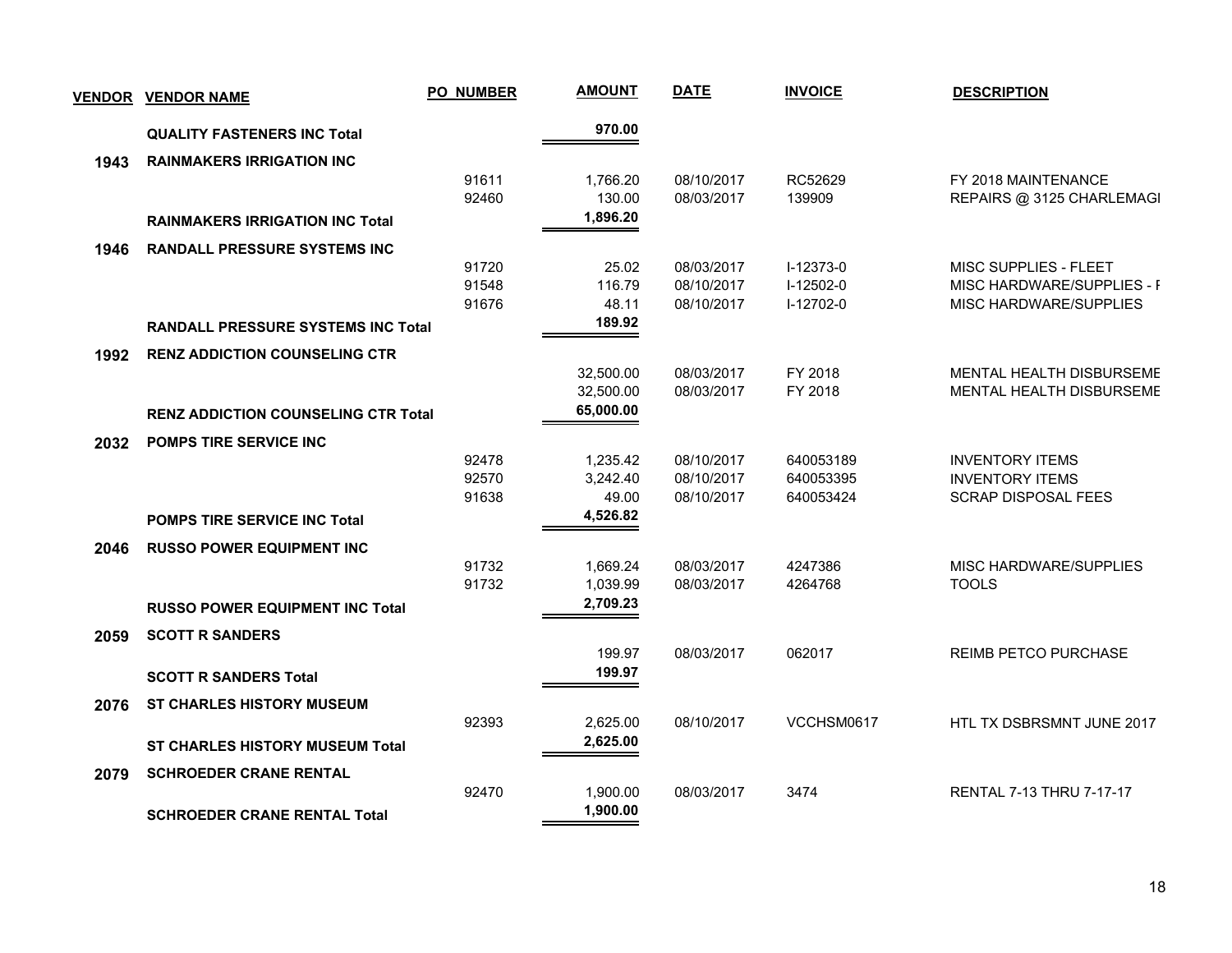| <b>VENDOR</b> | <b>VENDOR NAME</b>                       | <b>PO_NUMBER</b> | <b>AMOUNT</b> | <b>DATE</b> | <b>INVOICE</b>       | <b>DESCRIPTION</b>            |
|---------------|------------------------------------------|------------------|---------------|-------------|----------------------|-------------------------------|
| 2081          | <b>JANIS SCHUESSLER</b>                  |                  |               |             |                      |                               |
|               |                                          |                  | 24.00         | 08/10/2017  | 082417               | PER DIEM 8-24 THRU 8-25-17    |
|               | <b>JANIS SCHUESSLER Total</b>            |                  | 24.00         |             |                      |                               |
| 2109          | <b>SECRETARY OF STATE</b>                |                  |               |             |                      |                               |
|               |                                          |                  | 95.00         | 08/10/2017  | 080817               | TITLE TRANSFER                |
|               |                                          |                  | 103.00        | 08/03/2017  | 071217A              |                               |
|               |                                          |                  | 95.00         | 08/03/2017  | 080117A              |                               |
|               |                                          |                  | 6.00          | 08/03/2017  | 080117B              |                               |
|               |                                          |                  | 125.00        | 08/03/2017  | 080117C              |                               |
|               |                                          |                  | 125.00        | 08/03/2017  | 080117D              | LICENSE RENEWAL BACKUP IN     |
|               | <b>SECRETARY OF STATE Total</b>          |                  | 549.00        |             |                      |                               |
| 2137          | <b>SHERWIN WILLIAMS</b>                  |                  |               |             |                      |                               |
|               |                                          | 91516            | 30.93         | 08/10/2017  | 2413-7               | <b>PAINT SUPPLIES</b>         |
|               | <b>SHERWIN WILLIAMS Total</b>            |                  | 30.93         |             |                      |                               |
| 2140          | <b>MIKE SHORTALL</b>                     |                  |               |             |                      |                               |
|               |                                          |                  | 57.70         | 08/10/2017  | 080317               | RETIREMENT CECILE BENSON      |
|               | <b>MIKE SHORTALL Total</b>               |                  | 57.70         |             |                      |                               |
| 2157          | <b>SISLERS ICE &amp; DAIRY LTD</b>       |                  |               |             |                      |                               |
|               |                                          | 91665            | 103.50        | 08/03/2017  | 346722               | <b>ICE DELIVERY</b>           |
|               | <b>SISLERS ICE &amp; DAIRY LTD Total</b> |                  | 103.50        |             |                      |                               |
| 2163          | <b>SKYLINE TREE SERVICE &amp;</b>        |                  |               |             |                      |                               |
|               |                                          | 91519            | 7,428.75      | 08/10/2017  | 3868                 | SVCS 6-19 THRU 7-14-17        |
|               |                                          | 91519            | 5,169.50      | 08/10/2017  | 3873                 | TREE SVC 7-20 & 7-21-17       |
|               |                                          | 91519            | 6,725.00      | 08/10/2017  | 3874                 | TREE SVC 7-12 THRU 7-19-17    |
|               | <b>SKYLINE TREE SERVICE &amp; Total</b>  |                  | 19,323.25     |             |                      |                               |
| 2200          | <b>STATE TREASURER</b>                   |                  |               |             |                      |                               |
|               |                                          | 88753            | 2,177.50      | 08/10/2017  | 51830                | <b>BILLING FOR APRIL 2017</b> |
|               | <b>STATE TREASURER Total</b>             |                  | 2,177.50      |             |                      |                               |
| 2228          | <b>CITY OF ST CHARLES</b>                |                  |               |             |                      |                               |
|               |                                          |                  | 136.28        | 07/31/2017  | 03-31-31065-6-1-0617 | SERVICE 5/30/17-6/29/17       |
|               |                                          |                  | 115.00        | 07/31/2017  | 3-31-31067-2-1-0617  | SERVICE 5/30/17-6/29/17       |
|               |                                          |                  | 88.45         | 07/31/2017  | 3-31-31068-0-2-0617  |                               |
|               | <b>CITY OF ST CHARLES Total</b>          |                  | 339.73        |             |                      |                               |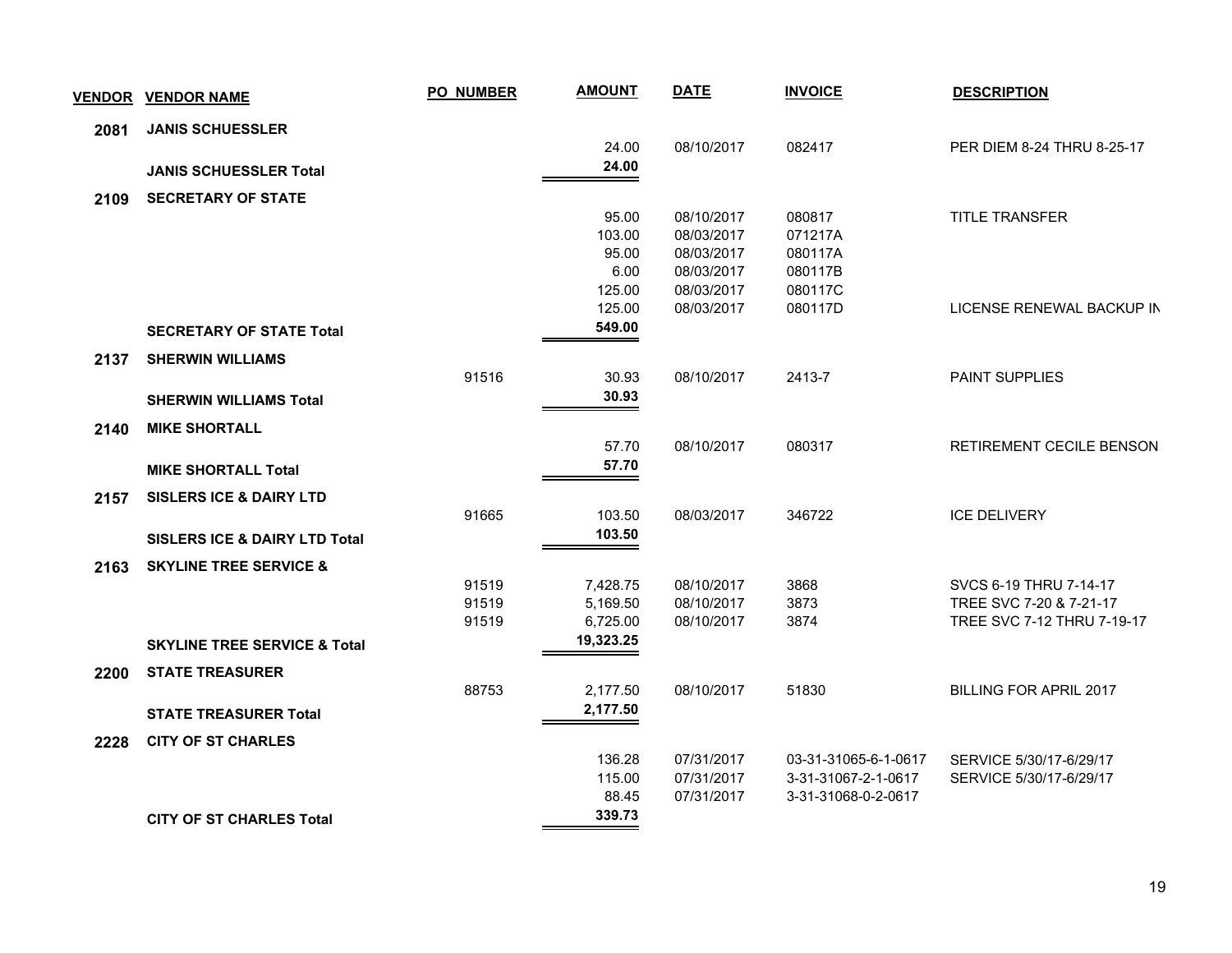| <b>VENDOR</b> | <b>VENDOR NAME</b>                          | <b>PO_NUMBER</b> | <b>AMOUNT</b> | <b>DATE</b> | <b>INVOICE</b>     | <b>DESCRIPTION</b>               |
|---------------|---------------------------------------------|------------------|---------------|-------------|--------------------|----------------------------------|
| 2235          | <b>STEINER ELECTRIC COMPANY</b>             |                  |               |             |                    |                                  |
|               |                                             | 92431            | 198.60        | 08/10/2017  | S005764771.001     | <b>INVENTORY ITEMS</b>           |
|               |                                             | 92580            | 54.00         | 08/10/2017  | S005776933.001     | <b>INVENTORY ITEMS</b>           |
|               |                                             | 91751            | 143.26        | 08/10/2017  | S005780063.001     | <b>ELEC SUPPLIES</b>             |
|               |                                             | 91751            | 13.04         | 08/10/2017  | S005780063.002     | <b>ELEC SUPPLIES</b>             |
|               |                                             | 92231            | 347.27        | 08/03/2017  | S005748174.002     | <b>INVENTORY ITEMS</b>           |
|               |                                             | 91511            | 158.60        | 08/03/2017  | S005770145.001     | <b>ELEC SUPPLIES</b>             |
|               |                                             | 92579            | 688.32        | 08/03/2017  | S005775322.002     | <b>ELEC SUPPLIES</b>             |
|               | <b>STEINER ELECTRIC COMPANY Total</b>       |                  | 1,603.09      |             |                    |                                  |
| 2264          | <b>SUICIDE PREVENTION SERVICES</b>          |                  |               |             |                    |                                  |
|               |                                             |                  | 8,500.00      | 08/03/2017  | FY 2018            | MENTAL HEALTH DISBURSEME         |
|               |                                             |                  | 8,500.00      | 08/03/2017  | FY 2018            | <b>MENTAL HEALTH DISBURSEME</b>  |
|               | <b>SUICIDE PREVENTION SERVICES Total</b>    |                  | 17,000.00     |             |                    |                                  |
| 2300          | <b>TEMCO MACHINERY INC</b>                  |                  |               |             |                    |                                  |
|               |                                             | 91724            | 67.12         | 08/03/2017  | AG57421            | <b>HANDLE PADDLE</b>             |
|               |                                             | 91724            | 16.19         | 08/10/2017  | AG57407            | <b>SLEEVE EXTENDER</b>           |
|               |                                             | 91724            | 531.02        | 08/10/2017  | AG57441            | PUMP STEERING/GASKET             |
|               | <b>TEMCO MACHINERY INC Total</b>            |                  | 614.33        |             |                    |                                  |
| 2301          | <b>GENERAL CHAUFFERS SALES DRIVER</b>       |                  |               |             |                    |                                  |
|               |                                             |                  | 159.00        | 08/04/2017  | UNT 170804140427CD | Union Dues - Teamsters           |
|               |                                             |                  | 124.50        | 08/04/2017  | UNT 170804140427FN | Union Dues - Teamsters           |
|               |                                             |                  | 2,351.50      | 08/04/2017  | UNT 170804140427PW | Union Dues - Teamsters           |
|               | <b>GENERAL CHAUFFERS SALES DRIVER Total</b> |                  | 2,635.00      |             |                    |                                  |
| 2316          | <b>APC STORE</b>                            |                  |               |             |                    |                                  |
|               |                                             | 92620            | 325.07        | 08/03/2017  | 478-442399         | <b>INVENTORY ITEMS</b>           |
|               |                                             | 92681            | 211.09        | 08/03/2017  | 478-442955         | <b>INVENTORY ITEMS</b>           |
|               |                                             | 91587            | 1,581.02      | 08/03/2017  | 4780004177-0717    | MISC HARDWARE/SUPPLIES - F       |
|               |                                             | 92538            | 422.67        | 08/10/2017  | 478-443320         | <b>INVENTORY ITEMS</b>           |
|               |                                             | 92538            | 271.47        | 08/10/2017  | 478-443321         | <b>INVENTORY ITEMS</b>           |
|               |                                             | 92743            | 86.83         | 08/10/2017  | 478-443566         | <b>INVENTORY ITEMS</b>           |
|               | <b>APC STORE Total</b>                      |                  | 2,898.15      |             |                    |                                  |
| 2319          | <b>THOMPSON ELEVATOR INSPECTION</b>         |                  |               |             |                    |                                  |
|               |                                             | 91958            | 300.00        | 08/03/2017  | 17-1574            | <b>5 ANNUAL ELEVATOR INSPECT</b> |
|               | <b>THOMPSON ELEVATOR INSPECTION Total</b>   |                  | 300.00        |             |                    |                                  |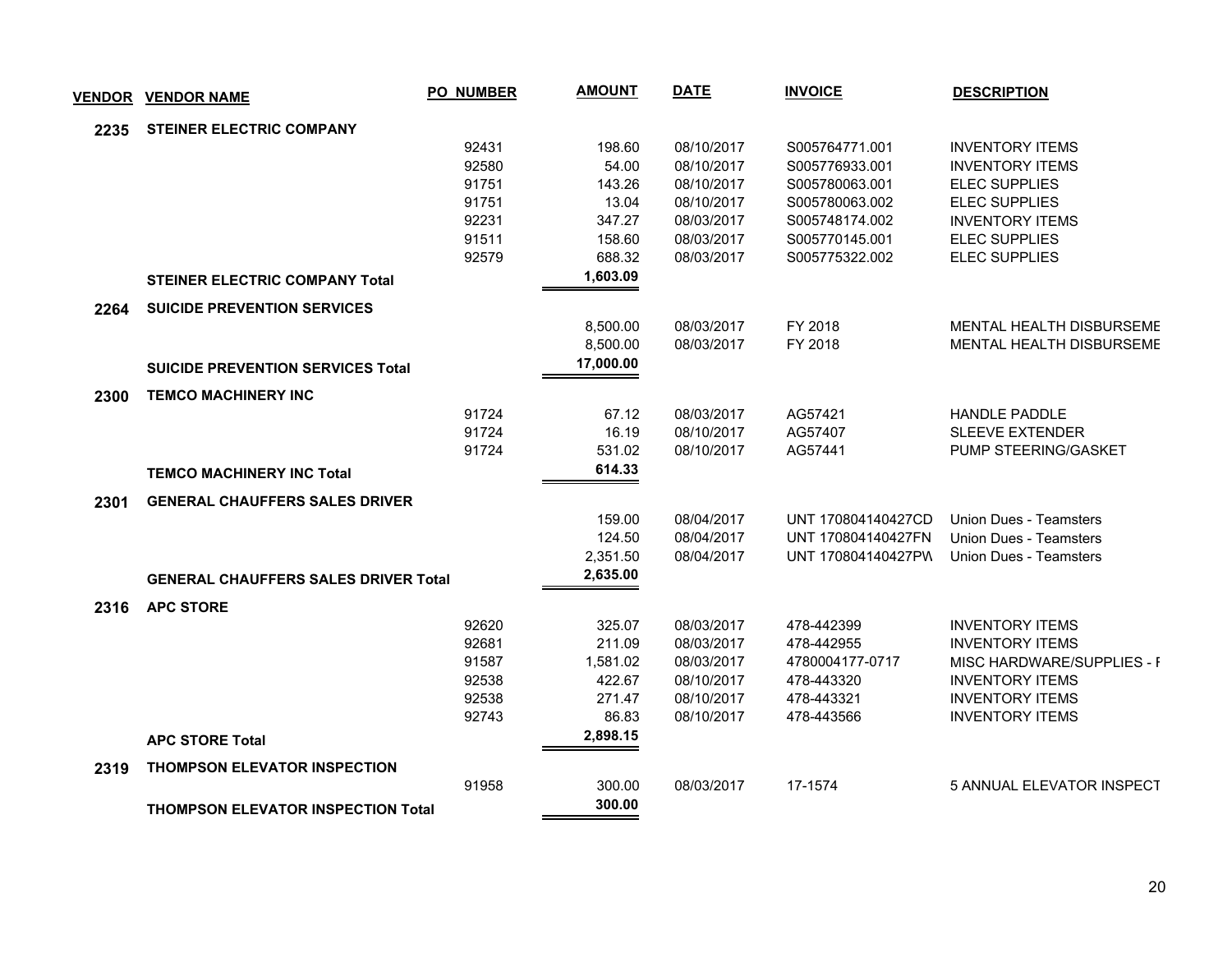| <b>VENDOR</b> | <b>VENDOR NAME</b>                            | <b>PO_NUMBER</b> | <b>AMOUNT</b>           | <b>DATE</b>              | <b>INVOICE</b>                | <b>DESCRIPTION</b>                        |
|---------------|-----------------------------------------------|------------------|-------------------------|--------------------------|-------------------------------|-------------------------------------------|
| 2345          | <b>TRAFFIC CONTROL &amp; PROTECTION</b>       |                  |                         |                          |                               |                                           |
|               |                                               | 92454            | 136.00                  | 08/10/2017               | 1428                          | DG SLOW PADDLE COMPLETE                   |
|               | <b>TRAFFIC CONTROL &amp; PROTECTION Total</b> |                  | 136.00                  |                          |                               |                                           |
| 2356          | <b>TRICITY HEALTH PARTNERSHIP</b>             |                  |                         |                          |                               |                                           |
|               |                                               |                  | 5.000.00                | 08/03/2017               | FY 2018                       | MENTAL HEALTH DISBURSEME                  |
|               |                                               |                  | 5,000.00<br>10,000.00   | 08/03/2017               | FY 2018                       | MENTAL HEALTH DISBURSEME                  |
|               | <b>TRICITY HEALTH PARTNERSHIP Total</b>       |                  |                         |                          |                               |                                           |
| 2357          | <b>TRI CITY FAMILY SERVICES</b>               |                  |                         |                          |                               |                                           |
|               |                                               |                  | 98.000.00               | 08/03/2017               | FY 2018                       | MENTAL HEALTH DISBURSEME                  |
|               |                                               |                  | 98,000.00<br>196,000.00 | 08/03/2017               | FY 2018                       | <b>MENTAL HEALTH DISBURSEME</b>           |
|               | <b>TRI CITY FAMILY SERVICES Total</b>         |                  |                         |                          |                               |                                           |
| 2401          | UNIVERSAL UTILITY SUPPLY INC                  |                  |                         |                          |                               |                                           |
|               |                                               | 92016            | 492.00<br>492.00        | 08/03/2017               | 3024907                       | <b>INVENTORY ITEMS</b>                    |
|               | UNIVERSAL UTILITY SUPPLY INC Total            |                  |                         |                          |                               |                                           |
| 2403          | <b>UNITED PARCEL SERVICE</b>                  |                  |                         |                          |                               |                                           |
|               |                                               |                  | 22.18<br>166.30         | 08/03/2017<br>08/10/2017 | 000650961297<br>0000650961307 | <b>SHIPPING</b><br><b>WEEKLY SHIPPING</b> |
|               | <b>UNITED PARCEL SERVICE Total</b>            |                  | 188.48                  |                          |                               |                                           |
|               |                                               |                  |                         |                          |                               |                                           |
| 2404          | <b>HD SUPPLY FACILITIES MAINT LTD</b>         | 92539            | 444.23                  | 08/10/2017               | 315276                        | <b>INVENTORY ITEMS</b>                    |
|               |                                               | 92597            | 2,202.78                | 08/10/2017               | 319443                        | RUGGED LDO KIT                            |
|               | <b>HD SUPPLY FACILITIES MAINT LTD Total</b>   |                  | 2,647.01                |                          |                               |                                           |
| 2429          | <b>VERIZON WIRELESS</b>                       |                  |                         |                          |                               |                                           |
|               |                                               |                  | 397.37                  | 08/03/2017               | 9789879290                    | SVC 6-24 THRU 7-23-17                     |
|               | <b>VERIZON WIRELESS Total</b>                 |                  | 397.37                  |                          |                               |                                           |
| 2470          | <b>WAREHOUSE DIRECT</b>                       |                  |                         |                          |                               |                                           |
|               |                                               | 91540            | 8.71                    | 08/03/2017               | 3544617-0                     | OFFICE SUPPLIES - PD                      |
|               |                                               | 92029            | 20.36                   | 08/03/2017               | 3545381-0                     | OFFICE SUPPLIES - BCE                     |
|               |                                               | 92473            | 36.05                   | 08/03/2017               | 3547546-0                     | <b>COFFEE SUPPLIES - IC</b>               |
|               |                                               | 91557            | 42.95                   | 08/03/2017               | 3548203-0                     | OFFICE SUPPLIES - HR                      |
|               |                                               | 91495            | 43.19                   | 08/03/2017               | 3548238-0                     | OFFICE SUPPLIES - CITY HALL               |
|               |                                               | 91540            | 30.95                   | 08/03/2017               | 3549755--0                    | OFFICE SUPPLIES - PD                      |
|               |                                               | 92509            | 69.55                   | 08/03/2017               | 3551623-0                     | PAPER AND KEY TAGS                        |
|               |                                               | 91747            | 190.44                  | 08/10/2017               | 35454925-0                    | OFFICE SUPPLIES - UB                      |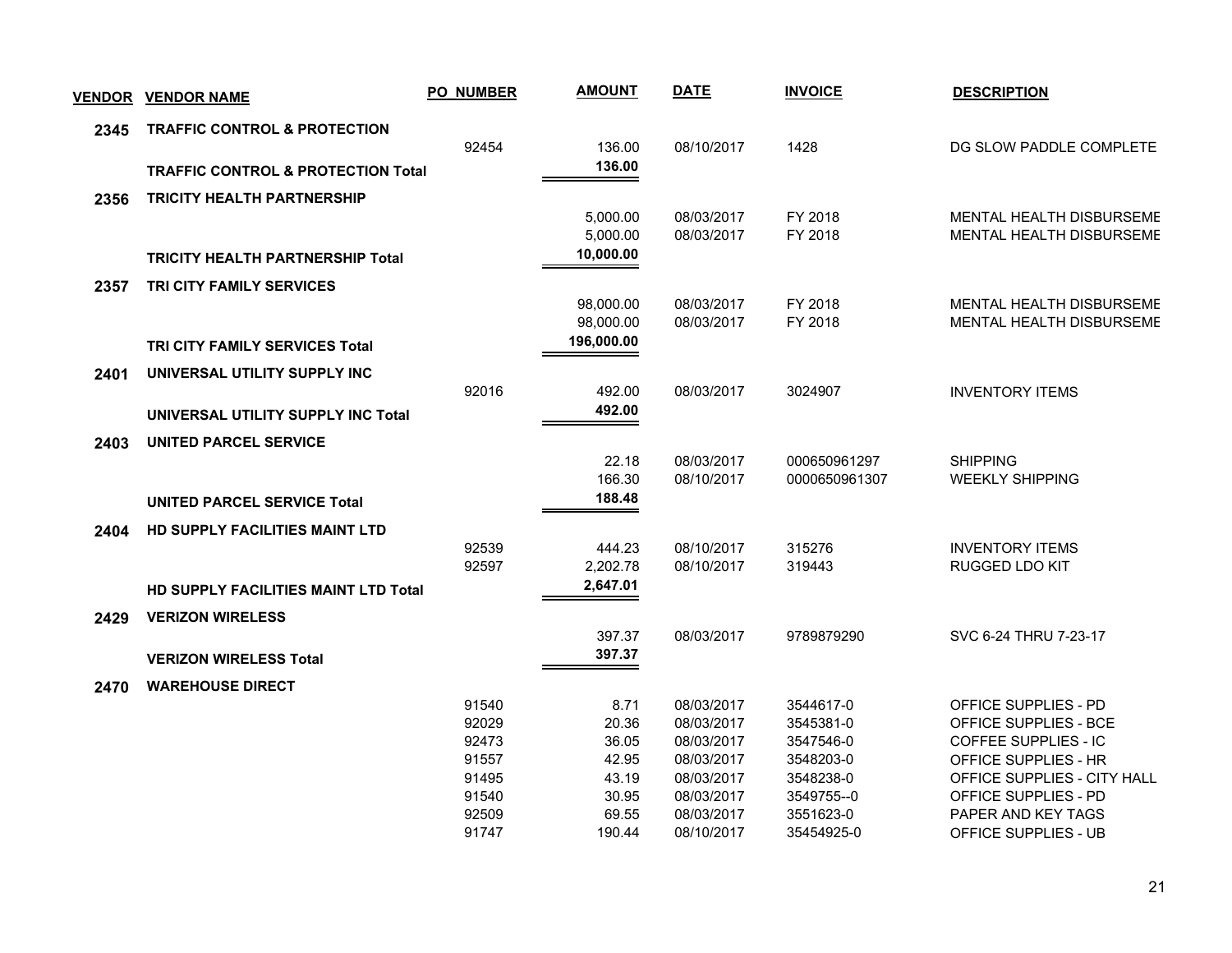| <b>VENDOR</b> | <b>VENDOR NAME</b>                      | <b>PO_NUMBER</b> | <b>AMOUNT</b> | <b>DATE</b> | <b>INVOICE</b> | <b>DESCRIPTION</b>         |
|---------------|-----------------------------------------|------------------|---------------|-------------|----------------|----------------------------|
|               |                                         | 92534            | 136.34        | 08/10/2017  | 3553240-0      | BRT DRUM DR250             |
|               |                                         | 91666            | 38.68         | 08/10/2017  | 3555119-0      | OFFICE SUPPLIES - PW       |
|               |                                         | 91540            | 30.74         | 08/10/2017  | 3557528-0      | OFFICE SUPPLIES - PD       |
|               |                                         | 92598            | 50.26         | 08/10/2017  | 3558917-0      | OFFICE SUPPLIES - FD       |
|               | <b>WAREHOUSE DIRECT Total</b>           |                  | 698.22        |             |                |                            |
| 2477          | <b>WASCO LAWN &amp; POWER INC</b>       |                  |               |             |                |                            |
|               |                                         | 91517            | 389.78        | 08/03/2017  | 201346         | VEH 1832 RO 58496          |
|               | <b>WASCO LAWN &amp; POWER INC Total</b> |                  | 389.78        |             |                |                            |
| 2478          | <b>WATER PRODUCTS AURORA</b>            |                  |               |             |                |                            |
|               |                                         | 92573            | 228.00        | 08/10/2017  | 0274577        | <b>COMP COUPLING</b>       |
|               |                                         | 92573            | 58.80         | 08/10/2017  | 0274578        | <b>TUBING/CTS INSERT</b>   |
|               | <b>WATER PRODUCTS AURORA Total</b>      |                  | 286.80        |             |                |                            |
| 2485          | <b>WBK ENGINEERING LLC</b>              |                  |               |             |                |                            |
|               |                                         | 88034            | 207.61        | 08/03/2017  | 18024          | RG RD RESURFACE LAFO       |
|               |                                         |                  | 207.61        |             |                |                            |
|               | <b>WBK ENGINEERING LLC Total</b>        |                  |               |             |                |                            |
| 2490          | <b>WELCH BROS INC</b>                   |                  |               |             |                |                            |
|               |                                         | 92511            | 200.00        | 08/03/2017  | 1599880        | <b>WOOD STAKES</b>         |
|               |                                         | 92522            | 911.25        | 08/03/2017  | 1599880A       | <b>ARDEX ERM</b>           |
|               |                                         | 92540            | 102.00        | 08/10/2017  | 1600824        | <b>INVENTORY ITEMS</b>     |
|               | <b>WELCH BROS INC Total</b>             |                  | 1,213.25      |             |                |                            |
| 2506          | <b>EESCO</b>                            |                  |               |             |                |                            |
|               |                                         | 92581            | 61.68         | 08/10/2017  | 231042         | <b>INVENTORY ITEMS</b>     |
|               |                                         | 92595            | 150.00        | 08/10/2017  | 231044         | <b>INVENTORY ITEMS</b>     |
|               |                                         | 92417            | 556.00        | 08/03/2017  | 207466         | <b>AUTO SPLICE</b>         |
|               | <b>EESCO Total</b>                      |                  | 767.68        |             |                |                            |
| 2510          | <b>TONY WHITTAKER</b>                   |                  |               |             |                |                            |
|               |                                         |                  | 93.50         | 08/10/2017  | 080917         | (4) JEANS OLD NAVY 7/22/17 |
|               | <b>TONY WHITTAKER Total</b>             |                  | 93.50         |             |                |                            |
| 2527          | <b>WILLIAM FRICK &amp; CO</b>           |                  |               |             |                |                            |
|               |                                         | 92327            | 979.88        | 08/10/2017  | 519038         | <b>INVENTORY ITEMS</b>     |
|               |                                         |                  | 979.88        |             |                |                            |
|               | <b>WILLIAM FRICK &amp; CO Total</b>     |                  |               |             |                |                            |
| 2543          | <b>WREDLING MIDDLE SCHOOL</b>           |                  |               |             |                |                            |
|               |                                         |                  | 1,600.00      | 08/03/2017  | FY 2018        | MENTAL HEALTH DISBURSEME   |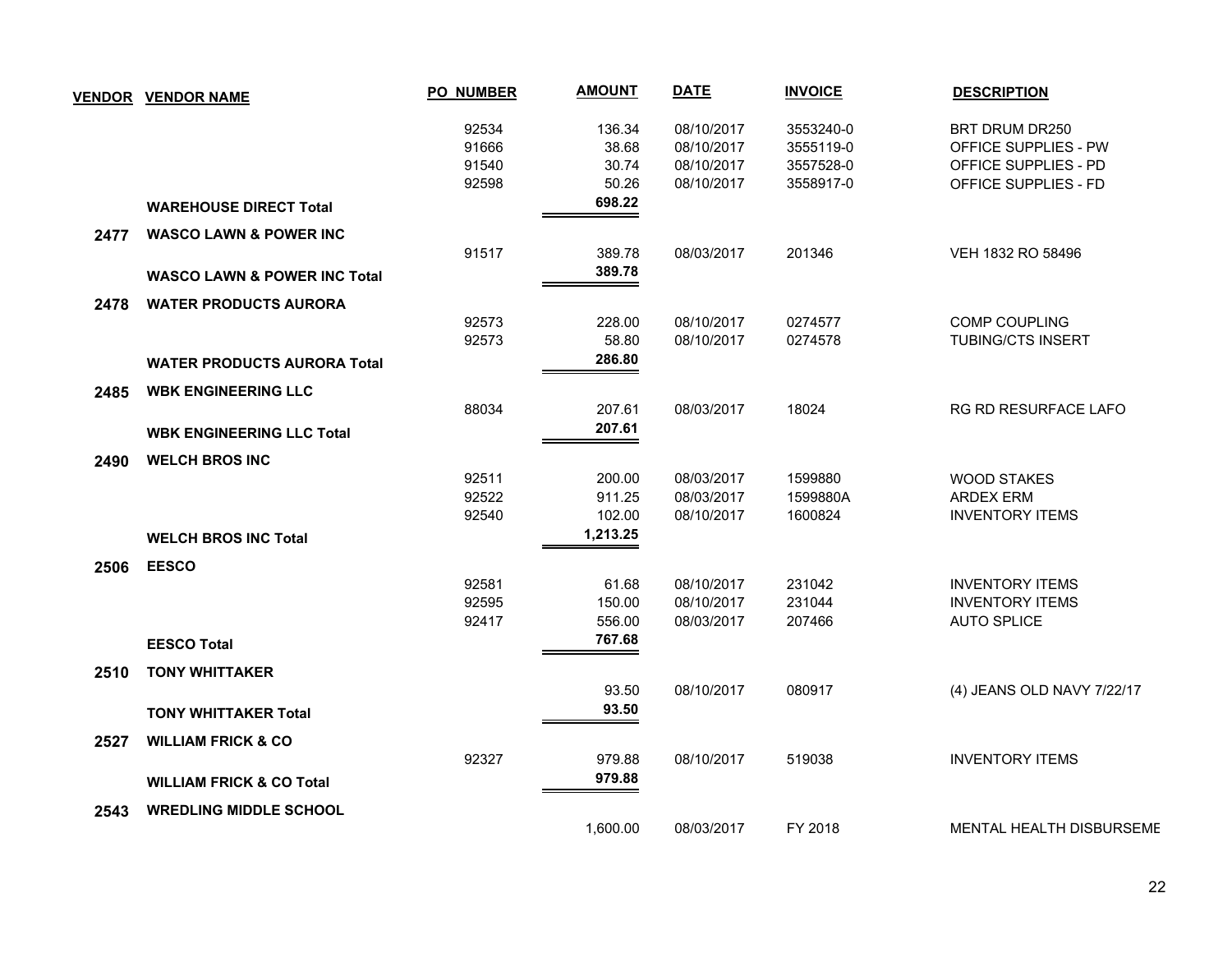| <b>VENDOR</b> | <b>VENDOR NAME</b>                          | <b>PO_NUMBER</b> | <b>AMOUNT</b>        | <b>DATE</b> | <b>INVOICE</b>     | <b>DESCRIPTION</b>               |
|---------------|---------------------------------------------|------------------|----------------------|-------------|--------------------|----------------------------------|
|               | <b>WREDLING MIDDLE SCHOOL Total</b>         |                  | 1,600.00<br>3,200.00 | 08/03/2017  | FY 2018            | MENTAL HEALTH DISBURSEME         |
| 2545          | <b>GRAINGER INC</b>                         |                  |                      |             |                    |                                  |
|               |                                             | 92488            | 53.56                | 08/03/2017  | 9499518562         | <b>PIN LUG</b>                   |
|               |                                             | 92499            | 197.63               | 08/03/2017  | 9500881132         | <b>HANDHELD SPRAYER</b>          |
|               |                                             | 92508            | 39.56                | 08/03/2017  | 9501700935         | <b>DESKTOP LOCKING KIT</b>       |
|               |                                             | 92532            | 52.78                | 08/03/2017  | 9502668776         | <b>INVENTORY ITEMS</b>           |
|               |                                             | 92533            | 119.61               | 08/03/2017  | 9502668784         | <b>INVENTORY ITEMS</b>           |
|               |                                             | 92525            | 227.20               | 08/10/2017  | 9505501651         | <b>INVENTORY ITEMS</b>           |
|               |                                             | 92519            | 86.10                | 08/10/2017  | 9505757865         | SNAP BOLT INTRLCK STEEL          |
|               | <b>GRAINGER INC Total</b>                   |                  | 776.44               |             |                    |                                  |
| 2630          | ZIEBELL WATER SERVICE PRODUCTS              |                  |                      |             |                    |                                  |
|               |                                             | 92483            | 214.75               | 08/03/2017  | 238125-000         | <b>INVENTORY ITEMS</b>           |
|               | <b>ZIEBELL WATER SERVICE PRODUCTS Total</b> |                  | 214.75               |             |                    |                                  |
|               |                                             |                  |                      |             |                    |                                  |
| 2631          | <b>ZIMMERMAN FORD INC</b>                   | 91499            | 2,364.21             | 08/03/2017  | S43-0717           | <b>MONTHLY BILLING JULY 2017</b> |
|               |                                             | 91472            | 37,791.00            | 08/10/2017  | 0173346            | <b>FORD F250</b>                 |
|               |                                             | 91473            | 37,791.00            | 08/10/2017  | 0173347            | <b>FORD F550</b>                 |
|               |                                             | 92744            | 41.72                | 08/10/2017  | 15781              | <b>INVENTORY ITEMS</b>           |
|               |                                             | 92663            | 149.95               | 08/10/2017  | 49659              | <b>TRANSMISSION SERVICE</b>      |
|               | <b>ZIMMERMAN FORD INC Total</b>             |                  | 78,137.88            |             |                    |                                  |
| 2637          | <b>ILLINOIS DEPT OF REVENUE</b>             |                  |                      |             |                    |                                  |
|               |                                             |                  | 18.95                | 08/04/2017  | ILST170721143954FD | Illinois State Tax               |
|               |                                             |                  | 802.95               | 08/04/2017  | ILST170804140427CA | <b>Illinois State Tax</b>        |
|               |                                             |                  | 2,014.65             | 08/04/2017  | ILST170804140427CD | Illinois State Tax               |
|               |                                             |                  | 8,791.58             | 08/04/2017  | ILST170804140427FD | Illinois State Tax               |
|               |                                             |                  | 2,238.79             | 08/04/2017  | ILST170804140427FN | Illinois State Tax               |
|               |                                             |                  | 838.81               | 08/04/2017  | ILST170804140427HR | Illinois State Tax               |
|               |                                             |                  | 1,713.17             | 08/04/2017  | ILST170804140427IS | Illinois State Tax               |
|               |                                             |                  | 10,110.77            | 08/04/2017  | ILST170804140427PD | Illinois State Tax               |
|               |                                             |                  | 13,386.09            | 08/04/2017  | ILST170804140427PW | Illinois State Tax               |
|               | <b>ILLINOIS DEPT OF REVENUE Total</b>       |                  | 39,915.76            |             |                    |                                  |
| 2638          | <b>INTERNAL REVENUE SERVICE</b>             |                  |                      |             |                    |                                  |
|               |                                             |                  | 794.94               | 08/04/2017  | FICA170804140427CA | <b>FICA Employee</b>             |
|               |                                             |                  | 2,931.92             | 08/04/2017  | FICA170804140427CD | <b>FICA Employee</b>             |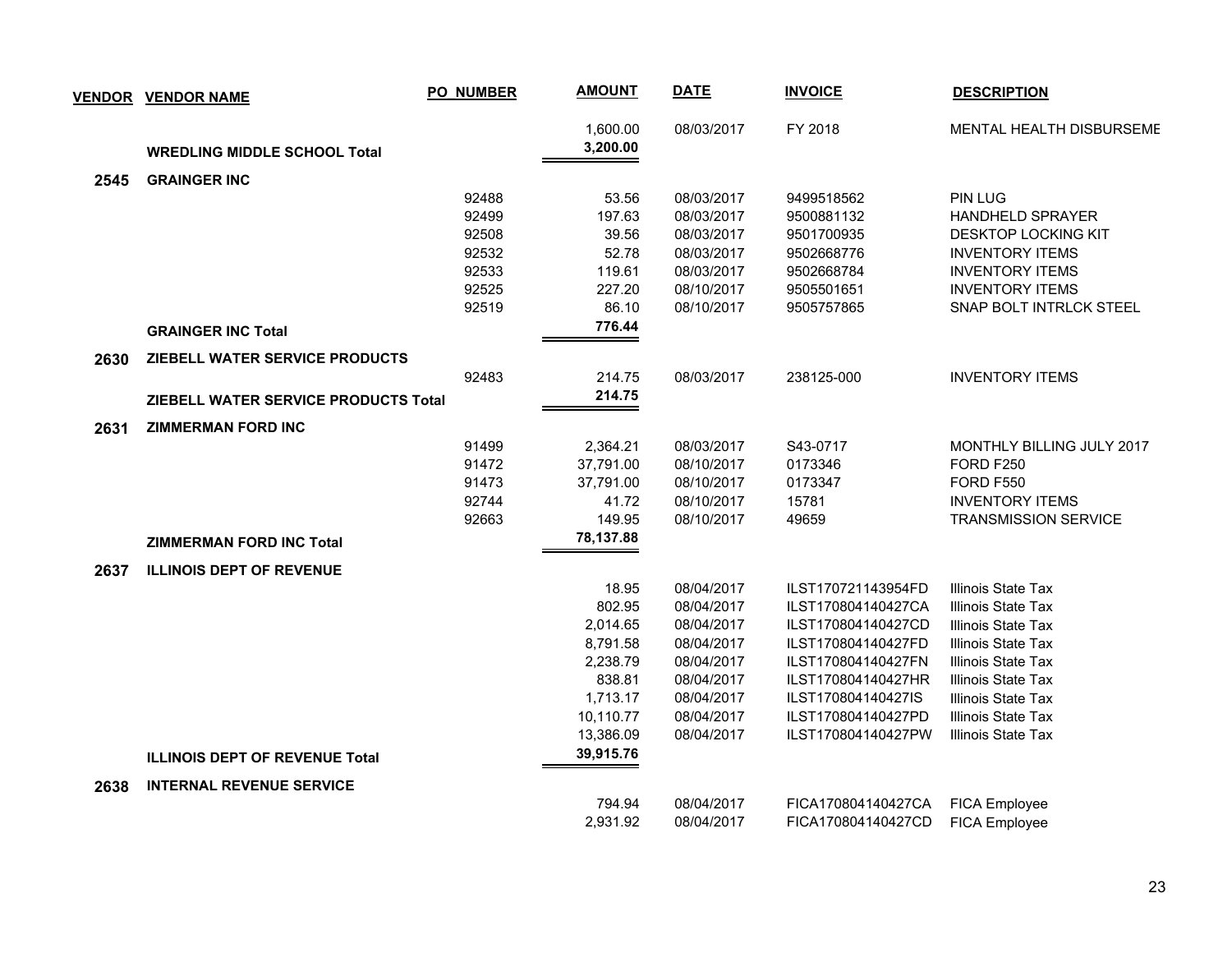| <b>D_NUMBER</b> | <b>AMOUNT</b> | DATE       | <b>INVOICE</b>     | <b>DESCRIPTION</b>             |
|-----------------|---------------|------------|--------------------|--------------------------------|
|                 | 505.23        | 08/04/2017 | FICA170804140427FD | FICA Employee                  |
|                 | 3,182.57      | 08/04/2017 | FICA170804140427FN | FICA Employee                  |
|                 | 1,199.01      | 08/04/2017 | FICA170804140427HR | <b>FICA Employee</b>           |
|                 | 2,514.97      | 08/04/2017 | FICA170804140427IS | <b>FICA Employee</b>           |
|                 | 2,111.25      | 08/04/2017 | FICA170804140427PD | <b>FICA Employee</b>           |
|                 | 18,583.14     | 08/04/2017 | FICA170804140427PW | FICA Employee                  |
|                 | 794.94        | 08/04/2017 | FICE170804140427CA | FICA Employer                  |
|                 | 2,931.92      | 08/04/2017 | FICE170804140427CD | FICA Employer                  |
|                 | 505.23        | 08/04/2017 | FICE170804140427FD | FICA Employer                  |
|                 | 3,182.57      | 08/04/2017 | FICE170804140427FN | FICA Employer                  |
|                 | 1,199.01      | 08/04/2017 | FICE170804140427HR | FICA Employer                  |
|                 | 2,514.97      | 08/04/2017 | FICE170804140427IS | FICA Employer                  |
|                 | 2,111.25      | 08/04/2017 | FICE170804140427PD | FICA Employer                  |
|                 | 18,583.14     | 08/04/2017 | FICE170804140427PW | FICA Employer                  |
|                 | 6.65          | 08/04/2017 | FIT 170721143954FD | <b>Federal Withholding Tax</b> |
|                 | 2,211.17      | 08/04/2017 | FIT 170804140427CA | Federal Withholding Tax        |
|                 | 5,799.99      | 08/04/2017 | FIT 170804140427CD | <b>Federal Withholding Tax</b> |
|                 | 28,418.77     | 08/04/2017 | FIT 170804140427FD | Federal Withholding Tax        |
|                 | 7,011.84      | 08/04/2017 | FIT 170804140427FN | Federal Withholding Tax        |
|                 | 2,580.09      | 08/04/2017 | FIT 170804140427HR | Federal Withholding Tax        |
|                 | 4,309.96      | 08/04/2017 | FIT 170804140427IS | Federal Withholding Tax        |
|                 | 29,908.84     | 08/04/2017 | FIT 170804140427PD | <b>Federal Withholding Tax</b> |
|                 | 37,632.50     | 08/04/2017 | FIT 170804140427PW | <b>Federal Withholding Tax</b> |
|                 | 7.42          | 08/04/2017 | MEDE170721143954FI | Medicare Employee              |
|                 | 286.09        | 08/04/2017 | MEDE170804140427C. | Medicare Employee              |
|                 | 685.68        | 08/04/2017 | MEDE170804140427C  | Medicare Employee              |
|                 | 3,008.15      | 08/04/2017 | MEDE170804140427FI | Medicare Employee              |
|                 | 744.31        | 08/04/2017 | MEDE170804140427FI | Medicare Employee              |
|                 | 280.41        | 08/04/2017 | MEDE170804140427H  | Medicare Employee              |
|                 | 588.16        | 08/04/2017 | MEDE170804140427IS | Medicare Employee              |
|                 | 3,527.36      | 08/04/2017 | MEDE170804140427PI | Medicare Employee              |
|                 | 4,346.09      | 08/04/2017 | MEDE170804140427P' | Medicare Employee              |
|                 | 7.42          | 08/04/2017 | MEDR170721143954FI | Medicare Employer              |
|                 | 286.09        | 08/04/2017 | MEDR170804140427C  | Medicare Employer              |
|                 | 685.68        | 08/04/2017 | MEDR170804140427C  | Medicare Employer              |
|                 | 3,008.15      | 08/04/2017 | MEDR170804140427FI | Medicare Employer              |
|                 | 744.31        | 08/04/2017 | MEDR170804140427FI | Medicare Employer              |
|                 | 280.41        | 08/04/2017 | MEDR170804140427H  | Medicare Employer              |
|                 | 588.16        | 08/04/2017 | MEDR170804140427IS | Medicare Employer              |

**VENDOR VENDOR NAME**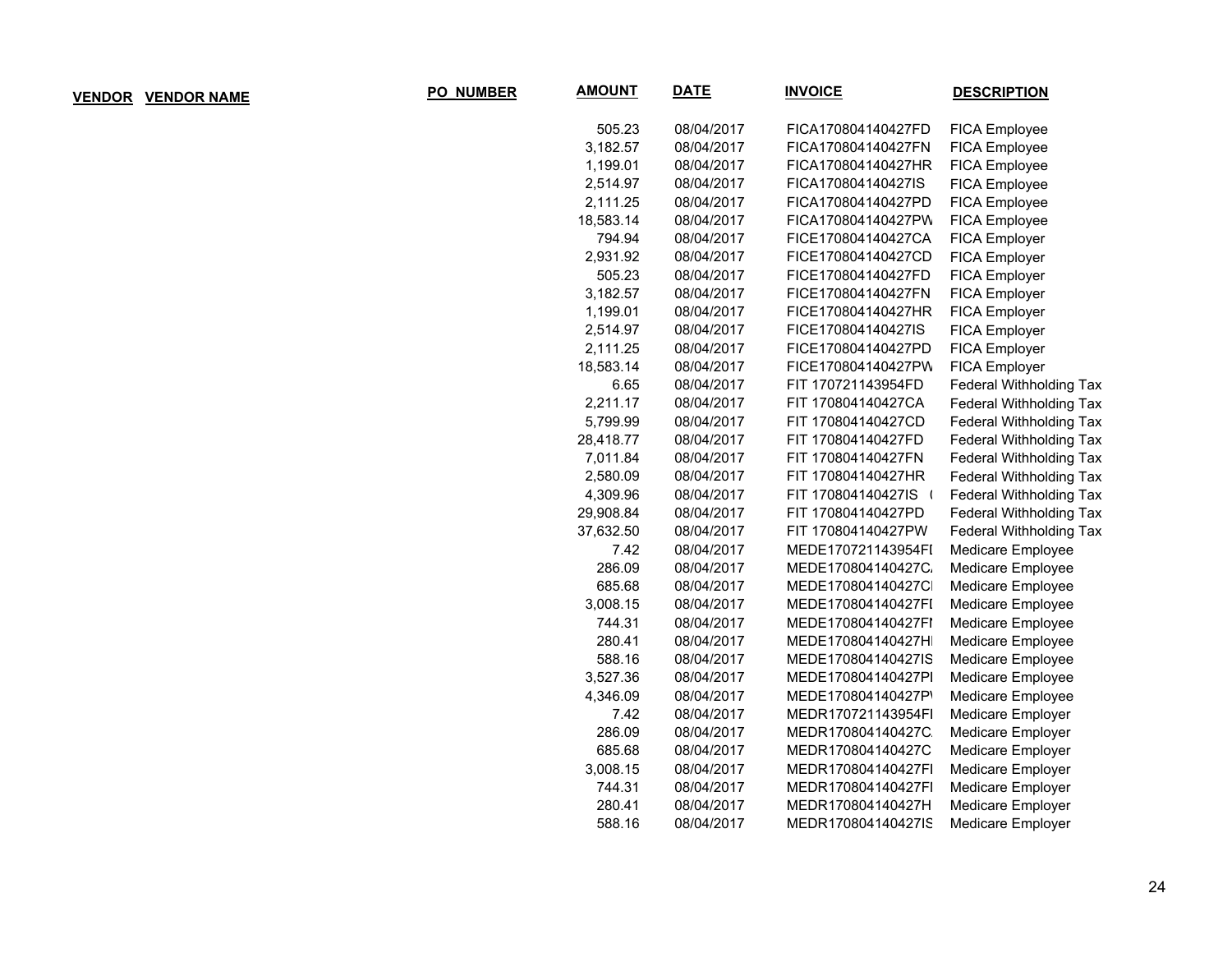|      | <u>VENDOR VENDOR NAME</u>             | <b>PO_NUMBER</b> | <b>AMOUNT</b> | <b>DATE</b> | <b>INVOICE</b>      | <b>DESCRIPTION</b>         |
|------|---------------------------------------|------------------|---------------|-------------|---------------------|----------------------------|
|      |                                       |                  | 3,527.36      | 08/04/2017  | MEDR170804140427P   | Medicare Employer          |
|      |                                       |                  | 4,346.09      | 08/04/2017  | MEDR170804140427P   | Medicare Employer          |
|      | <b>INTERNAL REVENUE SERVICE Total</b> |                  | 208,473.21    |             |                     |                            |
| 2639 | <b>STATE DISBURSEMENT UNIT</b>        |                  |               |             |                     |                            |
|      |                                       |                  | 440.93        | 08/04/2017  | 0000000371708041404 | IL Child Support Amount 1  |
|      |                                       |                  | 465.36        | 08/04/2017  | 0000000641708041404 | IL Child Support Amount 2  |
|      |                                       |                  | 795.70        | 08/04/2017  | 0000001351708041404 | IL Child Support Amount 1  |
|      |                                       |                  | 471.13        | 08/04/2017  | 0000001911708041404 | IL Child Support Amount 1  |
|      |                                       |                  | 817.98        | 08/04/2017  | 0000001971708041404 | IL CS Maintenance 1        |
|      |                                       |                  | 1,661.54      | 08/04/2017  | 0000002021708041404 | IL CS Maintenance 1        |
|      |                                       |                  | 545.00        | 08/04/2017  | 0000002061708041404 | IL Child Support Amount 1  |
|      |                                       |                  | 580.00        | 08/04/2017  | 0000002921708041404 | IL Child Support Amount 1  |
|      |                                       |                  | 369.23        | 08/04/2017  | 0000004861708041404 | IL Child Support Amount 1  |
|      |                                       |                  | 700.15        | 08/04/2017  | 0000012251708041404 | IL Child Support Amount 1  |
|      |                                       |                  | 180.00        | 08/04/2017  | 0000012671708041404 | IL Child Support Amount 1  |
|      | <b>STATE DISBURSEMENT UNIT Total</b>  |                  | 7,027.02      |             |                     |                            |
| 2643 | <b>DELTA DENTAL</b>                   |                  |               |             |                     |                            |
|      |                                       |                  | 3,490.20      | 07/31/2017  | 073117              | <b>DELTA DENTAL CLAIMS</b> |
|      |                                       |                  | 6,744.45      | 08/08/2017  | 080817              | DELTA DENTAL CLAIMS        |
|      | <b>DELTA DENTAL Total</b>             |                  | 10,234.65     |             |                     |                            |
| 2644 | <b>IMRF</b>                           |                  |               |             |                     |                            |
|      |                                       |                  | 195,804.48    | 08/10/2017  | 081017              | EE/ER/VOLUNTARY JULY 2017  |
|      | <b>IMRF Total</b>                     |                  | 195,804.48    |             |                     |                            |
| 2648 | <b>HEALTH CARE SERVICE CORP</b>       |                  |               |             |                     |                            |
|      |                                       |                  | 211,187.88    | 08/08/2017  | 080817              | <b>MEDICAL CLAIMS</b>      |
|      | <b>HEALTH CARE SERVICE CORP Total</b> |                  | 211, 187.88   |             |                     |                            |
| 2652 | <b>JPMORGAN CHASE BANK NA</b>         |                  |               |             |                     |                            |
|      |                                       |                  | 350.00        | 08/08/2017  | 072417CM            | CC CHARGES JULY 2017       |
|      |                                       |                  | 991.87        | 08/08/2017  | 072417DB            | CC CHARGES JULY 2017       |
|      |                                       |                  | 88.80         | 08/08/2017  | 072417DK            | CC CHARGES JULY 2017       |
|      |                                       |                  | 25.00         | 08/08/2017  | 072417JK            | CC CHARGES JULY 2017       |
|      |                                       |                  | 1,119.00      | 08/08/2017  | 072417JM            | CC CHARGES JULY 2017       |
|      |                                       |                  | 2,009.62      | 08/08/2017  | 072417JS            | CC CHARGES JULY 2017       |
|      |                                       |                  | 31,790.41     | 08/08/2017  | 072417KD            | CC CHARGES JULY 2017       |
|      |                                       |                  | 180.00        | 08/08/2017  | 072417KY            | CC CHARGES JULY 2017       |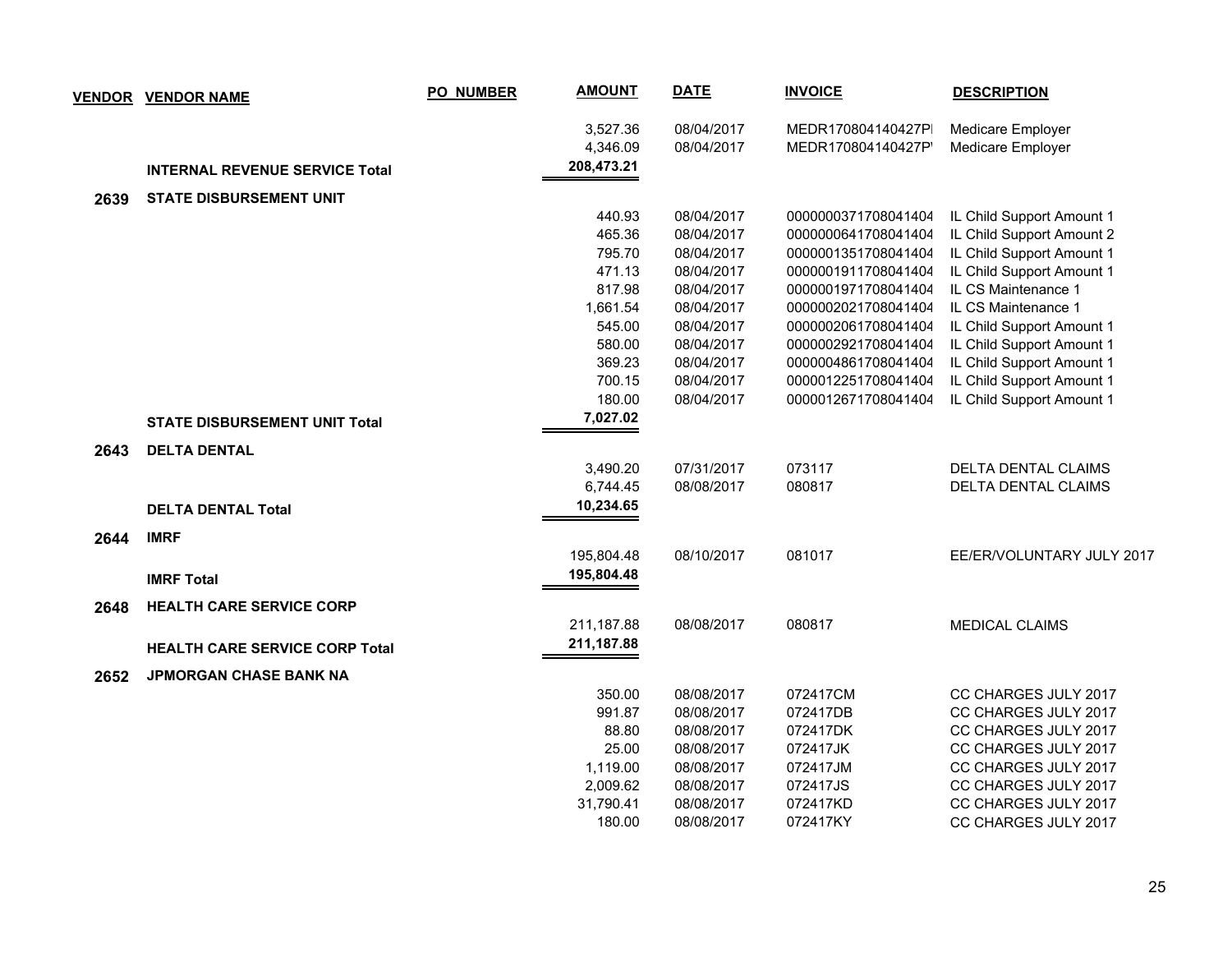|      | <b>VENDOR VENDOR NAME</b>                   | <b>PO_NUMBER</b> | <b>AMOUNT</b> | <b>DATE</b> | <b>INVOICE</b>     | <b>DESCRIPTION</b>         |
|------|---------------------------------------------|------------------|---------------|-------------|--------------------|----------------------------|
|      |                                             |                  | 1,047.39      | 08/08/2017  | 072417LG           | CC CHARGES JULY 2017       |
|      |                                             |                  | 1,929.74      | 08/08/2017  | 072417SS           | CC CHARGES JULY 2017       |
|      |                                             |                  | 273.53        | 08/08/2017  | 072417TB           | CC CHARGES JULY 2017       |
|      |                                             |                  | 73.94         | 08/08/2017  | 072417TC           | CC CHARGES JULY 2017       |
|      | <b>JPMORGAN CHASE BANK NA Total</b>         |                  | 39,879.30     |             |                    |                            |
| 2674 | <b>VIKING CHEMICAL CO</b>                   |                  |               |             |                    |                            |
|      |                                             | 64               | 5,301.42      | 08/10/2017  | 49981              | <b>CHEMICALS</b>           |
|      |                                             | 64               | 1,104.00      | 08/03/2017  | 49577              | <b>CHEMICALS</b>           |
|      | <b>VIKING CHEMICAL CO Total</b>             |                  | 6,405.42      |             |                    |                            |
| 2683 | <b>CONTINENTAL AMERICAN INSURANCE</b>       |                  |               |             |                    |                            |
|      |                                             |                  | 59.89         | 08/04/2017  | ACCG170804140427FI | <b>AFLAC Accident Plan</b> |
|      |                                             |                  | 17.47         | 08/04/2017  | ACCG170804140427FI | <b>AFLAC Accident Plan</b> |
|      |                                             |                  | 17.48         | 08/04/2017  | ACCG170804140427IS | <b>AFLAC Accident Plan</b> |
|      |                                             |                  | 106.22        | 08/04/2017  | ACCG170804140427PI | <b>AFLAC Accident Plan</b> |
|      |                                             |                  | 68.07         | 08/04/2017  | ACCG170804140427P' | <b>AFLAC Accident Plan</b> |
|      | <b>CONTINENTAL AMERICAN INSURANCE Total</b> |                  | 269.13        |             |                    |                            |
| 2756 | <b>RXBENEFITS INC.</b>                      |                  |               |             |                    |                            |
|      |                                             |                  | 33,562.58     | 08/08/2017  | 64931              | PRESCRIPTION CLAIM/FEES    |
|      | <b>RXBENEFITS INC. Total</b>                |                  | 33,562.58     |             |                    |                            |
| 2766 | <b>WAUBONSEE COMMUNITY COLLEGE</b>          |                  |               |             |                    |                            |
|      |                                             | 92485            | 345.00        | 08/10/2017  | X00257421-907      | COURSE/TRAIN = S REHAK     |
|      |                                             | 92486            | 345.00        | 08/10/2017  | X00308397-907      | <b>COURSE - S SIWY</b>     |
|      | <b>WAUBONSEE COMMUNITY COLLEGE Total</b>    |                  | 690.00        |             |                    |                            |
| 2822 | <b>AMERICAN CRIME PREVENTION INST</b>       |                  |               |             |                    |                            |
|      |                                             |                  | 1,250.00      | 08/03/2017  | 3199               | CLASS - BURDEN 10-16~10-27 |
|      | <b>AMERICAN CRIME PREVENTION INST Total</b> |                  | 1,250.00      |             |                    |                            |
| 2883 | <b>ADVANCED DISPOSAL SERVICES</b>           |                  |               |             |                    |                            |
|      |                                             | 91738            | 1,156.31      | 08/03/2017  | T00001562368       | MONTHLY BILLING AUGUST 20  |
|      | <b>ADVANCED DISPOSAL SERVICES Total</b>     |                  | 1,156.31      |             |                    |                            |
| 2929 | <b>FOOTE MIELKE CHAVEZ &amp; O'NEIL</b>     |                  |               |             |                    |                            |
|      |                                             |                  | 370.00        | 08/10/2017  | 3913               | <b>LEGAL BILLING ALIBI</b> |
|      |                                             |                  | 3,200.00      | 08/10/2017  | 3926               | JULY ORDIANCE VIOLATIONS   |
|      |                                             |                  | 259.00        | 08/10/2017  | 3927               | LEGAL BILLING PARKER DERU' |
|      |                                             |                  | 500.00        | 08/10/2017  | 3928               | LEGAL ALBERTO CORTEZ COR   |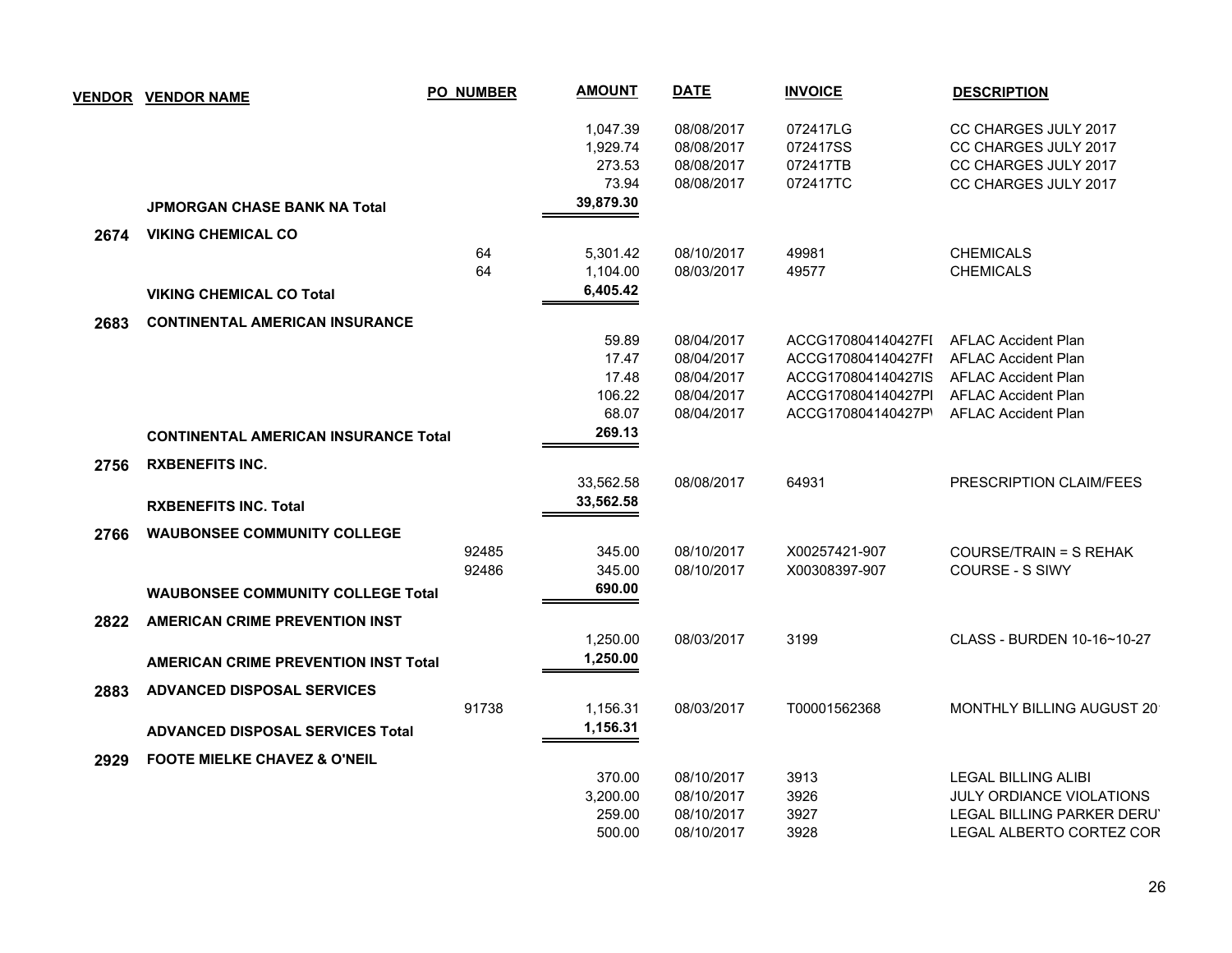| <b>VENDOR</b> | <b>VENDOR NAME</b>                            | <b>PO_NUMBER</b> | <b>AMOUNT</b>    | <b>DATE</b>              | <b>INVOICE</b> | <b>DESCRIPTION</b>                                  |
|---------------|-----------------------------------------------|------------------|------------------|--------------------------|----------------|-----------------------------------------------------|
|               |                                               |                  | 550.00<br>550.00 | 08/10/2017<br>08/10/2017 | 3929<br>3930   | <b>LEGAL ROBERT DURBIN</b><br>LEGAL LESLIE DRUMMOND |
|               | <b>FOOTE MIELKE CHAVEZ &amp; O'NEIL Total</b> |                  | 5,429.00         |                          |                |                                                     |
| 2963          | <b>RAYNOR DOOR AUTHORITY</b>                  |                  |                  |                          |                |                                                     |
|               |                                               | 92650            | 200.00           | 08/10/2017               | 125218         | <b>REPAIR FS#1</b>                                  |
|               | <b>RAYNOR DOOR AUTHORITY Total</b>            |                  | 200.00           |                          |                |                                                     |
| 2968          | <b>ROB VICICONDI</b>                          |                  |                  |                          |                |                                                     |
|               |                                               |                  | 75.00            | 08/10/2017               | 082117         | PER DIEM 8-21 THRU 8-25-17                          |
|               | <b>ROB VICICONDI Total</b>                    |                  | 75.00            |                          |                |                                                     |
| 2979          | <b>EARTH PEST CONTROL COMPANY</b>             |                  |                  |                          |                |                                                     |
|               |                                               | 91589            | 1,000.00         | 08/03/2017               | 9148           | SVC @ IL BRIDGE                                     |
|               |                                               | 91589            | 1,500.00         | 08/03/2017               | 9149           | SVC @ MAIN ST BRIDGE                                |
|               |                                               | 91589            | 1,000.00         | 08/03/2017               | 9150           | SVC @ PIANO BRIDGE                                  |
|               | <b>EARTH PEST CONTROL COMPANY Total</b>       |                  | 3,500.00         |                          |                |                                                     |
| 2985          | <b>S SCHROEDER TRUCKING INC</b>               |                  |                  |                          |                |                                                     |
|               |                                               | 57               | 6,474.75         | 08/03/2017               | 32882          | <b>SEIMI DUMPING</b>                                |
|               | <b>S SCHROEDER TRUCKING INC Total</b>         |                  | 6,474.75         |                          |                |                                                     |
| 3002          | <b>JET SERVICES INC</b>                       |                  |                  |                          |                |                                                     |
|               |                                               | 91953            | 130.00           | 08/10/2017               | 990023379      | SHREDDING SVCS 7-20-17                              |
|               | <b>JET SERVICES INC Total</b>                 |                  | 130.00           |                          |                |                                                     |
| 3013          | <b>COUNTRYSIDE INDUSTRIES INC</b>             |                  |                  |                          |                |                                                     |
|               |                                               | 92058            | 10,075.00        | 08/03/2017               | E172438        | ADDITIONAL PLANTING                                 |
|               |                                               | 92058            | 14,750.00        | 08/03/2017               | E172439        | DWNTWN LANDSCAPE PROJ                               |
|               | <b>COUNTRYSIDE INDUSTRIES INC Total</b>       |                  | 24,825.00        |                          |                |                                                     |
| 3098          | <b>GEAR WASH LLC</b>                          |                  |                  |                          |                |                                                     |
|               |                                               | 92708            | 452.42           | 08/10/2017               | 13086          | <b>JACKET SERVICE</b>                               |
|               | <b>GEAR WASH LLC Total</b>                    |                  | 452.42           |                          |                |                                                     |
| 3102          | <b>RUSH PARTS CENTERS OF ILLINOIS</b>         |                  |                  |                          |                |                                                     |
|               |                                               | 92548            | 784.33           | 08/10/2017               | 3007136173     | <b>INVENTORY ITEMS</b>                              |
|               |                                               | 91518            | 271.13           | 08/10/2017               | 3007180895     | V#1825 RO#58577                                     |
|               |                                               |                  | $-199.50$        | 08/10/2017               | 3007229895     | CRED IN#3007100965                                  |
|               |                                               | 91518            | 95.40            | 08/03/2017               | 3007068053     | VEH 1794 RO 58515                                   |
|               |                                               | 91518            | 237.95           | 08/03/2017               | 3007082905     | VEH 1797 RO 58529                                   |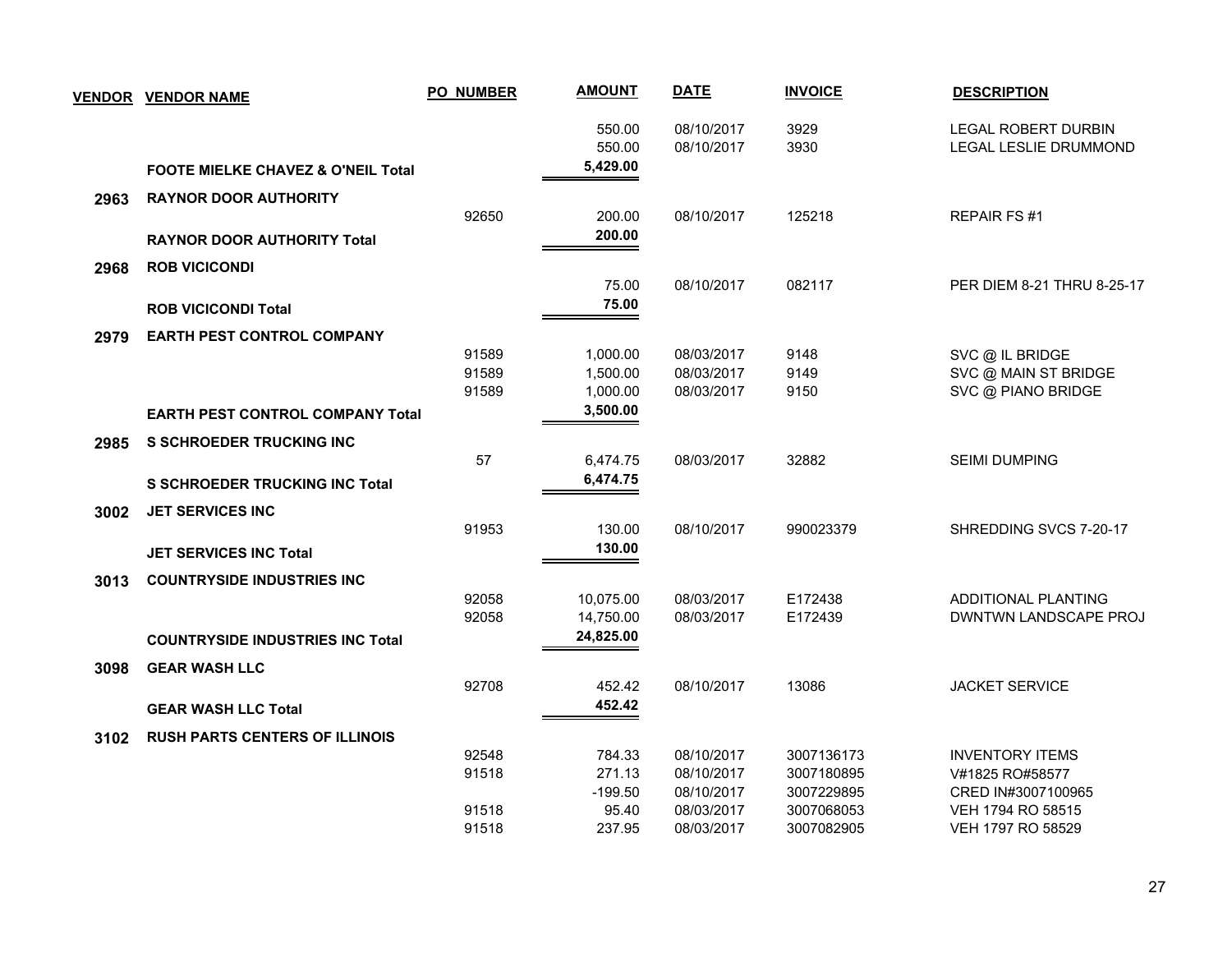|      | <b>VENDOR VENDOR NAME</b>                      | <b>PO_NUMBER</b> | <b>AMOUNT</b> | <b>DATE</b> | <b>INVOICE</b> | <b>DESCRIPTION</b>         |
|------|------------------------------------------------|------------------|---------------|-------------|----------------|----------------------------|
|      |                                                | 91518            | 22.92         | 08/03/2017  | 3007082916     | V#1794 RO#58515            |
|      |                                                | 91518            | 1,408.78      | 08/03/2017  | 3007100965     | V#1794 RO#58515            |
|      |                                                |                  | $-665.00$     | 08/03/2017  | 3007160376     | CRED INV#3003998786        |
|      | <b>RUSH PARTS CENTERS OF ILLINOIS Total</b>    |                  | 1,956.01      |             |                |                            |
| 3131 | <b>VCNA PRAIRIE INC</b>                        |                  |               |             |                |                            |
|      |                                                | 63               | 678.00        | 08/03/2017  | 888086005      | <b>READY MIX</b>           |
|      |                                                | 63               | 904.00        | 08/03/2017  | 888086330      | <b>READY MIX</b>           |
|      |                                                | 63               | 395.50        | 08/03/2017  | 888094224      | 4000 PSI GROUP             |
|      |                                                | 63               | 791.00        | 08/10/2017  | 888005811      | <b>READY MIX</b>           |
|      |                                                | 63               | 395.50        | 08/10/2017  | 888047634      | <b>READY MIX</b>           |
|      |                                                | 63               | 508.50        | 08/10/2017  | 888069292      | <b>READY MIX</b>           |
|      |                                                | 63               | 847.50        | 08/10/2017  | 888097587      | 4000 PSI GROUP             |
|      |                                                | 63               | 621.50        | 08/10/2017  | 888097589      | 4000 PSI GROUP             |
|      |                                                | 63               | 621.50        | 08/10/2017  | 888110363      | S4000 PSI GROUP            |
|      | <b>VCNA PRAIRIE INC Total</b>                  |                  | 5,763.00      |             |                |                            |
| 3156 | <b>TRANSUNION RISK &amp; ALTERNATIVE</b>       |                  |               |             |                |                            |
|      |                                                | 91539            | 82.70         | 08/03/2017  | 252639-0717    | MONTHLY BILLING JULY 2017  |
|      | <b>TRANSUNION RISK &amp; ALTERNATIVE Total</b> |                  | 82.70         |             |                |                            |
| 3204 | <b>NAMI DEKALB-KANE SO-KENDALL</b>             |                  |               |             |                |                            |
|      |                                                |                  | 2,250.00      | 08/03/2017  | FY 2018        | MENTAL HEALTH DISBURSEME   |
|      |                                                |                  | 2,250.00      | 08/03/2017  | FY 2018        | MENTAL HEALTH DISBURSEME   |
|      | <b>NAMI DEKALB-KANE SO-KENDALL Total</b>       |                  | 4,500.00      |             |                |                            |
| 3209 | <b>HOLMGREN ELECTRIC INC</b>                   |                  |               |             |                |                            |
|      |                                                | 91677            | 560.00        | 08/03/2017  | 4970           | SVC @ WEST PLANT           |
|      | <b>HOLMGREN ELECTRIC INC Total</b>             |                  | 560.00        |             |                |                            |
| 3236 | <b>HR GREEN INC</b>                            |                  |               |             |                |                            |
|      |                                                | 92145            | 8,817.15      | 08/03/2017  | 112842         | 7TH AVE CULVERT IMPROVEMI  |
|      |                                                | 88715            | 21,896.51     | 08/03/2017  | 112844         | 7TH AVE EPA WATERSHED      |
|      |                                                | 87838            | 10,399.00     | 08/03/2017  | 112847         | 7TH AVE MASTER PLAN THRU ( |
|      | <b>HR GREEN INC Total</b>                      |                  | 41,112.66     |             |                |                            |
| 3258 | <b>BEST DOCTORS INC</b>                        |                  |               |             |                |                            |
|      |                                                | 91593            | 353.60        | 08/03/2017  | 060117         | SVCS JUNE 2017             |
|      | <b>BEST DOCTORS INC Total</b>                  |                  | 353.60        |             |                |                            |
|      |                                                |                  |               |             |                |                            |

 **3267 COMPASS GROUP USA INC**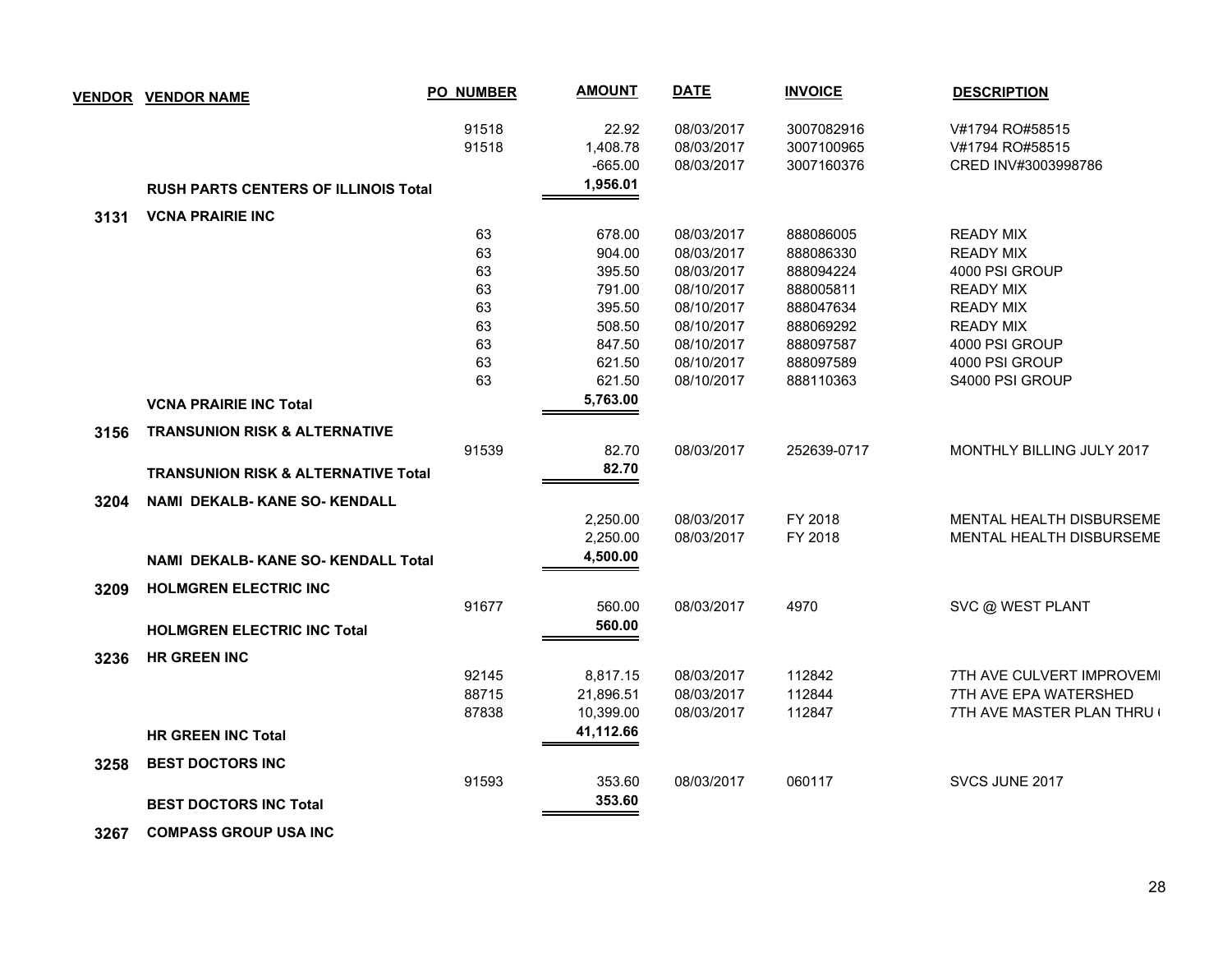|      | <u>VENDOR VENDOR NAME</u>                           | <b>PO_NUMBER</b> | <b>AMOUNT</b>             | <b>DATE</b>              | <b>INVOICE</b>                     | <b>DESCRIPTION</b>                                         |
|------|-----------------------------------------------------|------------------|---------------------------|--------------------------|------------------------------------|------------------------------------------------------------|
|      |                                                     | 91528<br>92503   | 267.45<br>78.09<br>345.54 | 08/03/2017<br>08/03/2017 | 052560000044340<br>052560000044369 | <b>COFFEE SUPPLIES - PD</b><br><b>COFFEE SUPPLIES - IS</b> |
|      | <b>COMPASS GROUP USA INC Total</b>                  |                  |                           |                          |                                    |                                                            |
| 3280 | <b>PLANET DEPOS LLC</b>                             |                  |                           |                          |                                    |                                                            |
|      |                                                     | 91861            | 479.00                    | 08/03/2017               | 176938                             | SVC 6-22-17                                                |
|      | <b>PLANET DEPOS LLC Total</b>                       |                  | 479.00                    |                          |                                    |                                                            |
| 3289 | <b>VISION SERVICE PLAN OF IL NFP</b>                |                  |                           |                          |                                    |                                                            |
|      |                                                     |                  | 7.57                      | 08/04/2017               | VSP 170804140427CA                 | Vision Plan Pre-tax                                        |
|      |                                                     |                  | 58.25                     | 08/04/2017               | VSP 170804140427CD                 | Vision Plan Pre-tax                                        |
|      |                                                     |                  | 203.19                    | 08/04/2017               | VSP 170804140427FD                 | Vision Plan Pre-tax                                        |
|      |                                                     |                  | 39.90                     | 08/04/2017               | VSP 170804140427FN                 | Vision Plan Pre-tax                                        |
|      |                                                     |                  | 4.76                      | 08/04/2017               | VSP 170804140427HR                 | Vision Plan Pre-tax                                        |
|      |                                                     |                  | 52.63                     | 08/04/2017               | VSP 170804140427IS                 | Vision Plan Pre-tax                                        |
|      |                                                     |                  | 207.35                    | 08/04/2017               | VSP 170804140427PD                 | Vision Plan Pre-tax                                        |
|      |                                                     |                  | 330.85                    | 08/04/2017               | VSP 170804140427PW                 | Vision Plan Pre-tax                                        |
|      | <b>VISION SERVICE PLAN OF IL NFP Total</b>          |                  | 904.50                    |                          |                                    |                                                            |
| 3298 | <b>JENNIFER KUHN</b>                                |                  |                           |                          |                                    |                                                            |
|      |                                                     |                  | 1,337.85                  | 08/10/2017               | 201                                | COORD SVC JULY/MILEAGE                                     |
|      |                                                     |                  | 541.54                    | 08/10/2017               | 202                                | MTG/BKS/SURVEY/BC MEALS                                    |
|      | <b>JENNIFER KUHN Total</b>                          |                  | 1,879.39                  |                          |                                    |                                                            |
| 3309 | <b>WAGEWORKS</b>                                    |                  |                           |                          |                                    |                                                            |
|      |                                                     | 91607            | 193.45                    | 08/10/2017               | INV233561                          | FSA ADMIN FEE                                              |
|      | <b>WAGEWORKS Total</b>                              |                  | 193.45                    |                          |                                    |                                                            |
|      |                                                     |                  |                           |                          |                                    |                                                            |
| 3316 | <b>J&amp;S CONSTRUCTION SEWER &amp; WATER</b>       |                  |                           |                          |                                    |                                                            |
|      |                                                     | 92601            | 11,989.00                 | 08/10/2017               | 1702303                            | STORM SEWER POINT REPAIR                                   |
|      | <b>J&amp;S CONSTRUCTION SEWER &amp; WATER Total</b> |                  | 11,989.00                 |                          |                                    |                                                            |
| 3327 | <b>HUB INTERNATIONAL MIDWEST LTD</b>                |                  |                           |                          |                                    |                                                            |
|      |                                                     | 91599            | 3,667.00                  | 08/10/2017               | 764380                             | AUGUST 2017 CONSULTING                                     |
|      | HUB INTERNATIONAL MIDWEST LTD Total                 |                  | 3,667.00                  |                          |                                    |                                                            |
| 3336 | <b>NETWORKFLEET INC</b>                             |                  |                           |                          |                                    |                                                            |
|      |                                                     | 91636            | 869.90                    | 08/10/2017               | OSV000001143806                    | <b>JULY BILLING</b>                                        |
|      |                                                     |                  | 869.90                    |                          |                                    |                                                            |
|      | <b>NETWORKFLEET INC Total</b>                       |                  |                           |                          |                                    |                                                            |
|      |                                                     |                  |                           |                          |                                    |                                                            |

 **3343 ILLINI POWER PRODUCTS COMPANY**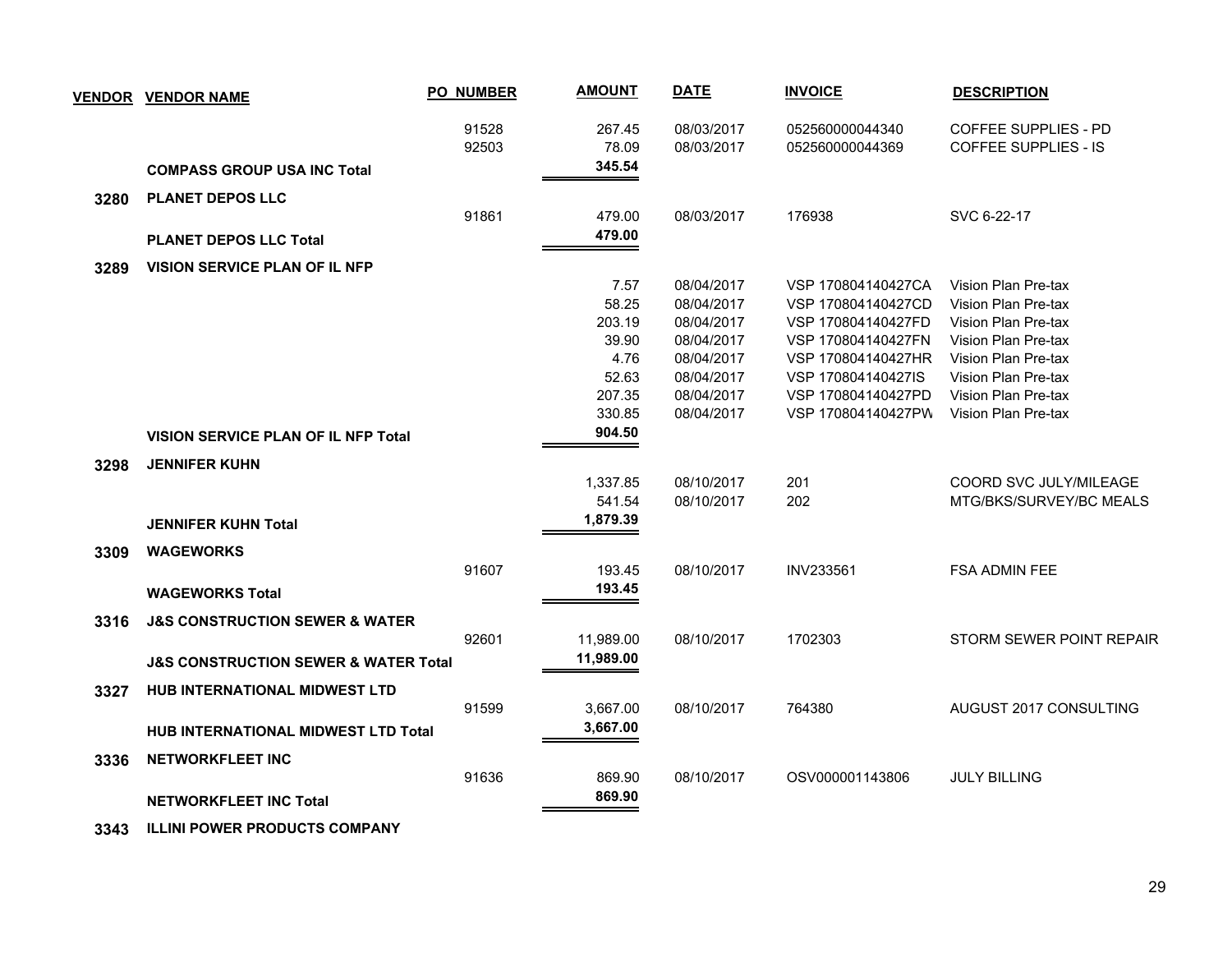|      | <b>VENDOR VENDOR NAME</b>                  | <b>PO_NUMBER</b> | <b>AMOUNT</b>                  | <b>DATE</b>              | <b>INVOICE</b>                | <b>DESCRIPTION</b>                                  |
|------|--------------------------------------------|------------------|--------------------------------|--------------------------|-------------------------------|-----------------------------------------------------|
|      | <b>ILLINI POWER PRODUCTS COMPANY Total</b> | 91355<br>92586   | 1,355.68<br>928.44<br>2,284.12 | 08/10/2017<br>08/03/2017 | SWO015411-3<br>SWO016240-1    | <b>GENERATOR REPAIR - CS</b><br>SVC @ 2 E MAIN ST   |
| 3347 | <b>WAGEWORKS-ACH</b>                       |                  |                                |                          |                               |                                                     |
|      |                                            |                  | 915.53<br>300.00               | 08/08/2017<br>08/01/2017 | <b>INV247200</b><br>INV241014 | FLEX SPENDING CLAIMS<br><b>FLEX SPENDING CLAIMS</b> |
|      | <b>WAGEWORKS-ACH Total</b>                 |                  | 1,215.53                       |                          |                               |                                                     |
| 3357 | <b>A&amp;L TOOLS INC</b>                   |                  |                                |                          |                               |                                                     |
|      |                                            | 92584<br>92582   | 227.00<br>44.50                | 08/10/2017<br>08/10/2017 | 07201748062<br>07201748063    | V#5299 RO#58590<br>V#5299 RO#58604                  |
|      | <b>A&amp;L TOOLS INC Total</b>             |                  | 271.50                         |                          |                               |                                                     |
| 3399 | <b>Christopher Bong</b>                    |                  | 35.75                          | 08/10/2017               | 072517A                       | REIMB FOR TRAVEL 7-25~7-26                          |
|      | <b>Christopher Bong Total</b>              |                  | 35.75                          |                          |                               |                                                     |
| 3422 | <b>SUPERIOR ELECTROSTATIC</b>              |                  |                                |                          |                               |                                                     |
|      |                                            | 91715            | 29,450.00                      | 08/03/2017               | 00194                         | PRAIRIE/MAIN BRIDGE PAINTIN                         |
|      | <b>SUPERIOR ELECTROSTATIC Total</b>        |                  | 29,450.00                      |                          |                               |                                                     |
| 3433 | <b>INTERSTATE POWER SYSTEMS INC</b>        |                  |                                |                          |                               |                                                     |
|      |                                            |                  | 756.41                         | 08/03/2017               | C042018479:01                 | <b>INVOICE CREDITED</b>                             |
|      |                                            |                  | $-756.41$<br>0.00              | 08/03/2017               | C042018511:01                 | CREDITS INVOICE C0420184479                         |
|      | <b>INTERSTATE POWER SYSTEMS INC Total</b>  |                  |                                |                          |                               |                                                     |
| 3457 | ANCEL GLINK DIAMOND BUSH                   |                  |                                |                          |                               |                                                     |
|      |                                            |                  | 3,392.50<br>3,392.50           | 08/03/2017               | 57998                         | SVCS JUNE 2017                                      |
|      | <b>ANCEL GLINK DIAMOND BUSH Total</b>      |                  |                                |                          |                               |                                                     |
| 3465 | <b>TIMOTHY WILSON</b>                      |                  | 12.50                          | 08/10/2017               | 072517A                       | REIMB TRAVEL EXP 7-25~7-26-                         |
|      | <b>TIMOTHY WILSON Total</b>                |                  | 12.50                          |                          |                               |                                                     |
| 3474 | <b>TRAVELERS INDEMNITY</b>                 |                  |                                |                          |                               |                                                     |
|      | <b>TRAVELERS INDEMNITY Total</b>           |                  | 4,726.60<br>4,726.60           | 08/10/2017               | 1969998                       | RE: DEVEREAU EEOC/MESSNE                            |
| 3484 | <b>MIDLAND STANDARD ENGINEERING</b>        |                  |                                |                          |                               |                                                     |
|      |                                            | 92151            | 768.50                         | 08/03/2017               | 137406                        | 2017 RD REHAB TESTING                               |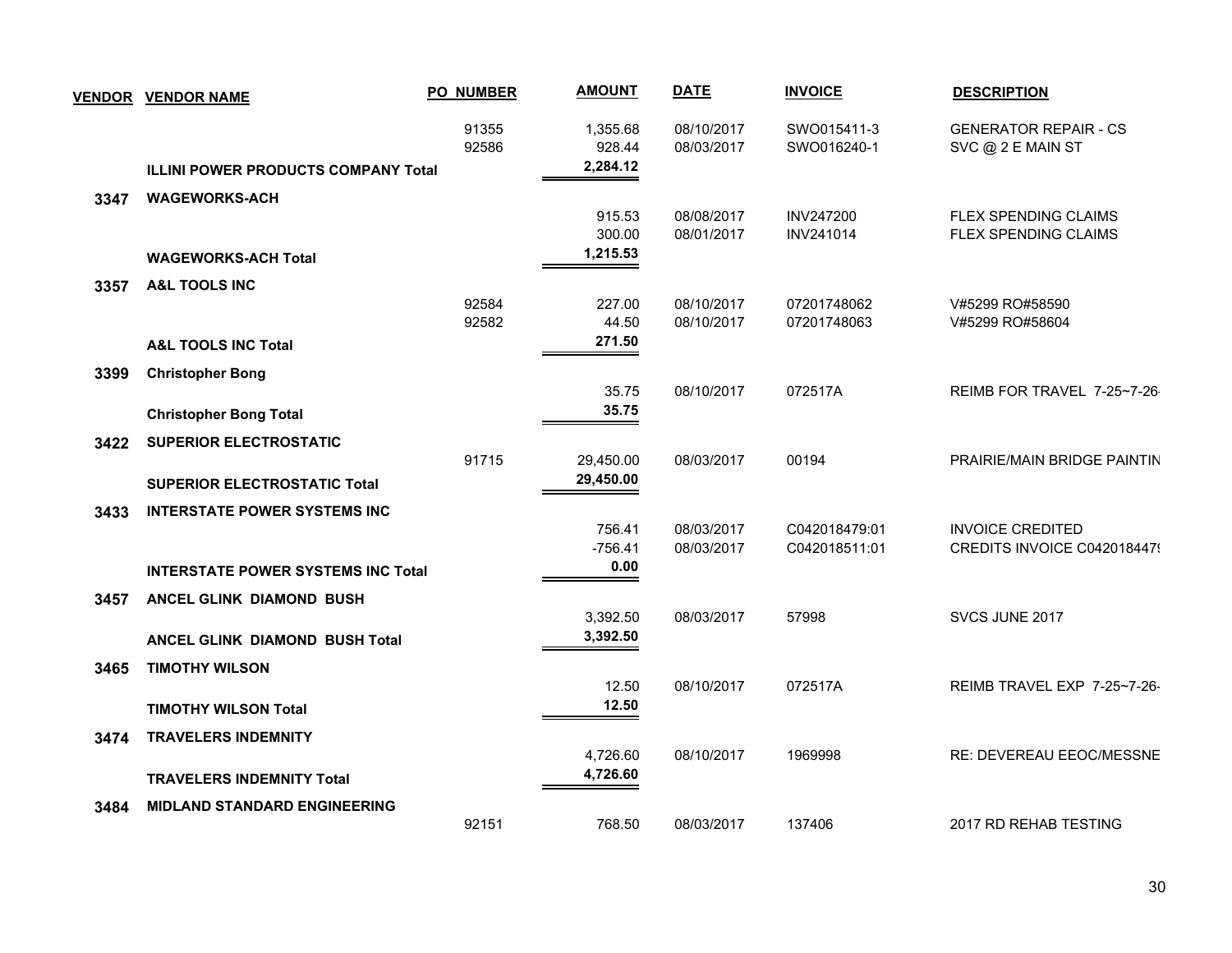| <b>VENDOR</b> | <b>VENDOR NAME</b>                          | <b>PO_NUMBER</b> | <b>AMOUNT</b> | <b>DATE</b> | <b>INVOICE</b>        | <b>DESCRIPTION</b>               |
|---------------|---------------------------------------------|------------------|---------------|-------------|-----------------------|----------------------------------|
|               | <b>MIDLAND STANDARD ENGINEERING Total</b>   |                  | 768.50        |             |                       |                                  |
| 3501          | <b>SOLARWINDS INC</b>                       |                  |               |             |                       |                                  |
|               |                                             | 92575            | 319.00        | 08/10/2017  | IN334893              | KIWI CATTOOLS/SERVER             |
|               | <b>SOLARWINDS INC Total</b>                 |                  | 319.00        |             |                       |                                  |
| 3539          | <b>PREVENTATIVE MAINTENANCE SYSTM</b>       |                  |               |             |                       |                                  |
|               |                                             | 91628            | 298.00        | 08/03/2017  | 204701, 697, 749, 773 | STATEMENT BALANCE                |
|               | <b>PREVENTATIVE MAINTENANCE SYSTM Total</b> |                  | 298.00        |             |                       |                                  |
| 3561          | <b>ADVANCED ELEVATOR COMPANY</b>            |                  |               |             |                       |                                  |
|               |                                             | 92689            | 1,261.95      | 08/10/2017  | 41676                 | TEST SENSORS IN PIT/MACHIN       |
|               | <b>ADVANCED ELEVATOR COMPANY Total</b>      |                  | 1,261.95      |             |                       |                                  |
| 3596          | <b>GRAYBAR ELECTRIC CO INC</b>              |                  |               |             |                       |                                  |
|               |                                             | 92504            | 732.07        | 08/10/2017  | 992546489             | STRIKEPLATES INNOVATIONS         |
|               | <b>GRAYBAR ELECTRIC CO INC Total</b>        |                  | 732.07        |             |                       |                                  |
| 3597          | <b>GEOSTAR MECHANICAL INC</b>               |                  |               |             |                       |                                  |
|               |                                             | 91244            | 190.00        | 08/10/2017  | 12672                 | <b>CENTURY STATIONS</b>          |
|               |                                             | 92699            | 505.90        | 08/10/2017  | 13294                 | <b>REPAIR CENTURY STATIONS</b>   |
|               |                                             | 92603            | 2,365.36      | 08/03/2017  | 13249                 | PW WELL #7 REPAIR                |
|               |                                             | 92603            | 1,213.38      | 08/03/2017  | 13250                 | POLICE DEPT BLOWER REPAIF        |
|               |                                             | 92153            | 580.00        | 08/03/2017  | 13265                 | WTR METERS EAST HS/WREDL         |
|               | <b>GEOSTAR MECHANICAL INC Total</b>         |                  | 4,854.64      |             |                       |                                  |
| 3667          | <b>Anthony Licht</b>                        |                  |               |             |                       |                                  |
|               |                                             |                  | 64.48         | 08/03/2017  | 072217                | (2) Jeans Target 7/22/17         |
|               | <b>Anthony Licht Total</b>                  |                  | 64.48         |             |                       |                                  |
| 3720          | Megan Lopinski                              |                  |               |             |                       |                                  |
|               |                                             |                  | 41.00         | 08/03/2017  | 073117                | PARAMEDIC LICENSE RENEWA         |
|               | Megan Lopinski Total                        |                  | 41.00         |             |                       |                                  |
| 3737          | <b>ALEXANDER'S CONTRACT SERVICES</b>        |                  |               |             |                       |                                  |
|               |                                             | 92234            | 315.60        | 08/10/2017  | 101274                | 7' ANTENNA                       |
|               | <b>ALEXANDER'S CONTRACT SERVICES Total</b>  |                  | 315.60        |             |                       |                                  |
| 3750          | <b>RUEKERT &amp; MIELKE INC</b>             |                  |               |             |                       |                                  |
|               |                                             | 92174            | 1,317.22      | 08/10/2017  | 119676                | <b>TYLER RD WATER MAIN RPLCN</b> |
|               |                                             |                  |               |             |                       |                                  |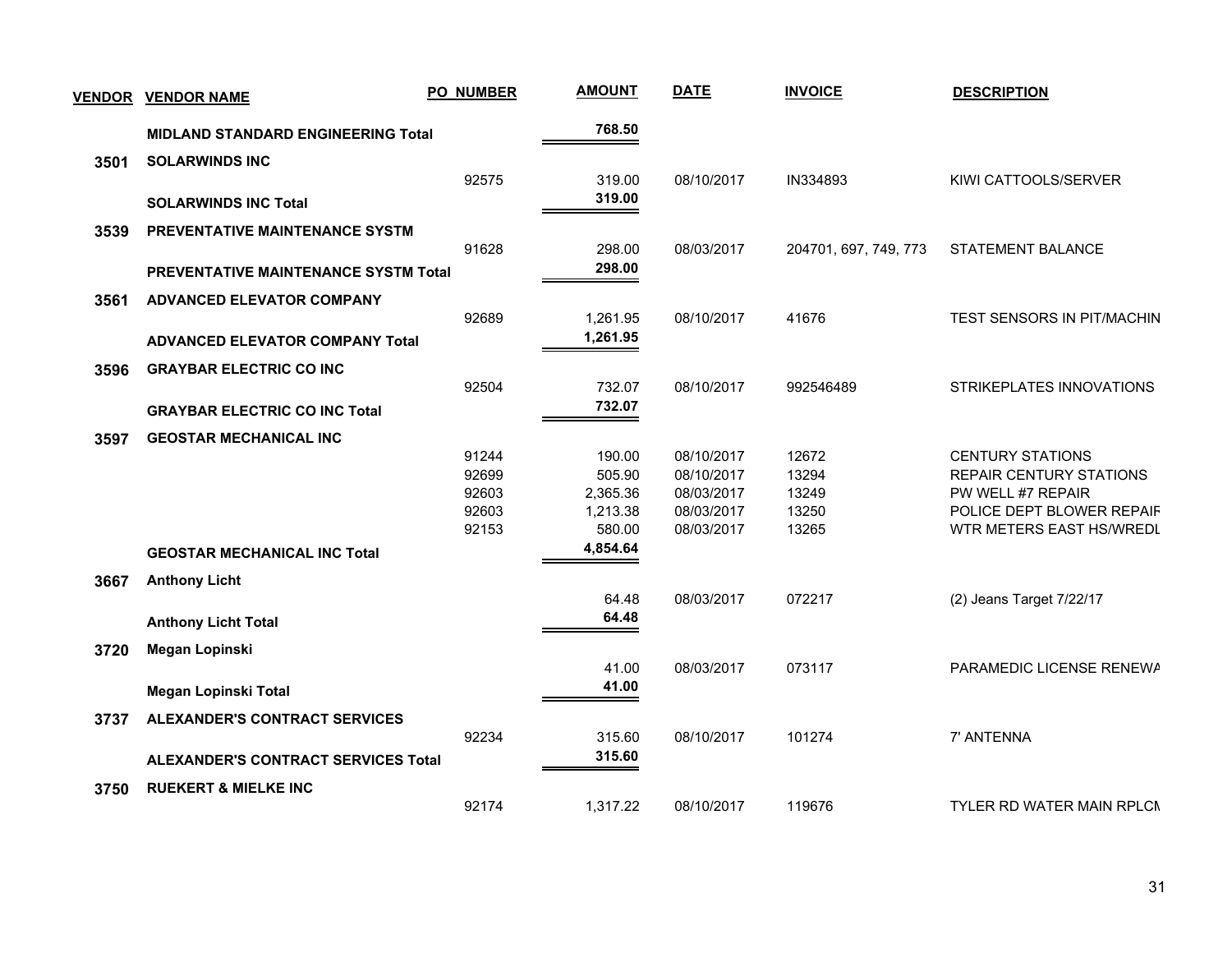| <b>VENDOR</b> | <b>VENDOR NAME</b>                         | <b>PO_NUMBER</b> | <b>AMOUNT</b>        | <b>DATE</b>              | <b>INVOICE</b>   | <b>DESCRIPTION</b>                         |
|---------------|--------------------------------------------|------------------|----------------------|--------------------------|------------------|--------------------------------------------|
|               | <b>RUEKERT &amp; MIELKE INC Total</b>      |                  | 1,317.22             |                          |                  |                                            |
| 3766          | <b>PROVEN BUSINESS SYSTEMS</b>             |                  |                      |                          |                  |                                            |
|               | <b>PROVEN BUSINESS SYSTEMS Total</b>       | 91960            | 141.65<br>141.65     | 08/03/2017               | 407428           | SVC 6-20 THRU 7-19-17                      |
| 3787          | <b>VIKING BROS INC</b>                     |                  |                      |                          |                  |                                            |
|               | <b>VIKING BROS INC Total</b>               | 56               | 2,048.72<br>2,048.72 | 08/03/2017               | INV_2017-304     | MISC CHEMICALS WATER DEPT                  |
| 3790          | <b>RED MOUNTAIN INC</b>                    |                  |                      |                          |                  |                                            |
|               |                                            | 92602            | 388.31<br>388.31     | 08/10/2017               | 19494            | <b>CORDS FOR EMISSION TESTEF</b>           |
|               | <b>RED MOUNTAIN INC Total</b>              |                  |                      |                          |                  |                                            |
| 3794          | <b>INTERLINE BRANDS INC</b>                | 92541            | 76.20                | 08/03/2017               | 406913988        | <b>INVENTORY ITEMS</b>                     |
|               | <b>INTERLINE BRANDS INC Total</b>          |                  | 76.20                |                          |                  |                                            |
| 3799          | <b>LRS HOLDINGS LLC</b>                    |                  |                      |                          |                  |                                            |
|               |                                            | 92722<br>92722   | 130.00<br>130.00     | 08/10/2017<br>08/10/2017 | 160941<br>163550 | <b>MONTHLY SVCS</b><br><b>MONTHLY SVCS</b> |
|               | <b>LRS HOLDINGS LLC Total</b>              |                  | 260.00               |                          |                  |                                            |
| 3805          | <b>EMPLOYEE BENEFITS CORP - ACH</b>        |                  |                      |                          |                  |                                            |
|               |                                            |                  | 22,934.58            | 07/31/2017               | C98632-201707    | FLEX SPENDING CLAIMS                       |
|               | <b>EMPLOYEE BENEFITS CORP - ACH Total</b>  |                  | 22,934.58            |                          |                  |                                            |
| 3813          | <b>DOVE THISELTON</b>                      | 91957            | 2,794.99             | 08/03/2017               | 072817           | <b>FACADE PROGRAM 228 W MAIL</b>           |
|               | <b>DOVE THISELTON Total</b>                |                  | 2,794.99             |                          |                  |                                            |
| 3832          | SELECT CONSTRUCTION GROUP LLC              |                  |                      |                          |                  |                                            |
|               |                                            | 92237            | 28,347.00            | 08/10/2017               | 071917           | INSTALL ROOF LAB BUILDING                  |
|               | <b>SELECT CONSTRUCTION GROUP LLC Total</b> |                  | 28,347.00            |                          |                  |                                            |
| 3844          | <b>SIMULAIDS INC</b>                       |                  |                      |                          |                  |                                            |
|               | <b>SIMULAIDS INC Total</b>                 | 92458            | 191.79<br>191.79     | 08/03/2017               | 266632           | <b>RESCUE RANDY HARNESS</b>                |
| 3847          | <b>CONDUENT INCORPORATED</b>               |                  |                      |                          |                  |                                            |
|               |                                            | 92490            | 550.00               | 08/03/2017               | 1389632          | REGIONAL TRAINING AUG 15-1                 |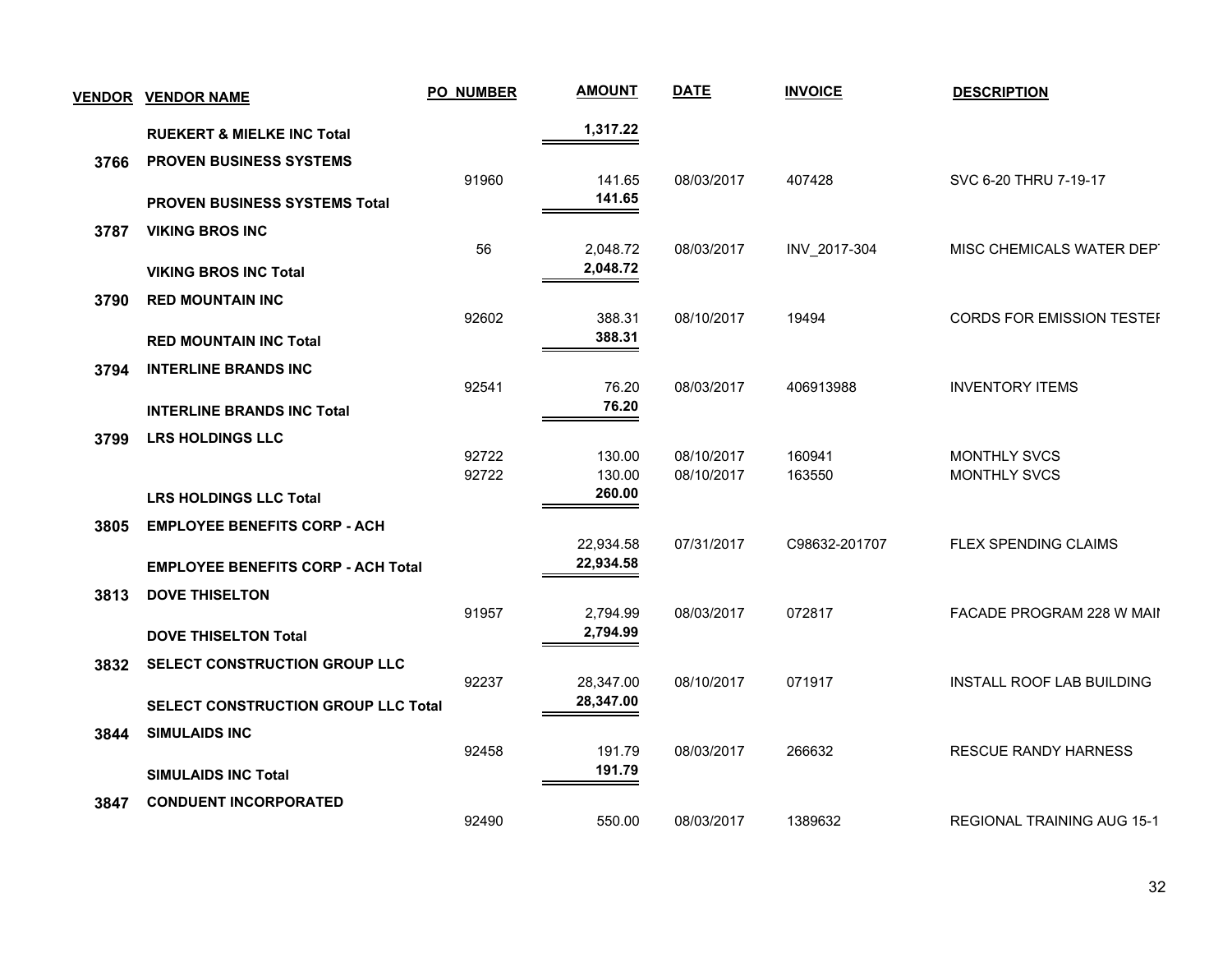| <b>VENDOR</b> | <b>VENDOR NAME</b>                          | PO_NUMBER | <b>AMOUNT</b>        | <b>DATE</b> | <b>INVOICE</b> | <b>DESCRIPTION</b>           |
|---------------|---------------------------------------------|-----------|----------------------|-------------|----------------|------------------------------|
|               | <b>CONDUENT INCORPORATED Total</b>          |           | 550.00               |             |                |                              |
| 3855          | <b>COLT'S MANUFACTURING CO LLC</b>          |           |                      |             |                |                              |
|               | <b>COLT'S MANUFACTURING CO LLC Total</b>    |           | 450.00<br>450.00     | 08/03/2017  | 72090-8        | CLASS = ROSS 2-23 THRU 2-25  |
| 3856          | <b>EDWARD FOUNDATION</b>                    |           |                      |             |                |                              |
|               |                                             |           | 2,250.00             | 08/03/2017  | FY 2018        | MENTAL HEALTH DISBURSEME     |
|               | <b>EDWARD FOUNDATION Total</b>              |           | 2,250.00<br>4,500.00 | 08/03/2017  | FY 2018        | MENTAL HEALTH DISBURSEME     |
|               | 9990001 ATTORNEYS' TITLE GUARANTY FUND      |           |                      |             |                |                              |
|               |                                             |           | 192,379.48           | 08/07/2017  | 09-27-485-003  | PROPERTY PURCH 801 ILLINOI   |
|               | <b>ATTORNEYS' TITLE GUARANTY FUND Total</b> |           | 192,379.48           |             |                |                              |
| 9990004       | <b>ILLINOIS EMERGENCY NURSES</b>            |           |                      |             |                |                              |
|               | <b>ILLINOIS EMERGENCY NURSES Total</b>      |           | 10.00<br>10.00       | 08/10/2017  | 083017         | CLASS - RUNKLE 8-30-17       |
|               | 9990007 LYNNE WILLIAMS                      |           |                      |             |                |                              |
|               |                                             |           | 10.98                | 08/03/2017  | 20170801       | <b>AFLAC REFUND</b>          |
|               | <b>LYNNE WILLIAMS Total</b>                 |           | 10.98                |             |                |                              |
|               | 9990007 VINCENT FIORE                       |           | 690.12               | 08/03/2017  | 2017PR008      | TYLER/64 LOT 2 GEN RESCUE    |
|               | <b>VINCENT FIORE Total</b>                  |           | 690.12               |             |                |                              |
|               | 9990007 AVONDALE CUSTOM HOMES INC           |           |                      |             |                |                              |
|               |                                             |           | 831.08               | 08/03/2017  | 2015PR007      | 1147 GENEVA RD-HILLCROFT T   |
|               | <b>AVONDALE CUSTOM HOMES INC Total</b>      |           | 831.08               |             |                |                              |
| 9990007       | <b>MARK W PODL</b>                          |           | 1,092.93             | 08/03/2017  | 2017PR002      | LEGACY BUSINESS LOT 8 & 9    |
|               | <b>MARK W PODL Total</b>                    |           | 1,092.93             |             |                |                              |
|               | 9990007 CALLIE ROBERTSON                    |           |                      |             |                |                              |
|               |                                             |           | 699.12               | 08/10/2017  | 2017PR006      | <b>MEIJER SIGN AMENDMENT</b> |
|               | <b>CALLIE ROBERTSON Total</b>               |           | 699.12               |             |                |                              |